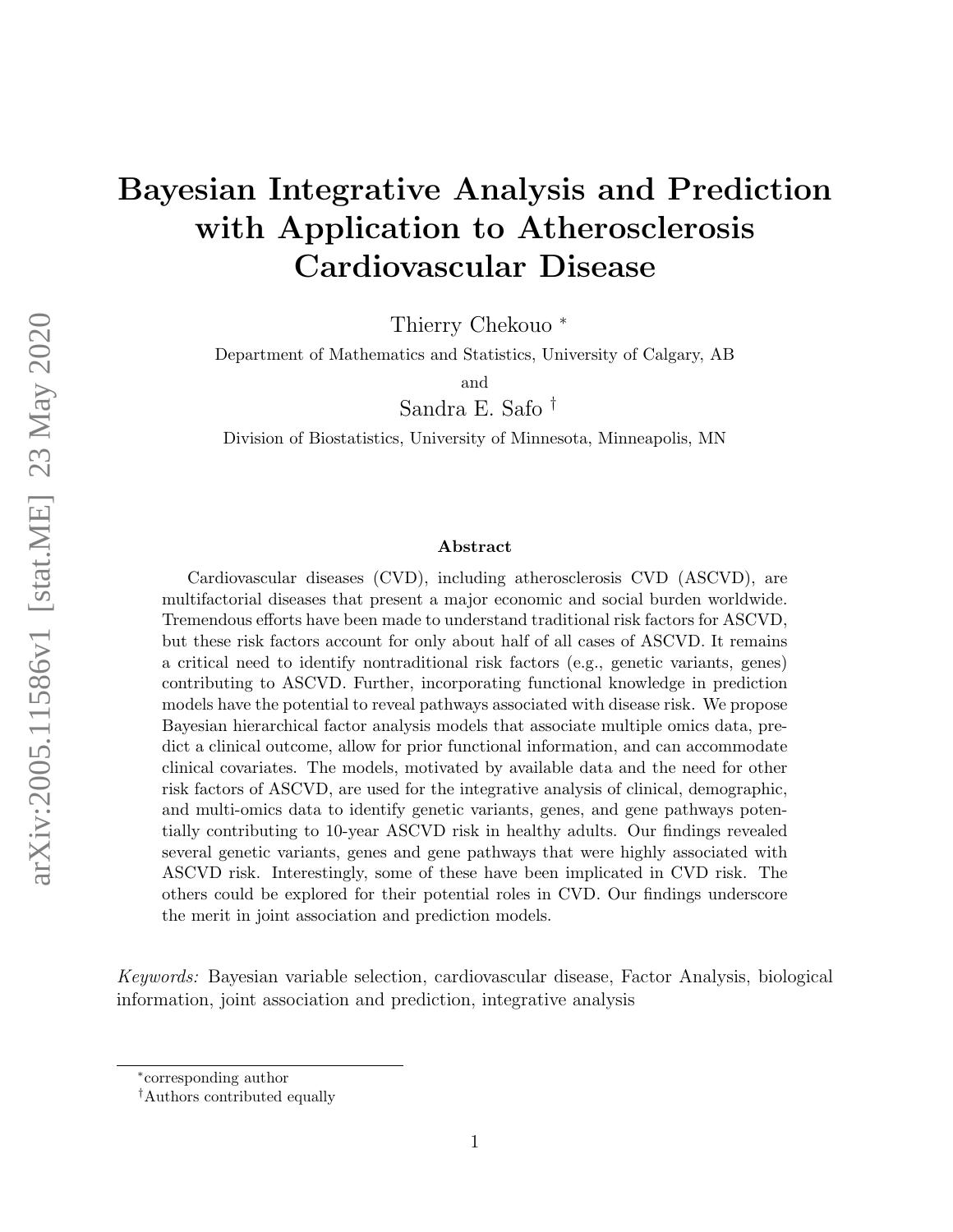## 1 Introduction

Cardiovascular diseases (CVD) including atherosclerosis CVD (ASCVD) are multifactorial, and are caused by a combination of many factors such as genetic, biological, and environmental factors. Many research applications and methods continue to demonstrate that a better understanding of the pathobiology of CVD and other complex diseases necessitates analysis techniques that go beyond the use of established traditional factors to one that integrate clinical and demographic data with molecular and/or functional data. For instance, in a recent CVD research, the authors in (Benson et al., 2018) integrated genomics data with CVD-risk associated proteins in human plasma and they identified many genetic variants (not previously described in the literature) which, on average, accounted for 3 times the amount of variation in CVD explained by common clinical factors, such as age, sex, and diabetes mellitus (Benson et al., 2018). Given that environmental risk factors for ASCVD (e.g., age, gender, hypertension) account for only half of all cases of ASCVD (Bartels et al., 2012), it remains a critical need to identify other biomarkers contributing to ASCVD. It is also recognized that leveraging existing sources of biological information including gene pathways can guide the selection of clinically meaningful biomarkers, and reveal pathways associated with disease risk. In this study, we build models for associating multiple omics data and simultaneously predicting a clinical outcome while considering prior functional information. The models are motivated by, and are used for, the integrative analysis of multi-omics and clinical data from the Emory Predictive Health Institute, where the goal is to identify genetic variants, genes, and gene pathways potentially contributing to 10-year ASCVD risk in healthy patients.

Our approach builds and extends recent research on joint integrative analysis and prediction/classification methods (Kan et al., 2015; Luo et al., 2016; Li and Li, 2018; Safo et al., 2019). Unlike two step approaches– integrative analysis followed by prediction or classification– these joint methods link the problem of assessing associations between multiple omics data to the problem of predicting or classifying a clinical outcome. The goal is then to identify linear combinations of variables from each omics data that are associated and are also predictive of a clinical outcome. For instance, the authors in (Luo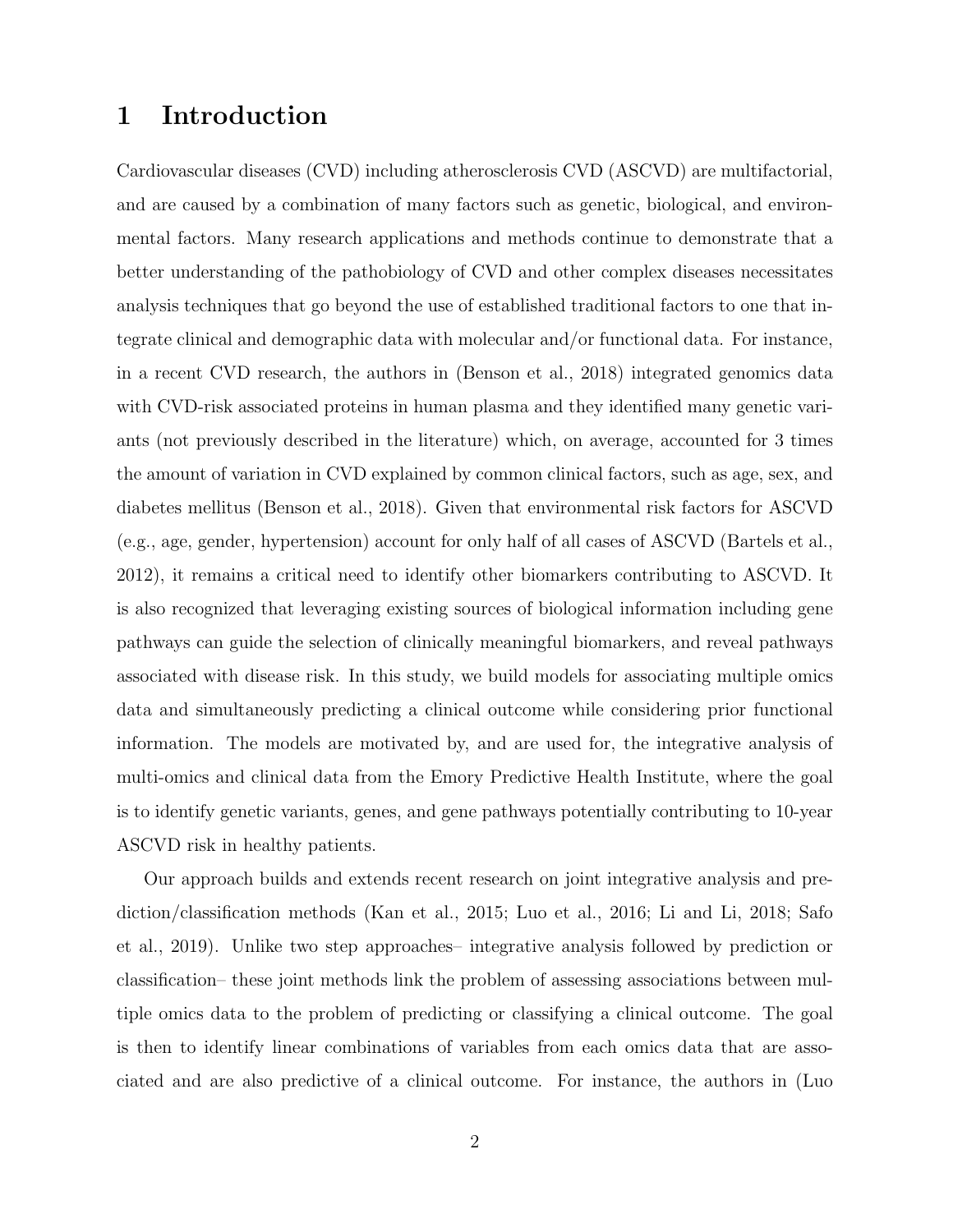et al., 2016; Li and Li, 2018; Safo et al., 2019) combined canonical correlation analysis with classification or regression methods for the purpose of predicting a binary or continuous response. Luo et al. (2016), used a regression formulation of canonical correlation analysis (CCA) and proposed a joint method for obtaining canonical correlation vectors and predicting an outcome from the canonical correlation vectors. The authors in (Safo et al., 2019) proposed a joint association and classification method that combines CCA and linear discriminant analysis, and uses the normalized Laplacian of a graph to smooth the rows of the discriminant vectors from each omics data. This approach encourages predictors that are connected and behave similarly to be selected or neglected together. These joint association and prediction methods have largely been developed from a frequentist perspective. While there exist Bayesian factor analysis or CCA methods to integrate multi-omics data types (Mo et al., 2018; Klami et al., 2013), we are not aware of any Bayesian method that has been developed for joint association and prediction of multiple data types. Mo et al. (2018) extended icluster into a Bayesian framework, and Klami et al. (2013) developed a Bayesian CCA model by imposing a group-wise sparsity for inter-battery factor analysis (IBFA).

In the present work, we extend current frequentist approach for integrative analysis and prediction methods to the Bayesian setup. Our contributions are multi-fold. First, we adopt a factor analysis (FA) approach to integrate multiple data types as done in (Shen et al., 2009, 2013; Klami et al., 2013). This allows us to reduce simultaneously the dimension of each data type to a shared component with a much reduced number of features (or components). On the other hand, our formulation of the problem is different from existing methods as it is defined in a Bayesian hierarchical setting which has the flexibility to incorporate other functional information through prior distributions. Our approach uses ideas from Bayesian sparse group selection to identify simultaneously active components and important features within components using two nested layers of binary latent indicators. Second, our approach is more general; we are able to account for the active shared components as well as the individual latent components for each data type. Third, we incorporate in a unified procedure, clinical responses that are associated with the shared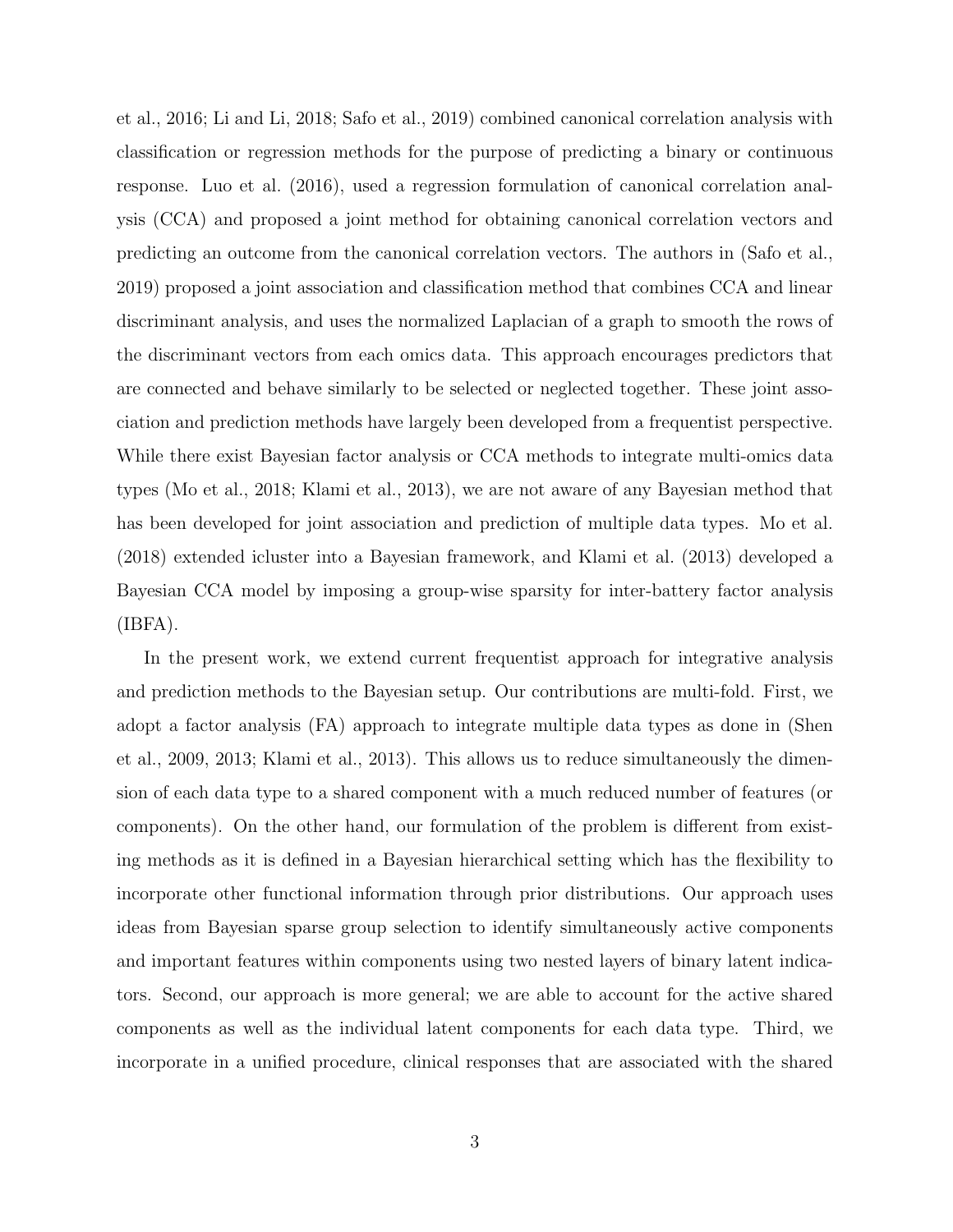components, allowing us to evaluate the predictive performance of the shared components. Moreover, our formulation makes it easy to include other covariates without enforcing sparsity on their corresponding coefficients. Including other available covariates may inform the shared components, which in turn may result in better predictive performance of the shared components. Fourth, unlike most integrative methods that use FA, our prior distributions can be extended to incorporate external grouping information; this allows us to determine most important groups of features that are associated with important components. Incorporating prior knowledge about grouping information has the potential of identifying functionally meaningful variables (or network of variables) within each data type for improved prediction performance of the response variable. In our estimation, we implement a Markov Chain Monte Carlo (MCMC) algorithm for posterior inference that employs a partially collapsed Gibbs sampling (van Dyk and Park, 2008) to sample the latent variables and the loadings.

### 1.1 Motivating Application

There is an increased interest in identifying "nontraditional" risk factors (e.g., genes, genetic variants) that can predict CVD and ASCVD. This is partly so because CVD has become one of the costliest chronic disease, and continue to be the leading cause of death in the U.S. (AHA, 2016). It is projected that nearly half of the U.S. population will have some form of cardiovascular disease by 2035 and will cost the economy about \$2 billion/day in medical costs (AHA, 2016). There have been significant efforts in understanding the risk factors associated with ASCVD, but research suggests that the environmental risk factors for ASCVD (e.g., age, gender, hypertension) account for only half of all cases of ASCVD (Bartels et al., 2012). Finding other risk factors of ASCVD and CVD unexplained by traditional risk factors is important and potentially can serve as targets for treatment.

We integrate gene expression, genomics, and/or clinical data from the Emory University and Georgia Tech Predictive Health Institute (PHI) study to identify potential biomarkers contributing to 10-year ASCVD risk among healthy patients. The PHI study, which began in 2005, is a longitudinal study of healthy employees of Emory University and Georgia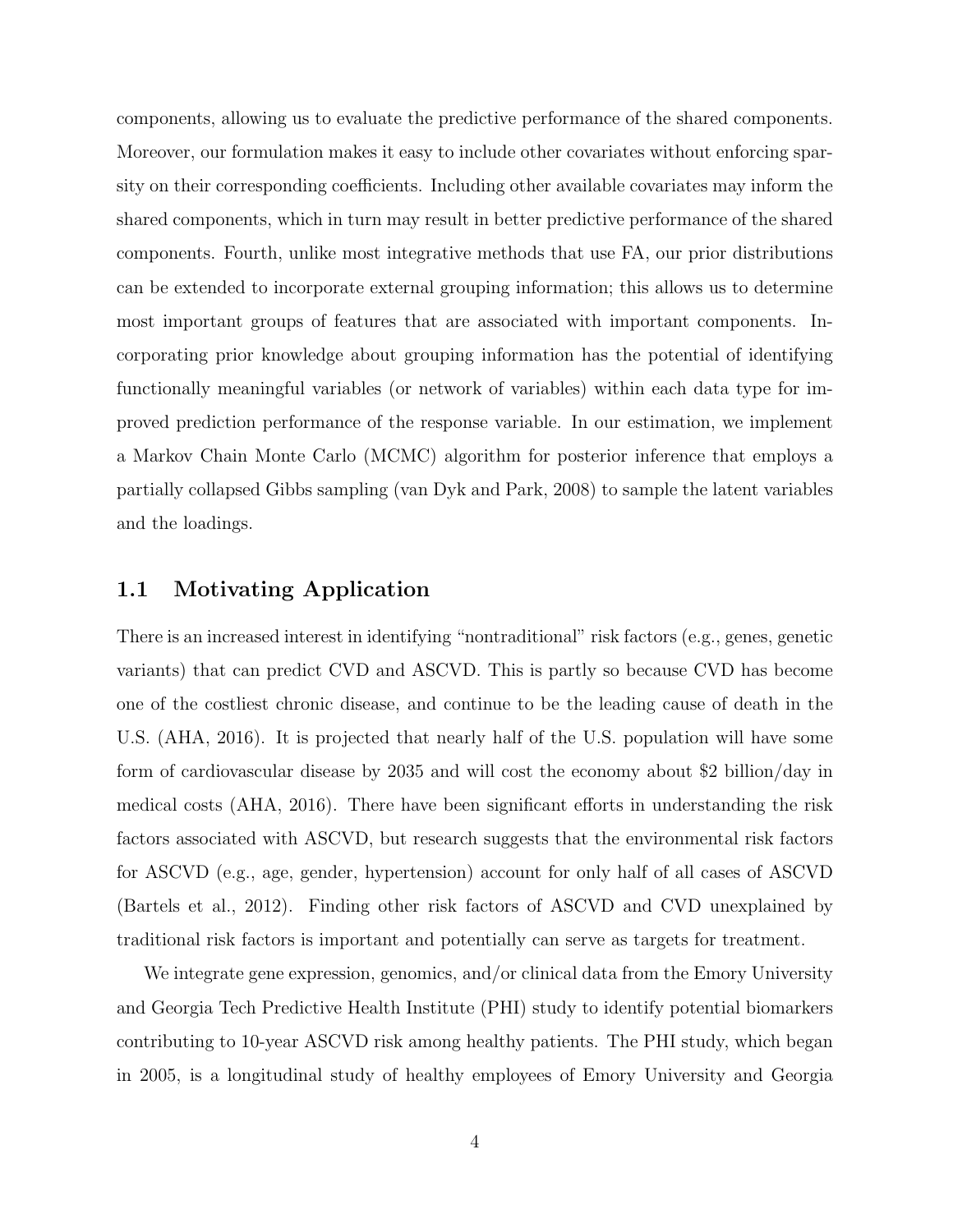Tech aimed at collecting health factors that could be used to recognize, maintain, and optimize health rather than to treat disease. The goal of the PHI, the need to identify other biomarkers of atherosclerosis cardiovascular diseases, and the data available from PHI (multi-omics, clinical, demographic data), motivate our development of Bayesian methods for associating multiple omics data and simultaneously predicting a clinical outcome while accommodating prior functional information and clinical covariates.

The rest of the paper is organized as follows. In Section 2, we present the formulation of the model approach. In Section 3, we describe our MCMC algorithm, present how to evaluate our prediction performance, and we set hyperparameters of prior distributions. In Section 4, we evaluate and compare our methodology using simulated data. Section 5 shows the application to atherosclerosis disease using both mRNA expression and SNP information. Finally, we conclude our manuscript in Section 6.

## 2 Model formulation

Our primary goal is to define an integrative approach that combines multiple data types and incorporates clinical covariates, response variables, and external grouping information. In Section 2.1, we introduce the Factor analysis model that relates data types. We then adopt a Bayesian variable selection technique in Section 2.2 to select active components and their corresponding important features. We show how we incorporate grouping information in Section 2.3.

# 2.1 Factor analysis model for integrating multiple data types and clinical outcome

We assume that M (-omics) data types are available:  $\mathbf{X}^{(m)} = (x_{ij}^{(m)})_{n \times p_m}$ , where  $x_{ij}^{(m)}$  is the measure of subject i on the feature j for data type  $m = 1, ..., M$ . A factor analysis model for the M data types can be written as

$$
\mathbf{X}^{(m)} = \mathbf{U}\mathbf{A}^{(m)} + \mathbf{E}^{(m)}, \text{ for } m = 1, ..., M
$$
  

$$
\mathbf{U} \sim \mathbf{N}(\mathbf{0}, \mathbf{I}_{nr}) \text{ and } \mathbf{E}^{(m)} \sim \mathcal{N}(\mathbf{0}, \Psi^{(m)})
$$
 (1)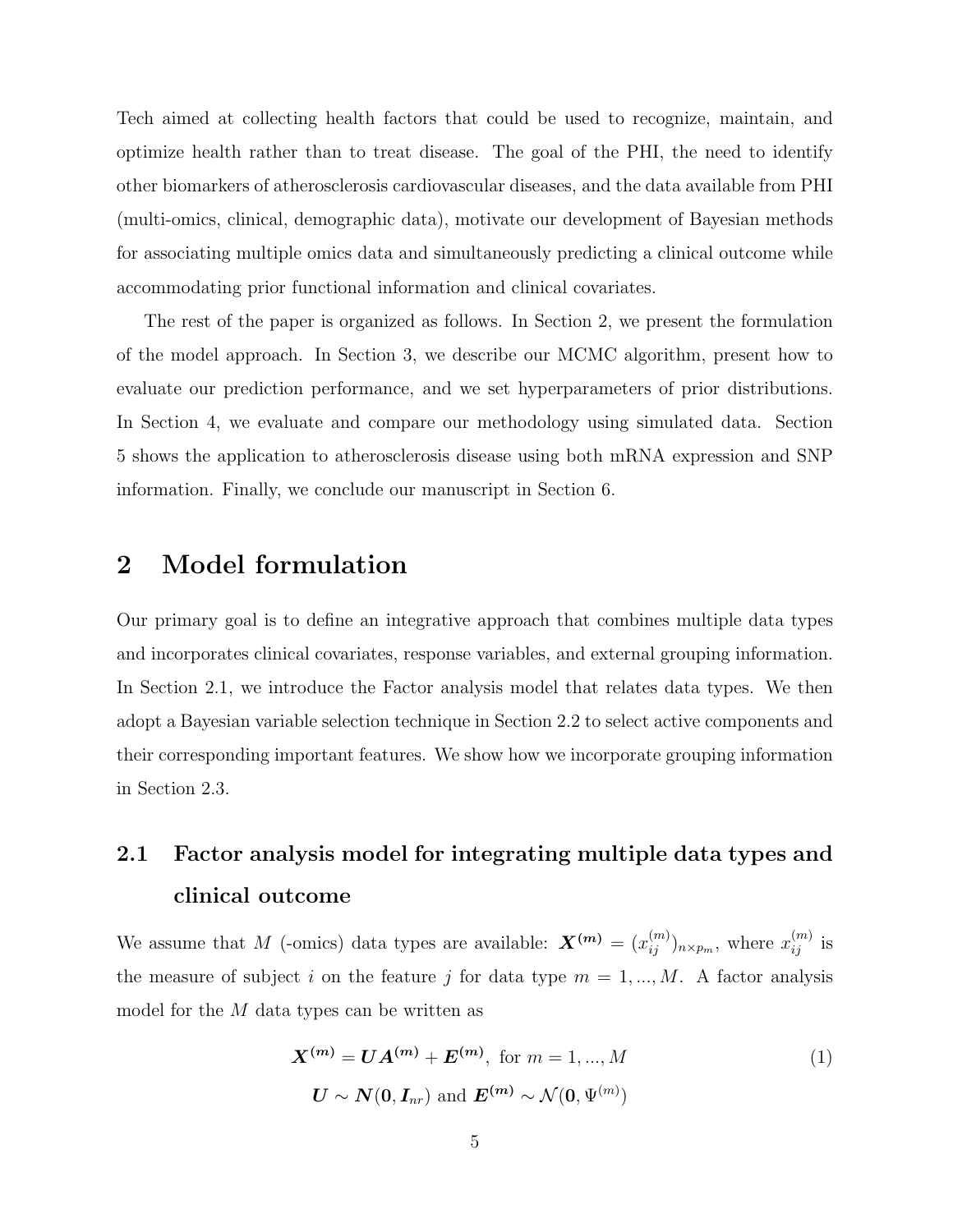Here,  $I_{nr}$  is the identity matrix of size nr.  $A^{(m)}$  is a  $r \times p_m$  coefficient matrix for data type m with each row representing the factor loadings for components  $l = 1, ..., r$ . U is a  $n \times r$ matrix of latent variables that connects the  $M$  sets of models, thus inducing dependencies among the data types. The latent variable is intended to explain the correlations across the data types and  $E^{(m)}$  is the error that explains the remaining variability unique to each data type. The integrated data matrix  $(\boldsymbol{X}^{(1)},...,\boldsymbol{X}^{(M)})$  is then multivariate normal with mean zero and covariance matrix  $\Sigma = A^T A + \Psi$ , where  $A = (A^{(1)}, ..., A^{(M)})$  and  $\Psi$  is the diagonal block matrix of  $\Psi^{(m)}$ ,  $m = 1, ..., M$ . As it is commonly done in factor analysis, we assume  $\Psi^{(m)} = Diag(\sigma_1^{2(m)})$  $\sigma_1^{2(m)}, \sigma_2^{2(m)}$  $\sigma_{2}^{2(m)}, \ldots, \sigma_{p_m}^{2(m)}) \otimes I_n$  where  $\sigma_j^{2(m)}$  $j^{2(m)}$  is the variance of feature j in data set m. Model (1) is also called the *Gaussian latent variable model*. This model has been extensively used for integrative clustering of multiple genomic datasets (Shen et al., 2009, 2013; Chalise et al., 2014)

In this paper, we are interested in examining the association between the two sets of features and performing predictive modeling of the response in an integrative way. Hence, in addition to model (1), we treat the clinical outcome  $y_{n\times 1}$  as another variable set, and is related to feature matrices  $X^{(1)},...,X^{(M)}$  through the latent variables U. Thus, the clinical equation can be written as  $y = X^{(0)} = \alpha_0 + UA^{(0)} + E^{(0)}$ , where  $A^{(0)}$  is a coefficient vector of the effect component  $l, l = 1, \ldots, r$ , has on the outcome;  $\alpha_0$  is the intercept and  $\mathbf{E}^{(0)} \sim \mathcal{N}(0, \sigma^{2(0)}I_n)$  is the error term. We also assume that there is another data type  $m = M + 1$  which corresponds to the set of clinical covariates.

#### 2.2 Bayesian variable selection using latent binary variables

To determine active components for each data type (including the outcome), we define an *r*-binary latent variable vector,  $\gamma^{(m)} = (\gamma_1^{(m)})$  $\gamma_1^{(m)}, \ldots, \gamma_r^{(m)}$ , given by  $\gamma_l^{(m)} = 1$  if component  $l = 1, ..., r$  is active in data type m and 0 otherwise for  $m = 0, 1, ..., M + 1$ . We assume that for  $m = M + 1$ ,  $\gamma_l^{(M+1)} = 1$  for every l so that all components are potentially active for clinical covariates.

We are not only interested in selecting the active components but we also want to identify variables that significantly contribute to active components. Unlike the single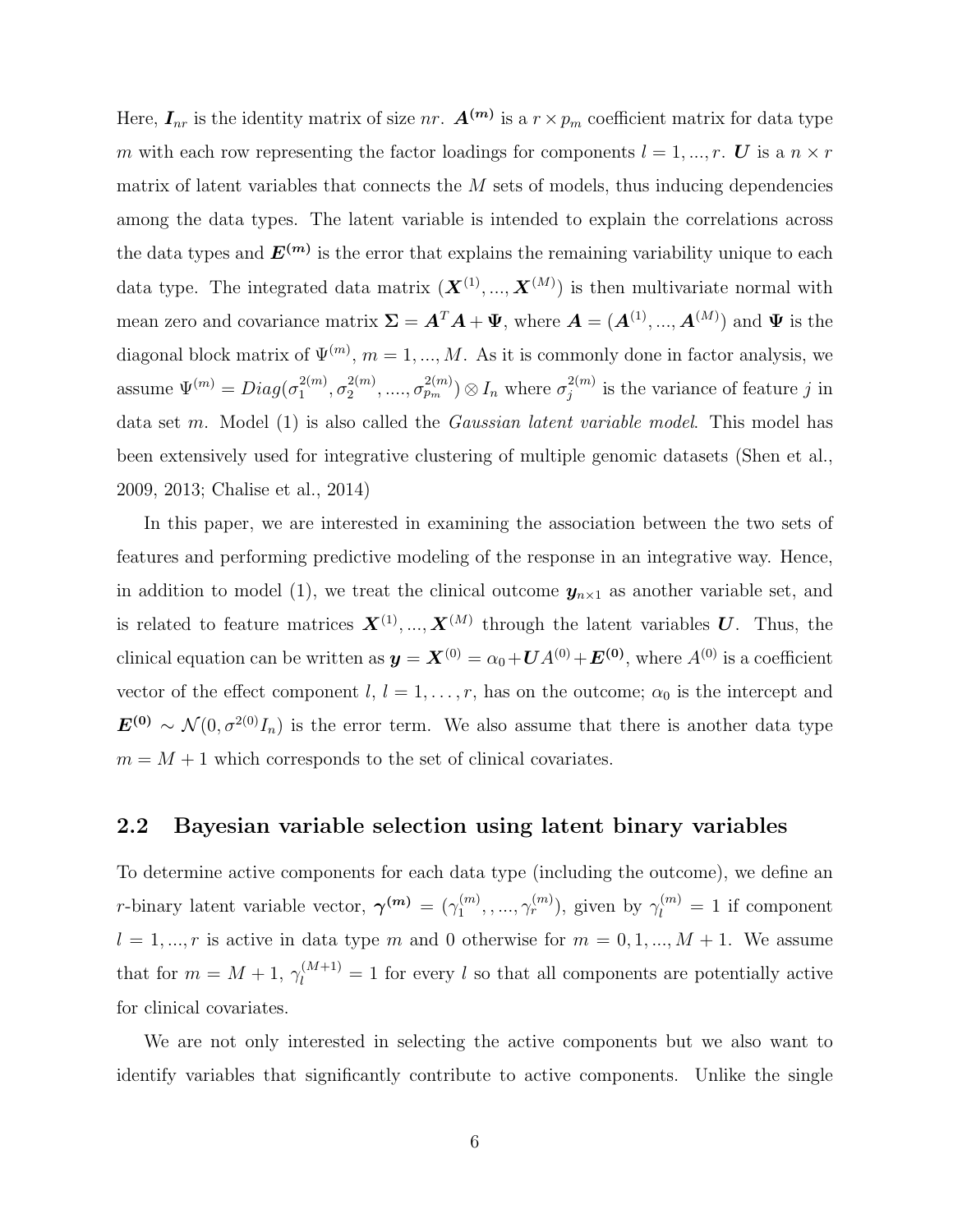layer of indicators used in the group-wise sparsity for inter-battery factor analysis (IBFA) (Klami et al., 2013), we use two nested layers of binary indicators to denote whether a component or a variable is selected or not. A similar idea was recently used for Bayesian sparse group selection in regression models (Chen et al., 2016). At the component level, for every  $m = 1, ..., M, \gamma^{(m)}$  indicates which components are active for data type m. At the variable level,  $\boldsymbol{\eta_j^{(m)}} = (\eta_{1j}^{(m)})$  $\eta_{1j}^{(m)}, \ldots, \eta_{rj}^{(m)}$  is an indicator vector for variables in the *l*th component. Specifically,  $\eta_{ij}^{(m)} = 1$  if feature j is selected in component l in data type m. The prior distribution for the component indicator,  $\gamma_l^{(m)}$  $\ell_l^{(m)}$ , is the Bernoulli distribution with parameter  $q_m$ . In the *l*th component, the prior distribution of  $\eta_{lj}^{(m)}$  is dependent on the indicator  $\gamma_l^{(m)}$  $\binom{m}{l}$  and is defined as

$$
\eta_{lj}^{(m)}|\gamma_l^{(m)} \sim (1 - \gamma_l^{(m)})\delta_0 + \gamma_l^{(m)}\text{Bernoulli}(q_\eta), \tag{2}
$$

where Bernouilli $(q_n)$  is the Bernoulli distribution with probability  $q_n$ . Thus, if the *lth* component is not active, then  $\eta_{lj}^{(m)} = 0$  for all j. We note that  $\eta_{lj}^{(m)} = 1$  for every l and  $m = 0, M + 1$  i.e the response variable and clinical covariates will be always included in the model. To infer a sparse matrix  $\mathbf{A}^m$ , that is whether the  $a_{lj}^{(m)}$  entry in  $\mathbf{A}^m$  is important or not, we impose the following sparsity-inducing prior on the matrix elements given the indicators  $\eta_{lj}^{(m)}$  and  $\gamma_{l}^{(m)}$ l

$$
a_{lj}^{(m)}|\gamma_{l}^{(m)},\eta_{lj}^{(m)} \sim (1-\gamma_{l}^{(m)})\delta_{0} + \gamma_{l}^{(m)}[(1-\eta_{lj}^{(m)})\delta_{0} + \eta_{lj}^{(m)}\mathcal{N}(0, (\tau_{lj}^{(m)})^{2}\sigma_{j}^{2(m)})] \qquad (3)
$$

$$
\sim (1-\gamma_{l}^{(m)}\eta_{lj}^{(m)})\delta_{0} + \gamma_{l}^{(m)}\eta_{lj}^{(m)}\mathcal{N}(0, (\tau_{lj}^{(m)})^{2}\sigma_{j}^{2(m)}) .
$$

Thus, if the jth variable in the active lth component is selected, then the prior of  $a_{lj}^{(m)}$  is a normal distribution with zero mean and variance  $(\tau_{lj}^{(m)})^2 \sigma_j^{2(m)}$  $j^{2(m)}$ . Otherwise the coefficient  $a_{lj}^{(m)}$  is equal to 0. When  $m=0$ , the feature  $\boldsymbol{X}^{(0)}$  is now the outcome and  $\eta_{l1}^{(0)} = \gamma_{l}^{(0)}$  $\frac{1}{l}^{(0)}$ . The prior distribution of the residual variance  $\sigma_i^{2(m)}$  $j^{2(m)}$  is an inverse Gamma distribution,  $\sigma_j^{2(m)} \sim IG(a_0, b_0)$ . Finally, we assume that  $\gamma_l^{(m)} \sim \text{Bernouilli}(q^{(m)})$  and  $q^{(m)}$  follows a Beta distribution  $Beta(a, b)$ .

Our method encompasses three different scenarios: i) each component is shared across all data types (including the response) i.e.  $\gamma_l^{(m)} = 1$  for every  $m = 0, 1, 2, ..., M, M + 1$  and  $l = 1, ..., r$ . This scenario only accounts for the joint variation between the data types, and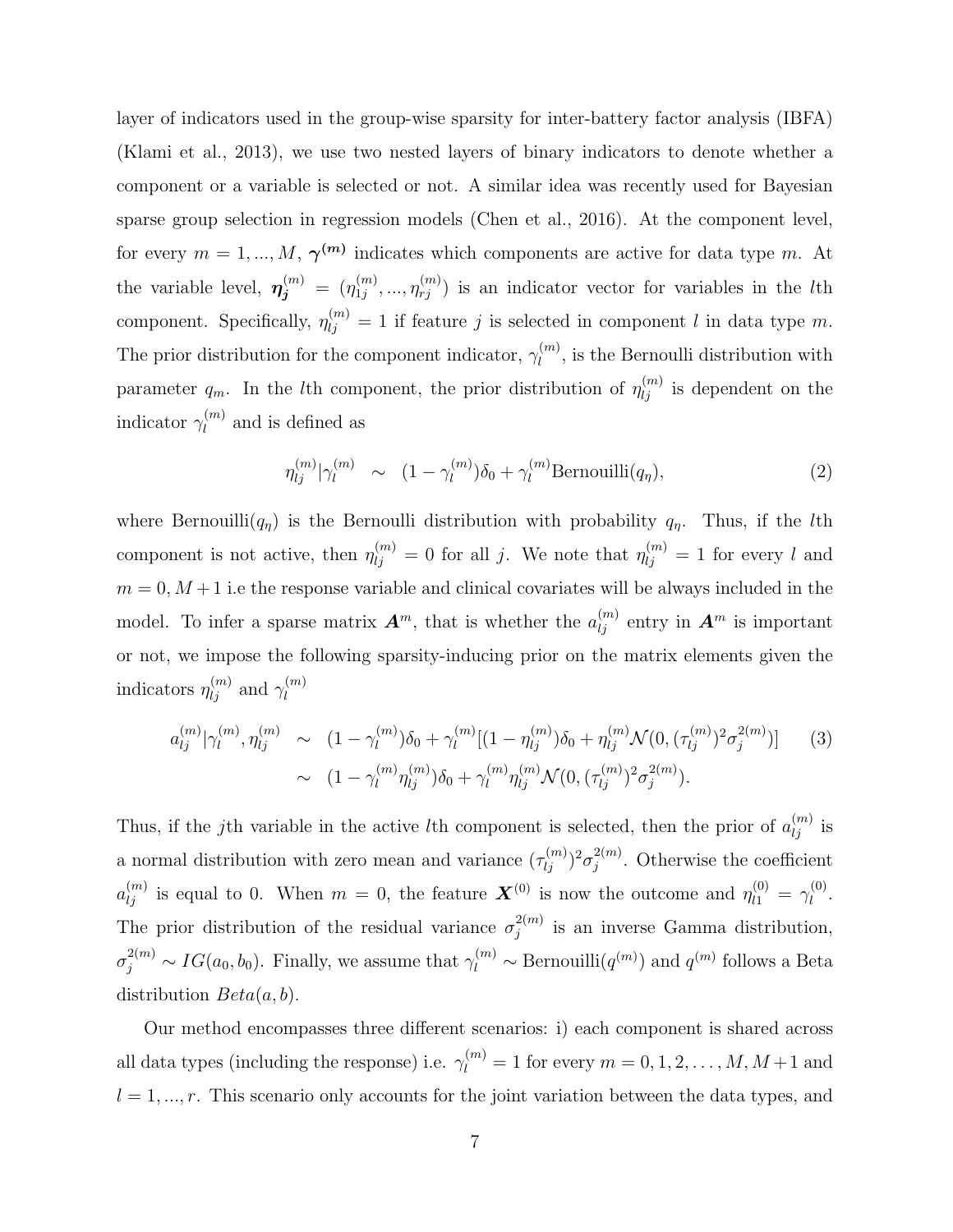is assumed in standard CCA methods for high dimensional data integration such as (Witten and Tibshirani, 2009; Luo et al., 2016; Safo et al., 2018) ii) none of the r components is shared across data types i.e.  $\bigcap$ M to the standard factor analysis for each data set independently, and accounts only for the  $\{l = 1, ..., r; \gamma_l^{(m)} = 1\} = \emptyset$ . This scenario would be similar individual variations explained for each data set. iii) some components are only shared across the data sets. Hence, our method can capture the amount of joint structure and individual structure of the data sets. Our method then encompasses the Bayesian CCA and the JIVE (Joint and Individual variation explained) methods introduced respectively by Klami et al. (2013) and Lock et al. (2013). For instance, assume we have 2 other data types (besides response and clinical covariates),  $r = 4$  components, the first two components are shared (i.e  $\gamma_1^{(m)} = \gamma_2^{(m)} = 1$ , for every m) and, components 3 and 4 are only associated respectively with data types 1 and 2 (i.e.  $\gamma_3^{(1)} = \gamma_4^{(2)} = 1$  and  $\gamma_3^{(2)} = \gamma_4^{(1)} = 0$ ). The models for data types 1 and 2 can then be written as  $\bm{X}^{(1)}=\bm{U}\bm{A}^{(1)}+\bm{E}^{(1)}=\bm{U}_{1,2}\bm{A}^{(1)}_{1,2}+\bm{U}_{3}\bm{A}^{(1)}_{3}+\bm{E}^{(1)}$ and  $\boldsymbol{X}^{(2)} = \boldsymbol{U}\boldsymbol{A}^{(2)} + \boldsymbol{E}^{(2)} = \boldsymbol{U}_{1,2}\boldsymbol{A}_{1,2}^{(2)} + \boldsymbol{U}_4\boldsymbol{A}_4^{(2)} + \boldsymbol{E}^{(2)}$ , where  $\boldsymbol{U}_{1,2} = (\boldsymbol{U}_1, \boldsymbol{U}_2)$  (resp.  $\boldsymbol{A}_{1,2}$ ) is the matrix of the first two components of  $U = (U_1, U_2, U_3, U_4)$  (resp. A). In this example,  $U_{1,2}$  is the shared component, and  $U_3$  and  $U_4$  can be considered as the individual latent structures for data types 2 and 3 respectively.

# 2.3 Incorporating grouping information through prior distributions

In this section, we present how we incorporate known group structures of the M data types through prior distributions. For that, we introduce a design/loading matrix  $P^{(m)}$  =  $(\kappa_{jk}^{(m)})_{(p_m \times K_m)}$  consisting of  $K_m$  columns of dummy variables coding for group membership, for every  $m = 1, ..., M$ . More specifically,  $\kappa_{jk}^{(m)} = 1$  if marker j from data type m belongs to group  $k = 1, ..., K_m$ , and 0 otherwise. Here we assume that this matrix can be retrieved from external scientific knowledge. For instance, genes can be grouped using KEGG pathway information or other pathway/network information (Qiu, 2013). Similarly, SNPs can be grouped using their corresponding genes.

In order to incorporate the grouping information  $P^{(m)}$ , we assume an additional layer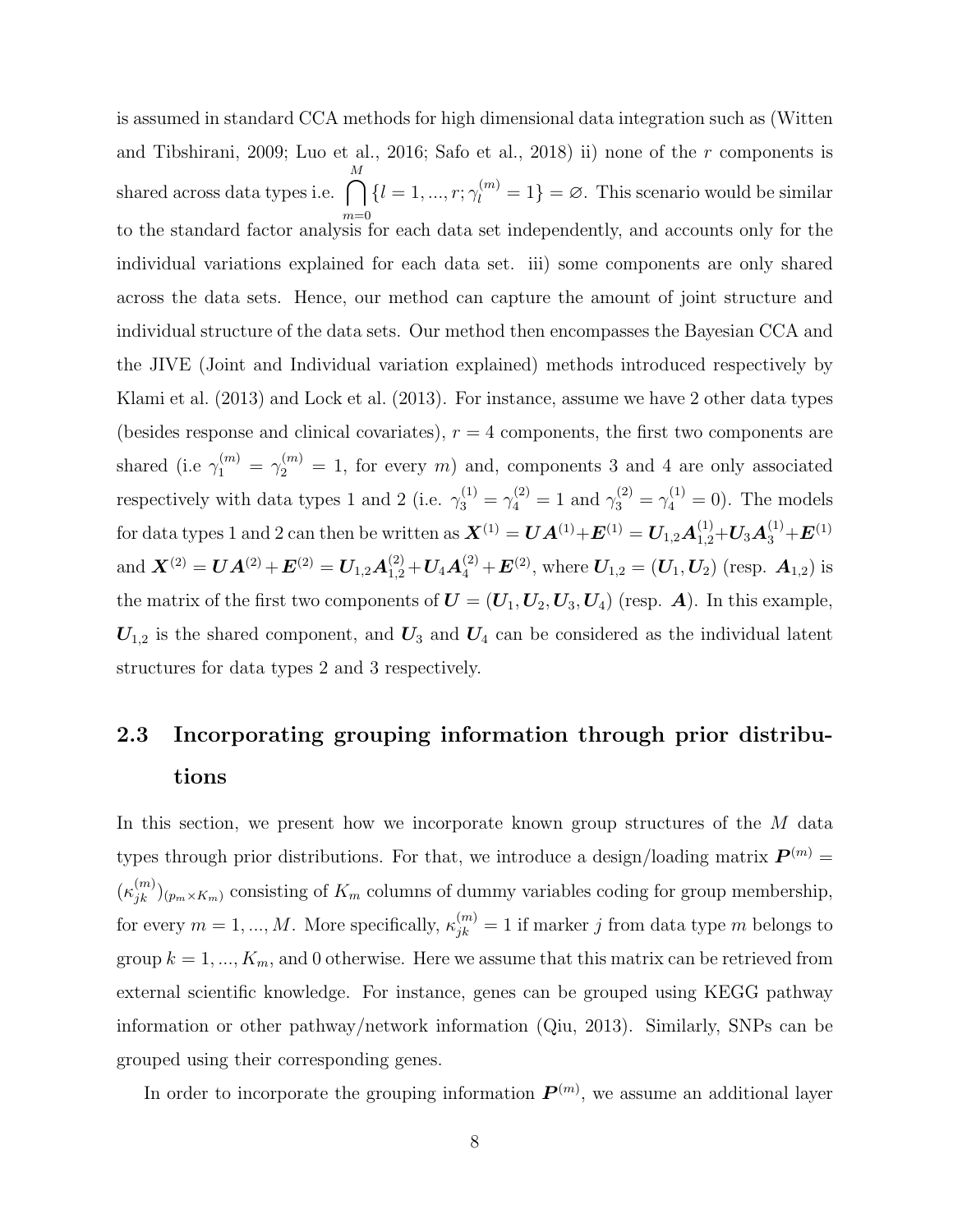from the prior of the factor loadings  $A^{(m)}$ . More formally, we incorporate the grouping information through the prior distributions of  $(\tau_{lj}^{(m)})^2$  as follows

$$
(\tau_{lj}^{(m)})^2 |\lambda_{lj}^{(m)} \sim \operatorname{Exp}((\lambda_{lj}^{(m)})^2)
$$
\n(4)

$$
(\lambda_{lj}^{(m)})^2 |\mathbf{b}_{l}^{(m)} \sim \Gamma(\alpha, b_{l0}^{(m)} + P_j^{(m)T} \mathbf{b}_{l}^{(m)}), \tag{5}
$$

where  $P_j^{(m)T}$  denotes the j-th row of the matrix  $\bm{P}^{(m)}$  and  $\Gamma(\alpha,\beta)$  denotes the gamma distribution with shape  $\alpha$  and rate  $\beta$ . The vector  $\bm{b}_l^{(m)}=(b_{lk}^{(m)})_{K_m}$  represents the coefficient effects of the groups. The intercept  $b_{l0}$  can be regarded as a global shrinkage hyper-parameter determining the baseline level of shrinkage. From equation (5), each  $(\lambda_{ij}^{(m)})^2$  is independently assigned a gamma distribution with expected value  $E((\lambda_{lj}^{(m)})^2) = \frac{\alpha}{b_{l0}^{(m)} + P_j^{(m)T} b_{l}^{(m)}} =$ α  $\frac{\alpha}{b_{l0} + \sum_k \kappa_{jk}^{(m)} b_{lk}^{(m)}}$ . By integrating out  $(\lambda_{lj}^{(m)})^2$ , the marginal prior of a non-zero loading  $a_{lj}^{(m)}$  is defined by

$$
p(a_{lj}^{(m)}) = \frac{\alpha+1}{2\sigma_j^{2(m)}}(b_{l0} + \sum_k \kappa_{jk}^{(m)} b_{lk}^{(m)})^{\alpha} \left(\frac{|a_{lj}^{(m)}|}{\sigma_j^{(m)}} + b_{l0} + \sum_k \kappa_{jk}^{(m)} b_{lk}^{(m)}\right)^{-\alpha-1}
$$
(6)

The parameter  $b_{lk}^{(m)}$  is assumed to be non-negative in order to reduce the amount of shrinkage attributable to the k-th important group. Hence, higher values  $b_{lk}^{(m)}$  give more evidence for group information by increasing the effect of features belonging to group k (see Figure 2.1 for an illustration of the marginal prior  $(6)$  of a loading). A similar prior construction was considered by Rockova and Lesaffre (2014) to incorporate grouping information in the context of regression models.

For the purpose to determine important groups that contribute to the formation of active components, we define another  $(r \times K_m)$ -latent binary matrix variable  $\mathbf{R}^{(m)} = (r_{lk}^{(m)}),$ where  $r_{lk}^{(m)} = 1$  if group (or pathway) k contributes to active component l, and 0 otherwise. The prior of  $b_{lk}^{(m)}$  is then dependent on  $\mathbf{R}^{(m)}$  and will be defined as

$$
b_{lk}^{(m)}|r_{lk}^{(m)} \sim (1 - r_{lk}^{(m)})\delta_0 + r_{lk}^{(m)}\Gamma(\alpha_b, \beta_b)
$$

$$
r_{lk}^{(m)}|q_r \sim \text{Bernoulli}(q_r)
$$

We finally assume that the intercept  $b_{n}^{(m)}$  $\int_{l0}^{(m)}$  follows also a Gamma  $\Gamma(\alpha_0, \beta_b)$ . Correlations between significant features within the same group are captured through the prior of the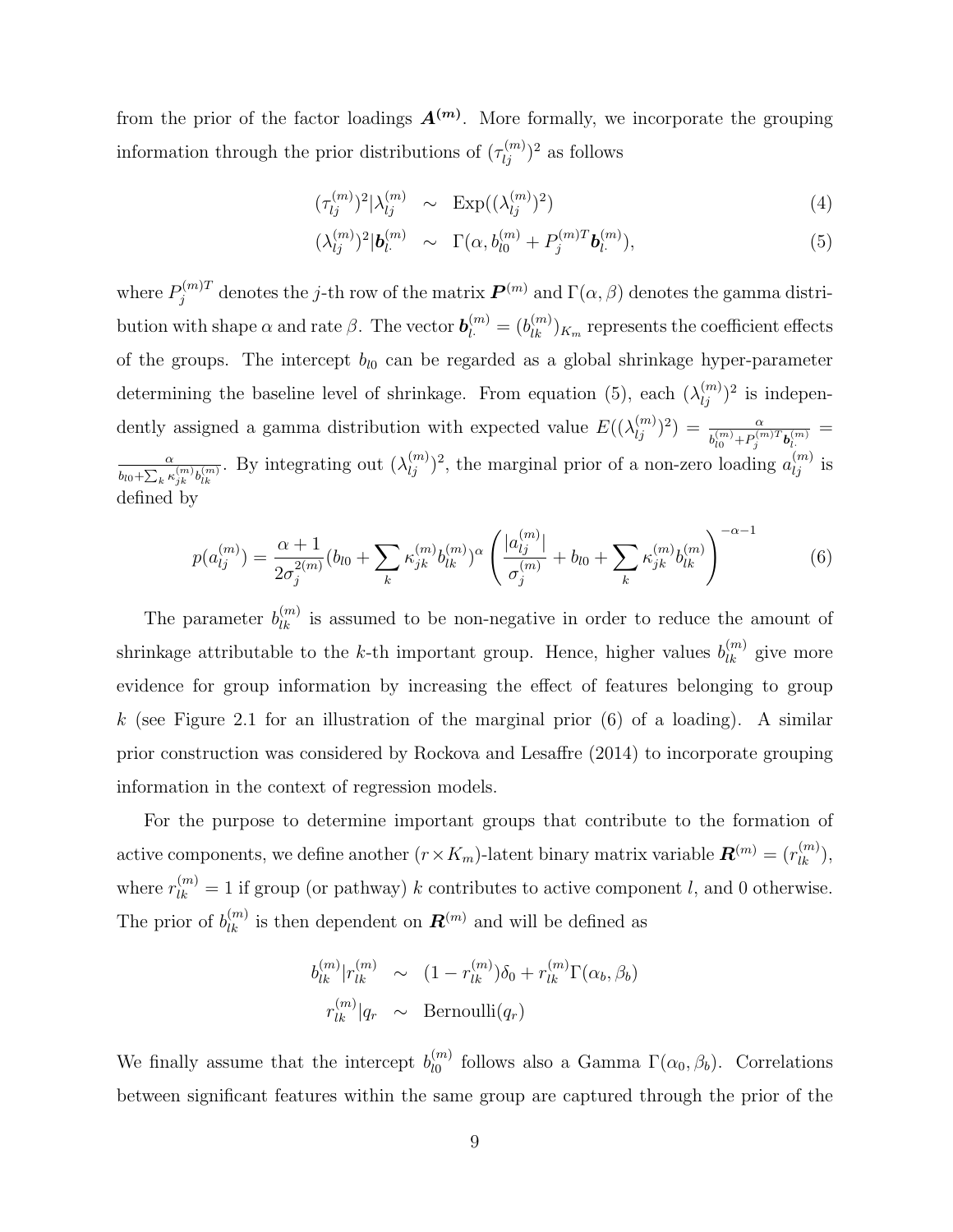Figure 2.1: Marginal prior densities of  $a_{lj}^{(m)}$  for different values of  $b_{l1}^{(m)}$  while other parameters are fixed:  $\sigma^2 = 1$ ,  $b_{l0} = 0.4$ ,  $\alpha = 1$ .



penalty parameter  $\lambda_{lj}^{(m)}$  (see prior (5)). For instance, if features 1 and 2 both belong to the same group, the joint marginal distribution of  $(\lambda_1^2, \lambda_2^2)$  (after integrating out  $b_0 + b_1$ ) is

$$
p(\lambda_1^2, \lambda_2^2) \propto g(\lambda_1^2, \lambda_2^2) = (\lambda_1^2 \lambda_2^2)^{\alpha - 1} (\beta_b + \lambda_1^2 + \lambda_2^2)^{-(2\alpha + \alpha_0 + \alpha_b)}.
$$

Figure 2.2 draws the contour plots of  $g(\lambda_1^2, \lambda_2^2)$  for four combinations of  $(\alpha_b, \beta_b) = (1, 1)$ ,  $(1, 2), (2, 1), (2, 2)$  with  $\alpha_0 = 1$  and  $\alpha = 2$ . As we would expect, as  $\beta_b$  increases and/or  $\alpha_b$ decreases,  $\lambda_1^2$  and  $\lambda_2^2$  tend to have a stronger correlation, translating to a higher probability to have similar values.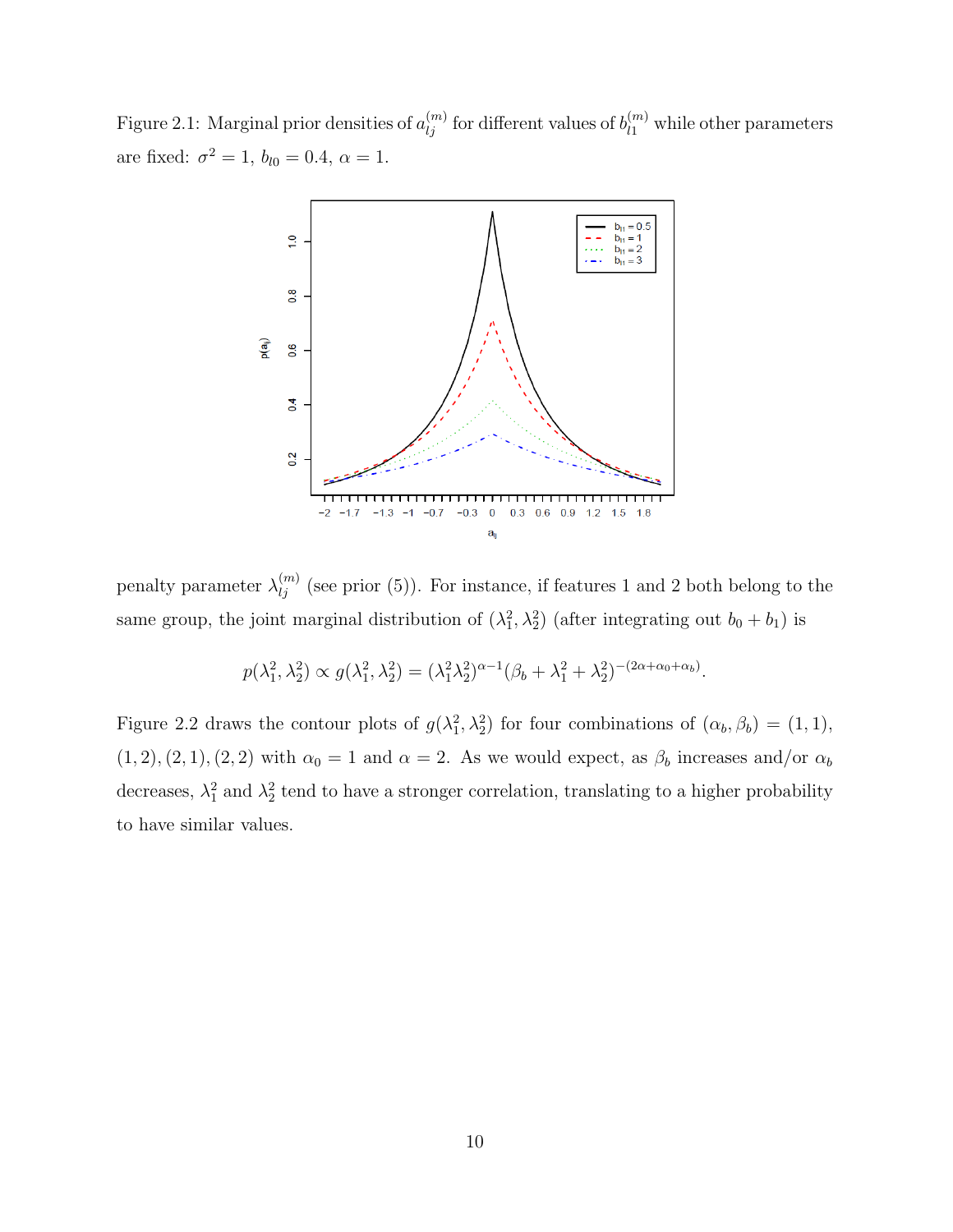

Figure 2.2: Contour plots of the marginal prior density of  $\lambda_1^2$  and  $\lambda_2^2$  for 4 different combinations of  $\alpha_b$  and  $\beta_b$ .

## 3 Posterior inference and prediction

For posterior inference, our primary interest is in the estimation of the active component and feature selection indicator variables  $\boldsymbol{\gamma}^{(m)}$ ,  $\boldsymbol{\eta}^{(m)}$ , and the loadings  $\boldsymbol{A}^{(m)} = (\boldsymbol{a}_{lj}^{(m)})$ . We implement a Markov Chain Monte Carlo (MCMC) algorithm for posterior inference that employs a partially collapsed Gibbs sampling (van Dyk and Park, 2008) to sample the binary matrices and the loadings. In fact, to sample  $\gamma^{(m)}$ ,  $\eta^{(m)}$  given the other parameters, we integrate out all the loadings  $A^{(m)}$ , and we use a Metropolis-Hastings step. We then sample the loadings from its full conditional distributions. In Section 7 in the web supplementary material, we present the conditional distributions used to update all the parameters. We outline the steps of our MCMC algorithm hereafter.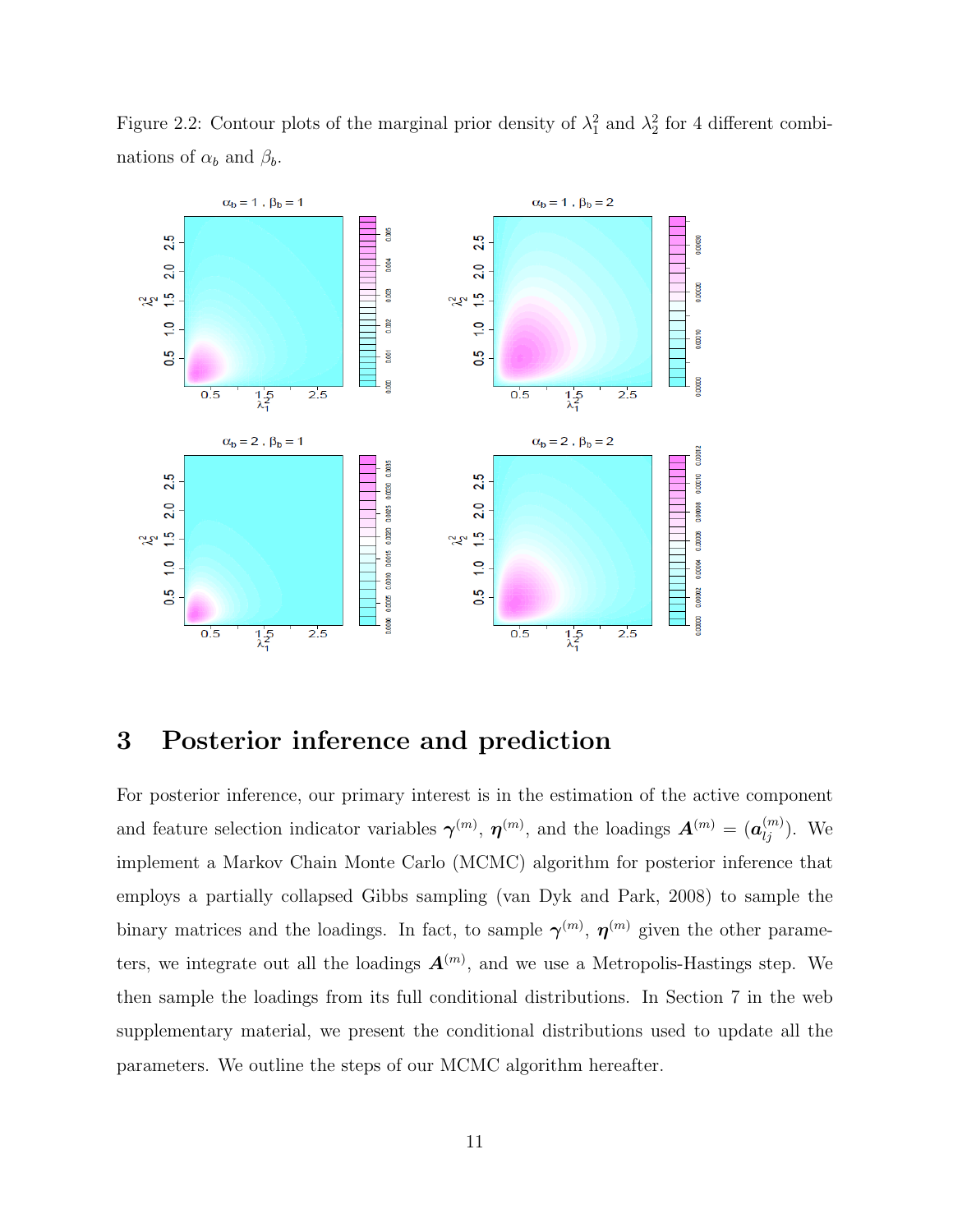- 1. Initialize the parameters  $\tau_{lj}^{(2m)}$  with 1,  $b_{l0}^{(m)}$  with 0.1, and the other parameters by their prior distributions.
- 2. Sample  $(\gamma^{(m)}, \eta^{(m)})$  using a Metropolis-Hastings step as described in web supplementary material Section 7.1.
- 3. Sample the loading matrices  $\mathbf{A}^{(m)}$ ,  $\sigma_i^{2(m)}$  $\tau_{ij}^{(2m)}$ ,  $\tau_{lj}^{(2m)}$  and  $\lambda_{lj}^{(2m)}$  form their full conditionals distributions as defined in Sections 7.2-7.4 of the web supplementary material.
- 4. Sample  $r_{lk}^{(m)}$  and  $b_{lk}^{(m)}$  simultaneously using a Metropolis-Hastings step as described in Section 7.5 of the web supplementary material.

**Prediction:** Given a model  $\{\boldsymbol{\gamma}^{(m)}, \boldsymbol{\eta}^{(m)}, m = 1, ..., M\}$ , we estimate the loadings **A** for  $m =$  $0, 1, ..., M+1$  as  $\hat{\boldsymbol{a}}_{.j(\eta)}^{(m)} = \hat{\sigma}_j^{2(m)}$  $\bar{U}_{j}^{(m)}(\bar{\bm{U}}_{(\gamma)}^T\bar{\bm{U}}_{(\gamma)}\!+\!I_{n_\gamma})^{-1}\bar{\bm{U}}_{(\gamma)}^T\bm{x}_{\cdot j}^{(m)}$  $\mathcal{L}_{j}^{(m)}$ , the posterior mode of  $\mathbf{A}_{(\eta)}$ , where  $\hat{\sigma}_{i}^{2(m)}$  $\bar{U}_{j}^{(m)}$  and  $\bar{U}_{(\gamma)}$  are the means of the values sampled in the course of the MCMC algorithm. Let  $\mathbf{X}_{\text{new}}^{(m)}$ ,  $m = 1, ..., M$  be the vector of features of a new individual. The latent value  $\boldsymbol{U}$ of a new individual for a given model  $\{\boldsymbol{\gamma}^{(m)}, \boldsymbol{\eta}^{(m)}, m=1,...,M\}$ , is estimated as  $\hat{\boldsymbol{U}}_{\text{new},(\gamma)}=$  $(\hat{\bm{A}}_{(\eta)} D(\hat{\bm{\sigma}}^{-2}) \hat{\bm{A}}_{(\eta)}^T + I_r)^{-1} \hat{\bm{A}}_{(\eta)} D(\hat{\bm{\sigma}}^{-2}) \bm{x}_{\text{new}}$ , where  $\bm{x}_{\text{new}} = (\bm{x}_{\text{new}}^{(1)}, ..., \bm{x}_{\text{new}}^{(M)}, \bm{x}_{\text{new}}^{(M+1)}), D(\hat{\bm{\sigma}}^{-2})$ is the diagonal matrix with elements  $\{\hat{\sigma}_i^{2(m)}\}$  $j^{2(m)}$ ,  $m = 1,..,M+1,j = 1,...,p_m$ } on the diagonal, and  $\hat{A}_{(\eta)} = (\hat{A}_{(\eta)}^{(1)},...,\hat{A}_{(\eta)}^{(M)},\hat{A}_{(\eta)}^{(M+1)})$ . Hence the predictive response is computed using a Bayesian model averaging approach (Hoeting et al., 1999) as follows  $\hat{y}_{\text{new}} = \hat{\alpha}_0 +$  $\sum_{\mathbf{N},\boldsymbol{\gamma}} \hat{\mathbf{U}}_{\text{new},(\boldsymbol{\gamma})} \hat{\mathbf{A}}_{(\eta)}^{(0)} p(\boldsymbol{\gamma},\mathbf{N} | \bar{\mathbf{U}}_{(\gamma)},\mathbf{X})$  where  $\hat{\alpha}_0$  is the posterior mean of the intercept  $\alpha_0$ .

#### Hyperparameter settings

For both simulations and observed data analysis, we set the hyperparameters as follows. We set  $r = 4$  as the maximum number of active components. We note that a larger number can be set as our approach is able to select active components for each data through the indicators  $\gamma^{(m)}$ . We present in Tables 8.4 and 8.5 in the web supplementary material a sensitivity analysis for the parameter r. We obtain similar results with larger r. We set  $q_{\eta} = 0.05$ , the prior probability to select features for a specific component as we expect that a small number of features are active in every component (refer to Tables 8.2 and 8.3 in web supplementary material for a sensitivity analysis of  $q_{\eta}$ ). We set  $a = b = 1$ ,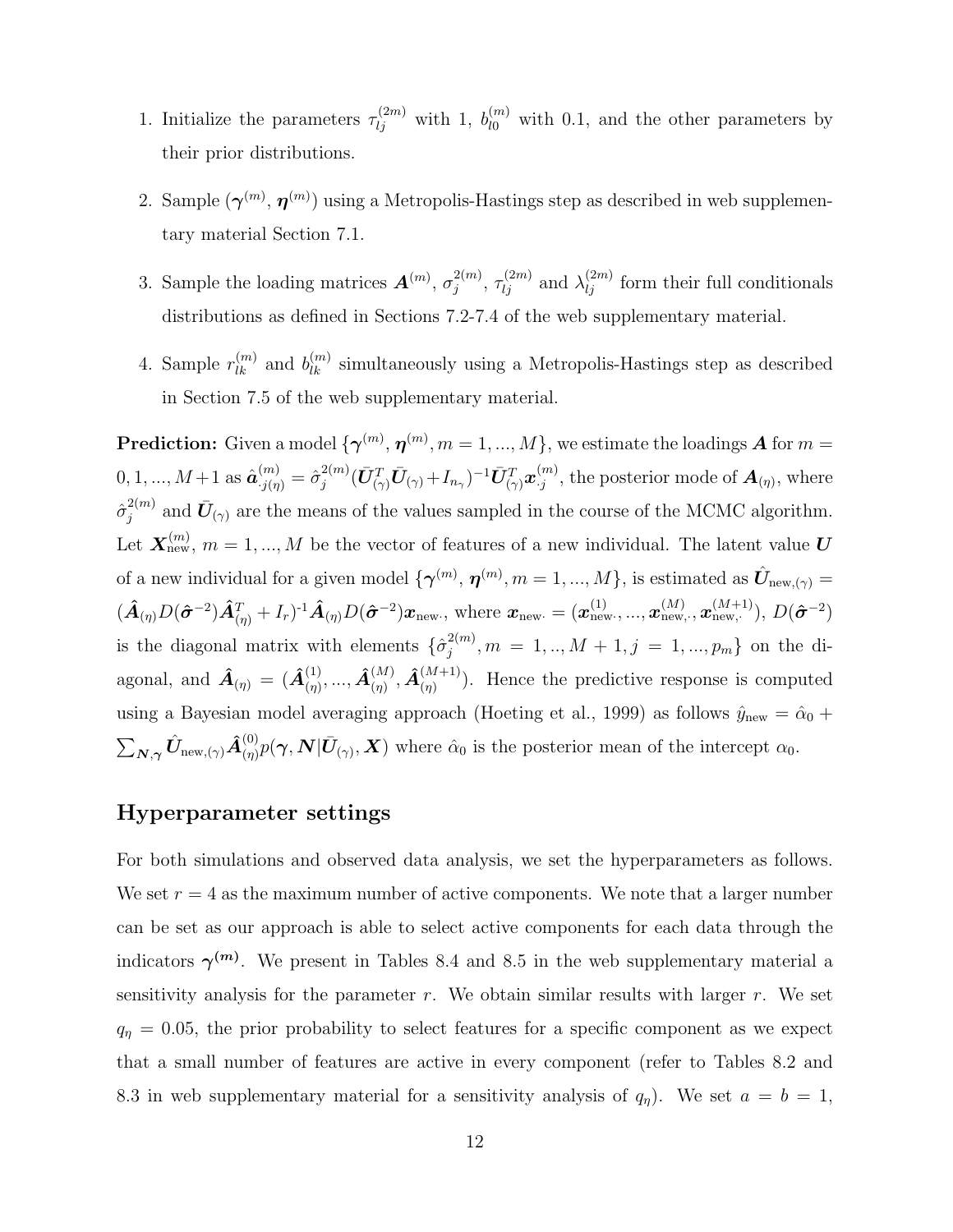hyperparameters of  $q^{(m)}$  (prior probability to select a feature) and  $q_r$  (prior probability to select a group) which follow each a beta distribution  $(a, b)$ . We set  $a_0 = b_0 = 0.01$  to have a vague gamma prior on  $\sigma_i^{2(m)}$  $j^{2(m)}$ . We set  $\alpha = 1$ , the scale hyperparameter of  $\lambda_{lj}^{2(m)}$ . Last, we set  $\alpha_b = \beta_b = 1$ , hyperparameters of group effects  $b_{lk}^{(m)}$  (when  $r_{lk}^{(m)} = 1$ ) that follow a gamma distribution  $(\alpha_b, \beta_b)$ .

## 4 Simulation studies

We consider three main scenarios to assess the performance of the proposed methods. In each scenario, there are two data types  $\mathbf{X}^{(1)} \in \mathbb{R}^{n \times p_1}$  and  $\mathbf{X}^{(2)} \in \mathbb{R}^{n \times p_2}$  simulated according to equation (1), and a single continuous response  $y \in \mathbb{R}^{n \times 1}$ . We simulate each scenario to have  $r = 4$  latent components. The scenarios differ by how many components are shared across data types. In the first scenario, the four latent components are shared across all two data types. The first two shared components affect the response. In the second scenario, none of the r components is shared across the two data types. Components 1 and 2 are unique to data type 1, and components 3 and 4 are unique to data type 2. Components 1 and 3 are associated with the response in this scenario. In the third scenario, two of the components (1 and 2) are shared, component 3 is unique to data type 1, and component 4 is unique to data type 2. The response is associated with components 1, 3, 4. We partition the covariance matrix in each data type into signal and noise; signal contain variables that are correlated and contribute to the response, while noise variables are uncorrelated and unimportant. In each scenario, we generate 20 Monte Carlo data sets for each data type.

#### 4.1 Scenario One: Each component is shared across all data types

This Scenario is assumed in standard CCA methods for high dimensional data integration. We simulate two data types  $(\mathbf{X}^{(1)}, \mathbf{X}^{(2)})$ ,  $\mathbf{X}^{(1)} \in \mathbb{R}^{n \times p_1}$ , and  $\mathbf{X}^{(2)} \in \mathbb{R}^{n \times p_2}$ ,  $(n, p_1, p_2)$  = (200, 500, 500) according to equation (1) as follows. Without loss of generality, we let the first 100 variables form the networks or groups in  $\mathbf{X}^{(1)}$  and  $\mathbf{X}^{(2)}$ . Within each data type there are 10 main variables, each connected to 9 variables. The resulting network has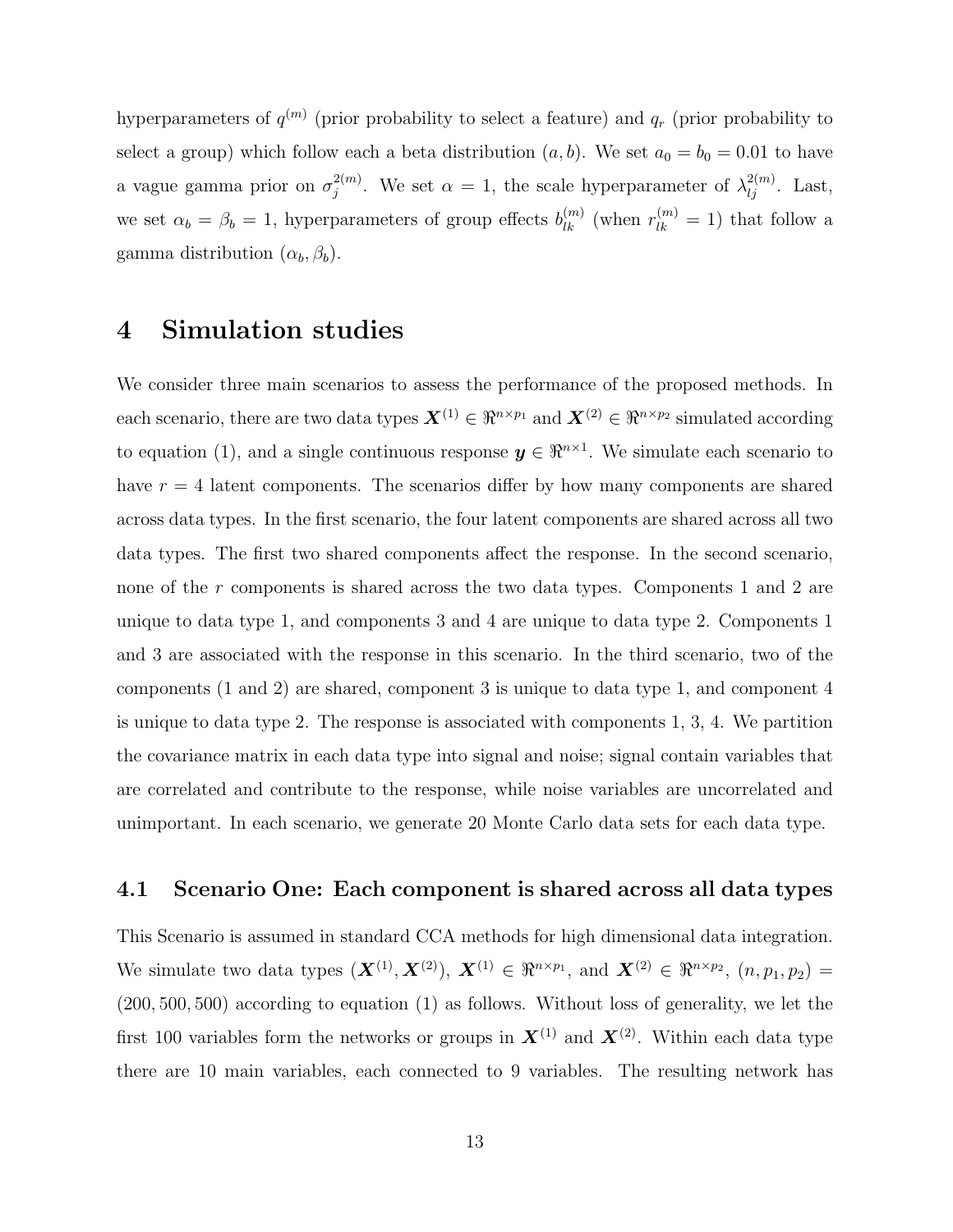100 variables and edges, and  $p_1 - 100$  and  $p_2 - 100$  singletons in  $\mathbf{X}^{(1)}$  and  $\mathbf{X}^{(2)}$  respectively. The network structure in each data type is captured by the covariance matrices  $\mathbf{\Psi}^{(1)}=% \begin{bmatrix} \omega_{11}\ \frac{\omega_{21}}{2} & \omega_{21}\ \frac{\omega_{11}}{2} & \omega_{21}\ \frac{\omega_{12}}{2} & \omega_{22}\ \frac{\omega_{11}}{2} & \omega_{22}\ \frac{\omega_{12}}{2} & \omega_{22}\ \frac{\omega_{12}}{2} & \omega_{21}\ \frac{\omega_{12}}{2} & \omega_{22}\ \frac{\omega_{12}}{2} & \omega_{22}\ \frac{\omega_{12}}{2} & \omega_{22}\ \frac{\omega_{12}}{2} & \omega_{22}\ \frac{\omega_{12}}{2} & \omega_{22$  $\sqrt{ }$  $\overline{1}$  $\bar{\mathbf{\Psi}}_{100\times 100}$  0 0 I $_{p_1-100}$  $\setminus$  $\Big\}$ ,  $\Psi^{(2)} =$  $\sqrt{ }$  $\overline{1}$  $\bar{\mathbf{\Psi}}_{100\times 100}$  0 0 I $_{p_2-100}$  $\setminus$ . Here,  $\bar{\Psi}$  is block diagonal with 10 blocks of size 10, between-block correlation 0 and within each block there is a  $9 \times 9$ compound symmetric submatrix with correlation 0.49 describing the correlation structure of the connected variables. The correlation between a main and a connecting variable is 0.7. We let the  $p_1 - 100$  and  $p_2 - 100$  singletons form one group that do not contribute to the outcome and association between  $\mathbf{X}^{(1)}$  and  $\mathbf{X}^{(2)}$ .  $\mathbf{A}^{(1)} \in \mathbb{R}^{r \times p_1}$  and  $\mathbf{A}^{(2)} \in \mathbb{R}^{r \times p_2}$ are pre-specified true sparse factor loading matrices that describe the variables that are important and associated with the outcome. We consider different pre-specifications of  $A^{(1)}$  and  $A^{(2)}$  to capture the relationship between networks, and variables and networks that are associated with the outcome. Figures  $4.1(a)$ - $4.1(d)$  are image plots of loadings,  $\mathbf{A}^{(1)}$ , for settings 1, 2, 4 and 5.

Figure 4.1: Loadings  $\mathbf{A}^{(1)}$  for settings 1, 2, 4 and 5.



Setting 1: All groups contribute to correlation between  $\mathbf{X}^{(1)}$  and  $\mathbf{X}^{(2)}$ . In this scenario, we let all 10 groups in  $\mathbf{X}^{(1)}$  and  $\mathbf{X}^{(2)}$  contribute to the association between  $\mathbf{X}^{(1)}$  and  $\mathbf{X}^{(2)}$ . We generate the first 100 entries of  $\mathbf{A}^{(1)} \in \mathbb{R}^{r \times 100}$  and  $\mathbf{A}^{(2)} \in \mathbb{R}^{r \times 100}$  for each r as independent and identically distributed  $(i.i.d.)$  random samples from the uniform distribution on the set  $[-0.5, -0.3]$  ∪  $[0.3, 0.5]$ , but for the 10 main variables, we multiply the effect size by 2. The remaining  $p_1 - 100$  entries in  $\mathbf{A}^{(1)}$  for each r is set to 0. Similarly for  $\mathbf{A}^{(1)}$ . The entries in  $\mathbf{U}^{n \times r}$  are randomly generated from  $N(0, 1)$ . The data matrices  $\mathbf{X}^{(1)}$ ,  $\mathbf{X}^{(2)}$ , and  $\mathbf{y}$  are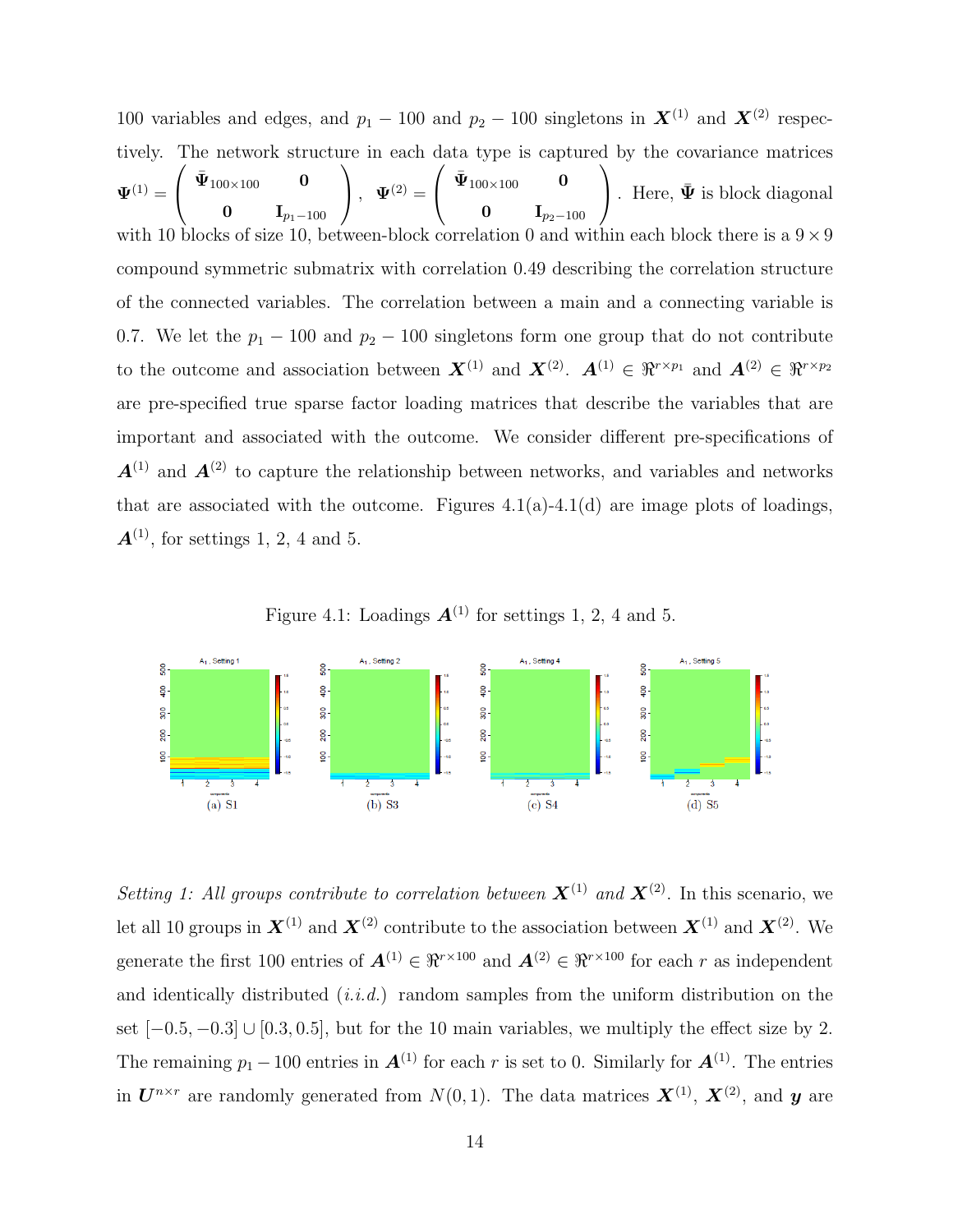generated, respectively, as

$$
\bm{X}^{(1)} = \bm{U}\bm{A}^{(1)} + \bm{E}^{(1)},\hspace{0.5cm} \bm{X}^{(2)} = \bm{U}\bm{A}^{(2)} + \bm{E}^{(2)},\hspace{0.5cm} \bm{y} = \bm{U}\bm{a} + \bm{e}
$$

Here, we set  $r = 4$ , so U represents observation from four latent components. We set  $a = \begin{bmatrix} 1 & 1 & 0 & 0 \end{bmatrix}$  so that the response is only related to the first two shared components. The entries in  $\mathbf{E}^1$ ,  $\mathbf{E}^2$ , and  $\mathbf{e}$  are all generated as i.i.d random samples from  $N(0, 1)$ .

Setting 2: First three groups in  $A^{(1)}$  and  $A^{(2)}$  contribute to correlation between  $X^{(1)}, X^{(2)}$ . In this scenario, we consider the situation where only some networks contribute to the association between the two data types. We let the first 3 groups in  $\mathbf{A}^{(1)}$  and  $\mathbf{A}^{(2)}$ , corresponding to the first 30 variables in  $\mathbf{X}^{(1)}$  and  $\mathbf{X}^{(2)}$ , contribute to the association between  $\mathbf{X}^{(1)}$  and  $\mathbf{X}^{(2)}$ . The entries in  $\mathbf{A}^{(1)} \in \mathbb{R}^{r \times 30}$  and  $\mathbf{A}^{(2)} \in \mathbb{R}^{r \times 30}$  are generated following Setting 1.

Setting 3: Some variables within the groups contribute to correlation between  $X^{(1)}, X^{(2)}$ . This scenario follows that of Setting 1 but we let only some variables within each of the 10 groups to contribute to the association between  $\mathbf{X}^{(1)}$  and  $\mathbf{X}^{(2)}$ . We generate the entries of  $\mathbf{A}^{(1)} \in \mathbb{R}^{r \times 100}$  and  $\mathbf{A}^{(2)} \in \mathbb{R}^{r \times 100}$  following Setting 1 but we randomly set at most 5 coefficients within each group to zero.

Setting 4: Some variables and some groups in  $A^{(1)}$  and  $A^{(2)}$  contribute to correlation between  $X^{(1)}$ ,  $X^{(2)}$ . This Setting follows Setting 2 but we let only some variables within the first three groups contribute to the association between  $\mathbf{X}^{(1)}$  and  $\mathbf{X}^{(2)}$ . We generate the entries of  $A^{(1)} \in \mathbb{R}^{r \times 30}$  and  $A^{(2)} \in \mathbb{R}^{r \times 30}$  following Scenario 1 but we randomly set at most 5 coefficients within each group to zero.

Setting 5: None overlapping components and all 100 variables contribute to correlation between  $\mathbf{X}^{(1)}$  and  $\mathbf{X}^{(2)}$ . In Settings 1-4, we considered situations where latent components overlapped with respect to the significant variables. In this Setting, we consider none overlapping components. Specifically, data are generated according to Setting 1, but the first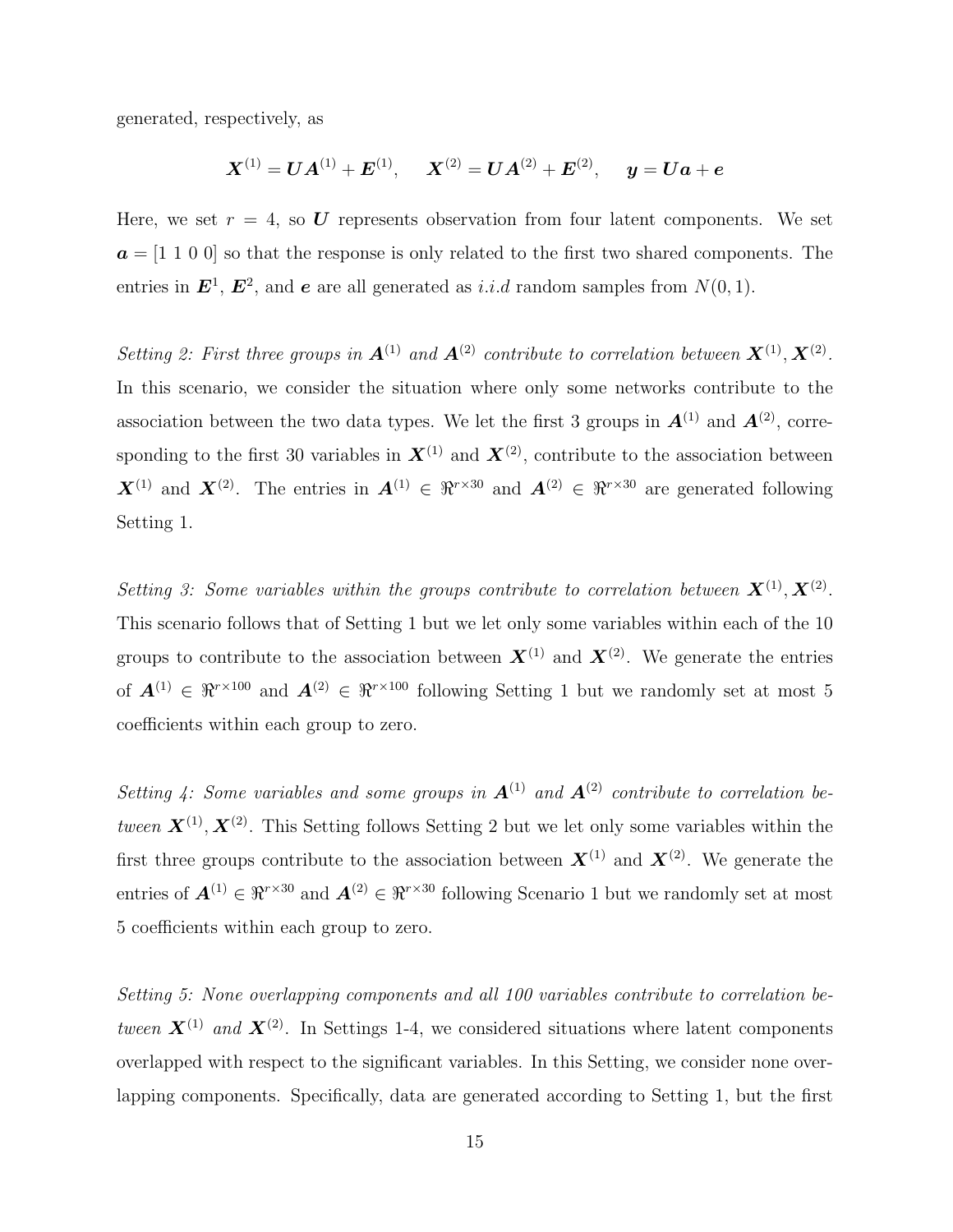25 signal variables are loaded on component 1, the next 25 variables on component 2, and so on. The last 25 signal variables are loaded on component 4. Similar to Setting 1, there are 10 groups or networks comprising of the 100 signal variables. This Setting tests our methods ability to identify all 4 components, all 10 groups, and all 100 important variables.

#### 4.1.1 Competing Methods

We compare the performance of our methods with association only and joint association and prediction methods. For the association only-based methods, we consider the sparse CCA [ SELPCCA] (Safo et al. (2018)) and Fused sparse CCA [FusedCCA] (Safo et al. (2018)) methods. FusedCCA incorporates prior structural information in sparse CCA by allowing variables that are connected to be selected or neglected together. We perform FusedCCA and SELPCCA using the Matlab code the authors provide. For FusedCCA, we assume that variables within each group are all connected since the method takes as input the connections between variables. For the joint association and prediction methods, we consider the CCA regression (CCAReg) method by Luo et al. (2016). We implement CCA regression using the R package CVR . Once all the canonical variates are extracted, they are used to fit a predictive model for the response  $y$ , and then to compute test MSE.

#### 4.1.2 Evaluation Criteria

To evaluate the effectiveness of the methods, we fit the models using the training data and then compare different methods based on their performance in feature selection and prediction on an independently generated test data of the same size. To evaluate feature selection, we use the number of predictors in the true active set that are not selected (false negatives), the number of noise predictors that are selected (false positives), and F-score (harmonic mean). To evaluate prediction, we use the mean square error obtained from the testing set. We use 20 Monte Carlo datasets and report averages and standard errors.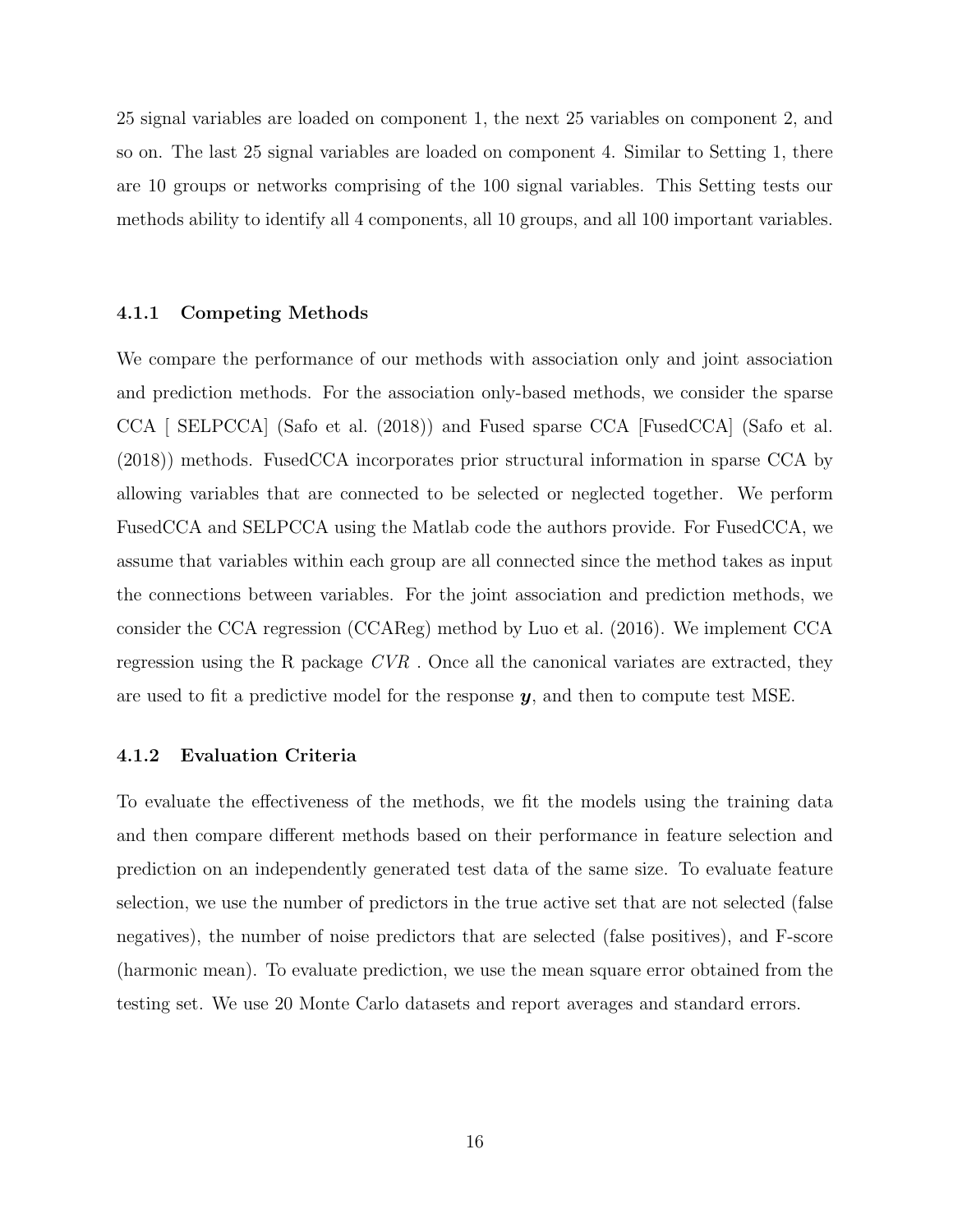#### 4.1.3 Simulation results

In Table 4.2, we report averages of the evaluation measures for Scenario One. We first compare our method with incorporation of network information (BIPNet) and without using the network information (BIP). In Settings 1-4, both methods identify one component as important and related to the response. This is not surprising since all 100 important variables on each component overlap in this setting, resulting in our method identifying only one of these components. In Setting 5 where important variables did not overlap on the four latent components, the proposed methods identify at least two components 13 times out of 20 simulated data sets. We note that in general, conmpared to BIP, BIPNet has lower false negatives, lower positive rates, competitive or higher harmonic means, and lower MSEs. These results demonstrate the benefit of incorporating group information in feature selection and prediction. We observe a sub-optimal performance for both BIPNet and BIP in Settings 4 and 5, more so in Setting 5 where important variables do not overlap on the latent components. We also assess the group selection performance of BIPnet as follows. We compute AUC by using marginal posterior probabilities of group membership  $r_{lk}$ 's. Table 4.1 shows that most of groups in settings 1, 2 and 5 had been identified correctly. However, the method had difficulties selecting groups in cases where only a few number of features contribute to the association between data types (settings 3 and 4).

We next compare the proposed methods to the other existing methods. For the other methods, we estimate both the first and the first four canonical variates. We report the results from the first canonical variates here, and the results for the first four canonical covariates in the online supplementary material, Section 8. For feature selection, a variable is deemed selected if it has at least one nonzero coefficient in any of the four estimated components. We observed that for SELPCCA, CCAReg, and FusedCCA in general, the first canonical variates from each data type result in lower false negatives, lower false positives, higher harmonic means, and competitive MSE for Settings 1-4 compared to results from the first four canonical variates (see web supplementary materials, Section 8). In Setting 5 where signal variables do not overlap on the four true latent components, we expect the first four canonical variates to have better feature selection and prediction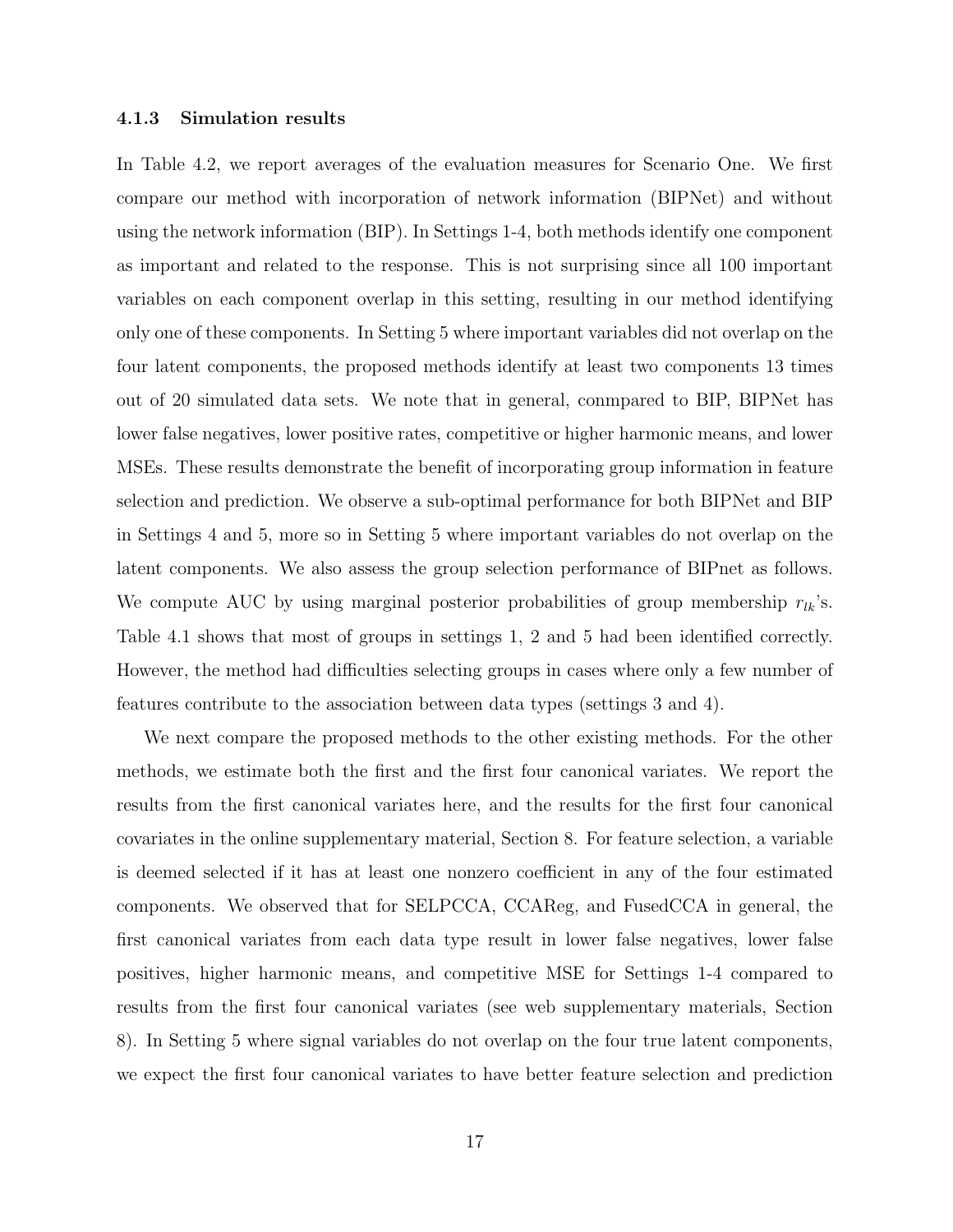results, and that is what we observe in Table 4.2. Across Settings 1-4, BIP and BIPNet had lower false negatives, lower or comparable false positives, higher harmonic means, and competitive MSEs when compared to two step methods: association followed by prediction. The feature selection performance of the proposed methods was also better when compared to CCAReg, a joint association and prediction method. CCAReg had lower MSEs in general when compared to the proposed and the other methods. BIPNet and BIP had higher false negatives in Setting 5 compared to Settings 1-4, nevertheless lower than CCAReg and SELPCCA.

These simulation results suggest that incorporating group information in joint association and prediction methods result in better performance. Although the performance of the proposed methods are superior than existing methods in most Settings, our findings suggest that the proposed methods tend to be better at selecting most of the true signals in the settings where latent components overlap with regards to important variables. In non overlapping settings, our methods tend to select some of the true signals (resulting in higher false negatives). However, the proposed methods tend to have lower false positives, which suggest that we are better at not selecting noise variables. This feature is especially appealing for high-dimensional data problems where there tend to be more noise variables.

# 4.2 Scenario Two: None of the component is shared across data types

We consider the scenario where there is no shared component across the two data types. This scenario is similar to standard factor analysis or principal component analysis for each data type independently, and accounts only for the individual variations explained by each data type. The entries in U are generated from  $N(0, 1)$ . The data matrices are generated, respectively, as

$$
\bm{X}^{(1)} = \bm{U}_{1,2}\bm{A}_{1,2}^{(1)} + \bm{E}^{(1)},\quad \ \bm{X}^{(2)} = \bm{U}_{3,4}\bm{A}_{3,4}^{(2)} + \bm{E}^{(2)},\quad \ \bm{y} = \bm{U}\bm{a} + \bm{e}.
$$

Here,  $r = 4$ ,  $U_{1,2} = (u_1, u_2)$  is a matrix of the first two latent components in U. Similarly for  $U_{3,4}$ . We consider two cases, overlapping and none overlapping components. In the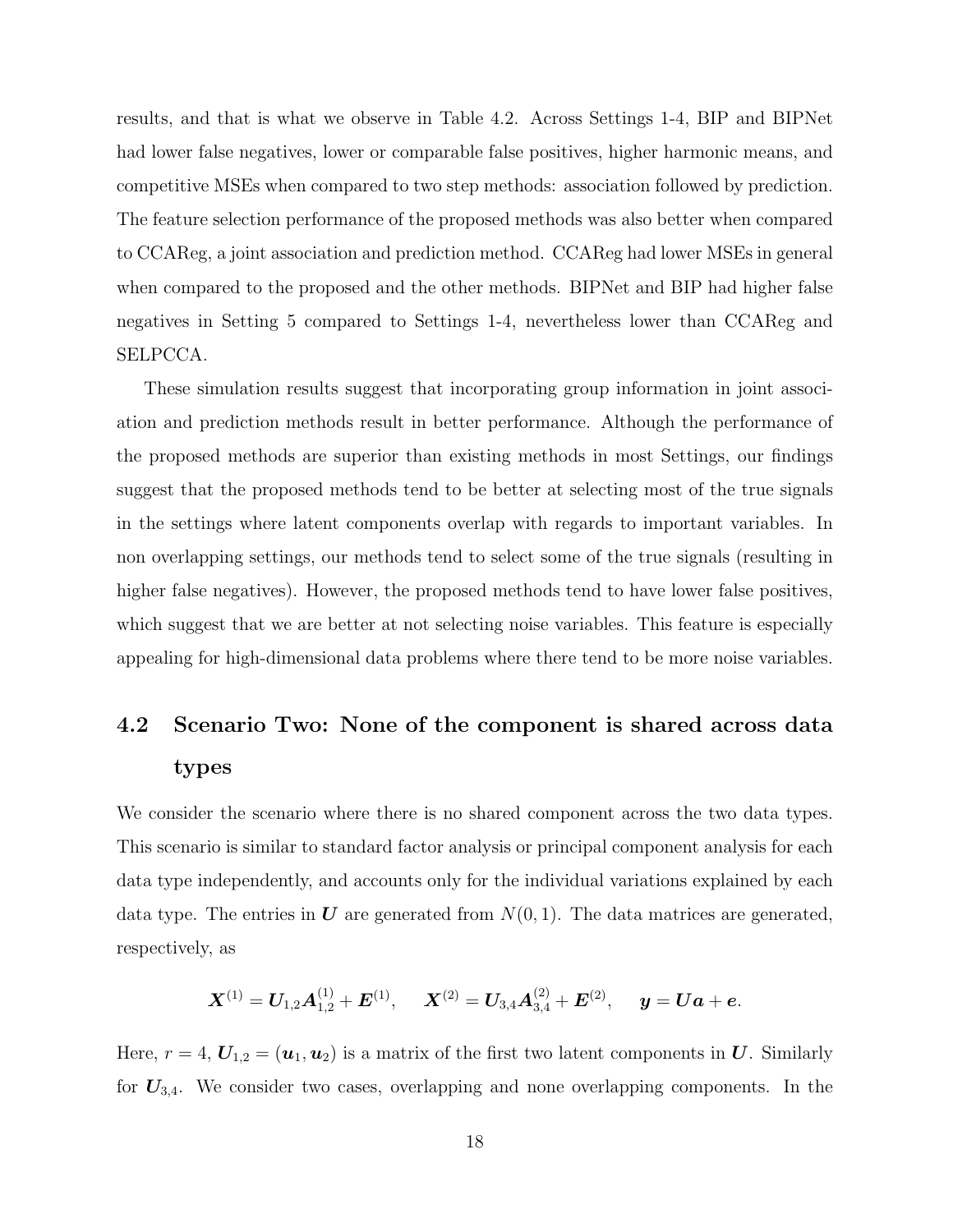overlapping case, the true sparse loading matrix  $A_{1,2}^{(1)}$  has 100 signal variables loaded on the first two components; there are fifty variables on each component. This is also true for  $\boldsymbol{A}^{(2)}_{3.4}$  $\mathcal{A}_{3,4}^{(2)}$ . In the none overlapping case, the 100 signal variables in  $\mathbf{A}_{1,2}^{(1)}$  $_{\rm 1,2}^{(1)}$  (similarly  $\boldsymbol{A}_{3,4}^{(1)}$  $_{3,4}^{(1)}$ ) do not overlap; there are 50 variables in each component. We set  $\boldsymbol{a} = [1 \ 0 \ 1 \ 0]$  so that the response is only related to the first and third components. The entries in  $E^1$ ,  $E^2$ , and  $e$ are all generated as *i.i.d* random samples from  $N(0, 1)$ .

#### 4.2.1 Results

Table 4.3 shows the averages of the evaluation measures for Scenario Two. As before, we estimate both the first and the first four canonical variates for the other methods, and report results using subscripts 1 and 4 respectively. From Table 4.3, compared to SELPCCA, an association only method that does not utilize prior information, BIPNet and BIP have lower false negatives, lower false positives, higher harmonic means, and lower MSEs in the overlapping case. This findings hold true, generally, when compared to FusedCCA, an association only method that considers variable-variable interactions in sparse CCA. The proposed methods also yield better results in both feature selection and prediction when compared to CCAReg, a joint association and prediction method. The results in the non overlapping case in this Scenario are consistent with results from Setting 5 in Scenario One. For the overlapping case, our methods were able to identify the first (i.e.,  $\mathbf{A}_{1,2}^{(1)}$  $_{1,2}^{(1)}$  and last two (i.e.,  $\bm{A}_{3.4}^{(2)}$  $_{3,4}^{(2)}$ ) components 17 and 18 times respectively out of 20 simulated data sets (i.e. 85% and 90%). For the none overlapping case, it was respectively 75%, 65%, 85% and 65% for components 1, 2, 3 and 4.

# 4.3 Scenario Three: Some shared components and individual variations

We consider the scenario where some components are shared across the two data types, and there are both shared and individual components predicting the outcome. As before, the entries in  $\bf{U}$  are generated from  $N(0, 1)$ . The data matrices are generated, respectively,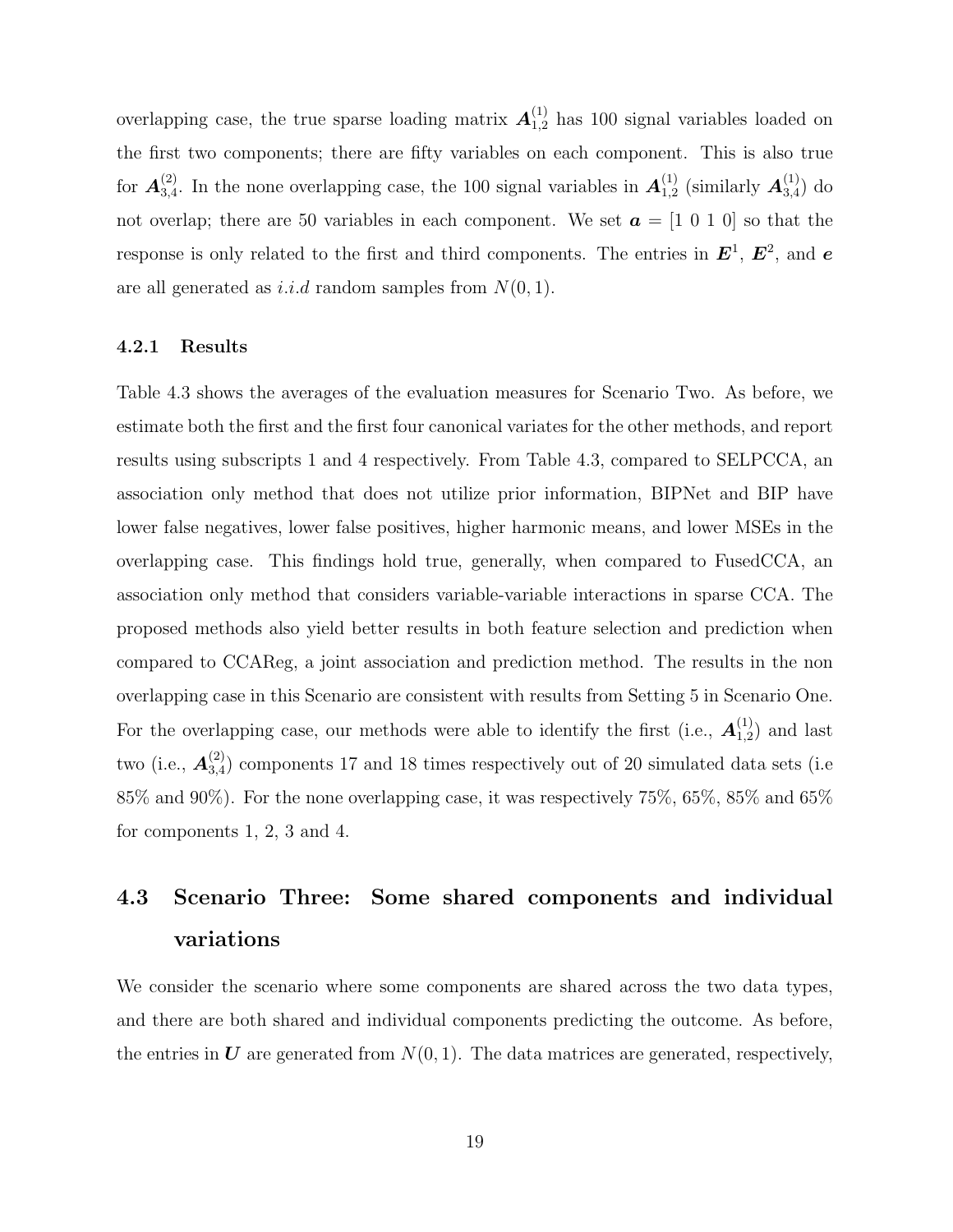$$
\boldsymbol{X}^{(1)} = \boldsymbol{U}_{1,2}\boldsymbol{A}_{1,2}^{(1)} + \boldsymbol{U}_{3}\boldsymbol{A}_{3}^{(1)} + \boldsymbol{E}^{(1)},\hspace{0.5cm} \boldsymbol{X}^{(2)} = \boldsymbol{U}_{1,2}\boldsymbol{A}_{1,2}^{(2)} + \boldsymbol{U}_{4}\boldsymbol{A}_{4}^{(2)} + \boldsymbol{E}^{(2)},\hspace{0.5cm} \boldsymbol{y} = \boldsymbol{U}\boldsymbol{a} + \boldsymbol{e}.
$$

Here,  $r = 4$ ,  $\boldsymbol{U} = (\boldsymbol{u}_1, \boldsymbol{u}_2, \boldsymbol{u}_3, \boldsymbol{u}_4)$ ,  $\boldsymbol{U}_{1,2} = (\boldsymbol{u}_1, \boldsymbol{u}_2)$  is a matrix of the first two latent components in U that are shared across the two data types.  $U_3 = (u_3)$  is a vector of the third latent component in U that is unique to data type  $\mathbf{X}^{(1)}$ . Similarly,  $\mathbf{U}_4 = (\mathbf{u}_4)$ is unique to data type  $X^{(2)}$ . We consider two cases, overlapping shared components and none overlapping components. In the overlapping case, the true sparse loading matrices  $A^{(1)}$  have 50 signal variables (corresponding to the first 50 variables) loaded on the first two components (denoted by  $\mathbf{A}^{(1)}_{1,2}$  $(1)$ <sub>1,2</sub>), 50 signal variables on the third component  $(\mathbf{A}_3^{(1)})$  $\binom{1}{3}$ , and no signal variable on the fourth component. This is also true for  $A^{(2)}$  but there are 50 signal variables loaded on the fourth component  $(A_4^{(2)})$  $\binom{2}{4}$  and no signal variables on the third component. In the none overlapping case, the 50 signal variables in  $A_{1,2}^{(1)}$  do not overlap; the first 25 variables in the first component are important, and variables 26 to 50 are important in the second component. We set  $\boldsymbol{a} = [1 \ 0 \ 1 \ 1]$  so that the response is only related to the first latent component that is shared, and the individual latent components that is unique to the data types. The entries in  $E^1, E^2$ , and e are all generated as i.i.d random samples from  $N(0, 1)$ .

#### 4.3.1 Results

This scenario tests the proposed methods ability to identify both shared and individual components, as well as important variables that are loaded on these components. Table 4.4 shows the averages of the evaluation measures for Scenario Three. As before, we report the first and the first four canonical variates using subscripts 1 and 4 respectively. Similar to Setting 5 in Scenario One, the results from the first four canonical variates are generally better than that from the first canonical variates. We compare our methods to these results. From Table 4.4, we observe that the proposed methods have lower false negatives, lower positives, and higher harmonic means compared to the other methods. The prediction performances for the proposed methods are sub-optimal. Consistent with results from the other Scenarios, the proposed methods have higher false negatives in the none overlapping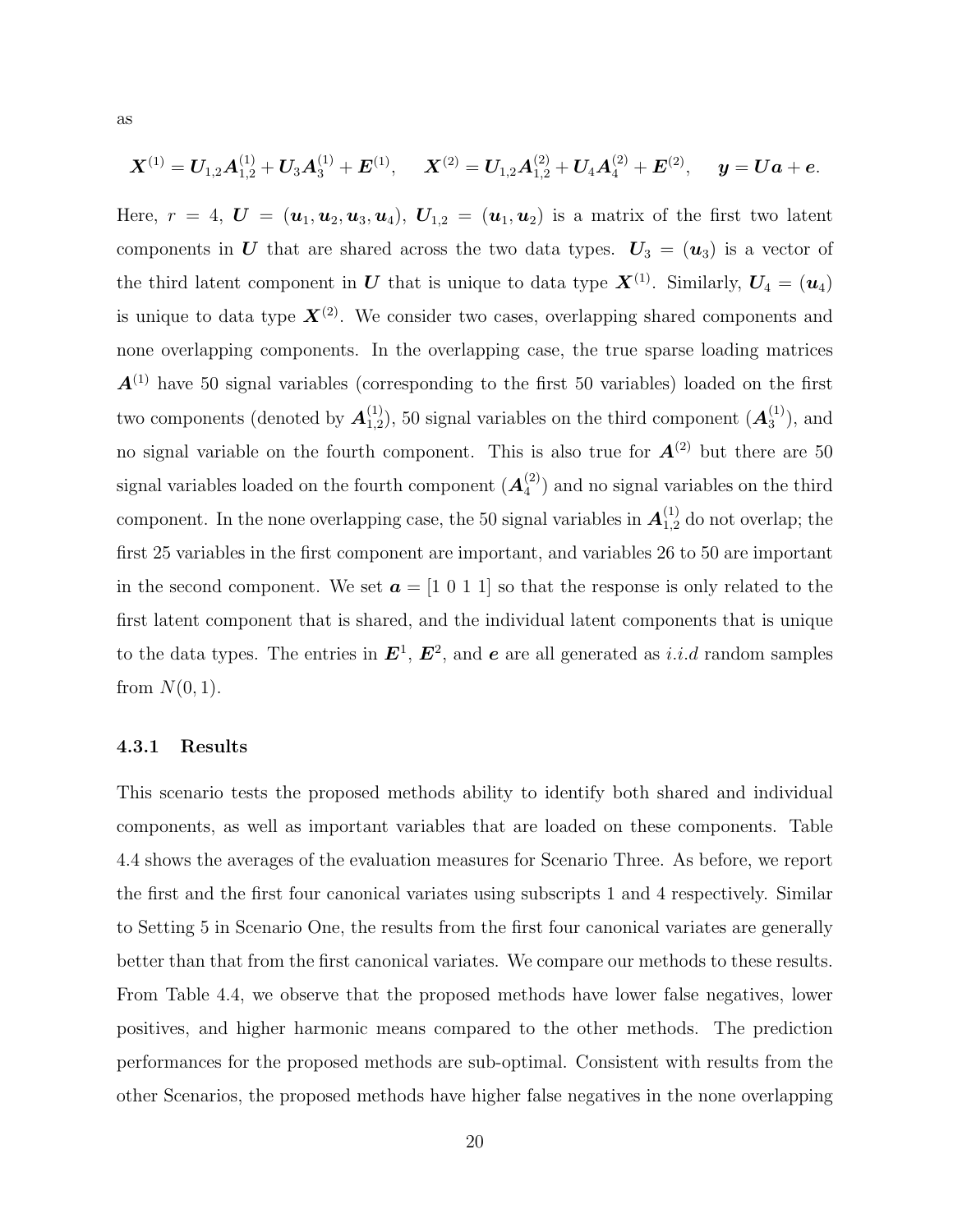case, nevertheless better than CCAReg and SELPCCA. Meanwhile, the false positives are consistent in both overlapping and non overlapping cases, which again indicate that the methods are able to ignore the noise variables while selecting some of the true signals. In the overlapping case, our methods were able to detect components 1 and 2 for all the 20 simulated data sets. Moreover, components 3 and 4 were identified 15 and 10 times respectively. On the other hand, for the none overlapping case, components 1, 2, 3 and 4 were identified 75%, 25%, 25%, and 25% respectively. These findings, together with that from Scenarios One and Three, underscore the benefit of considering group information in joint association and prediction methods.

Table 4.1: AUCs for group selection performance in scenario 1

|             | Setting 1 | Setting 2  | Setting 3                 | Setting 4 | Setting 5 |
|-------------|-----------|------------|---------------------------|-----------|-----------|
| Data type 1 | 1 (0)     | 0.86(0.04) | $0.58(0.03)$ $0.64(0.06)$ |           | 1(0)      |
| Data type 2 | 1 (0)     | 0.81(0.05) | $0.56(0.03)$ $0.62(0.06)$ |           | 1(0)      |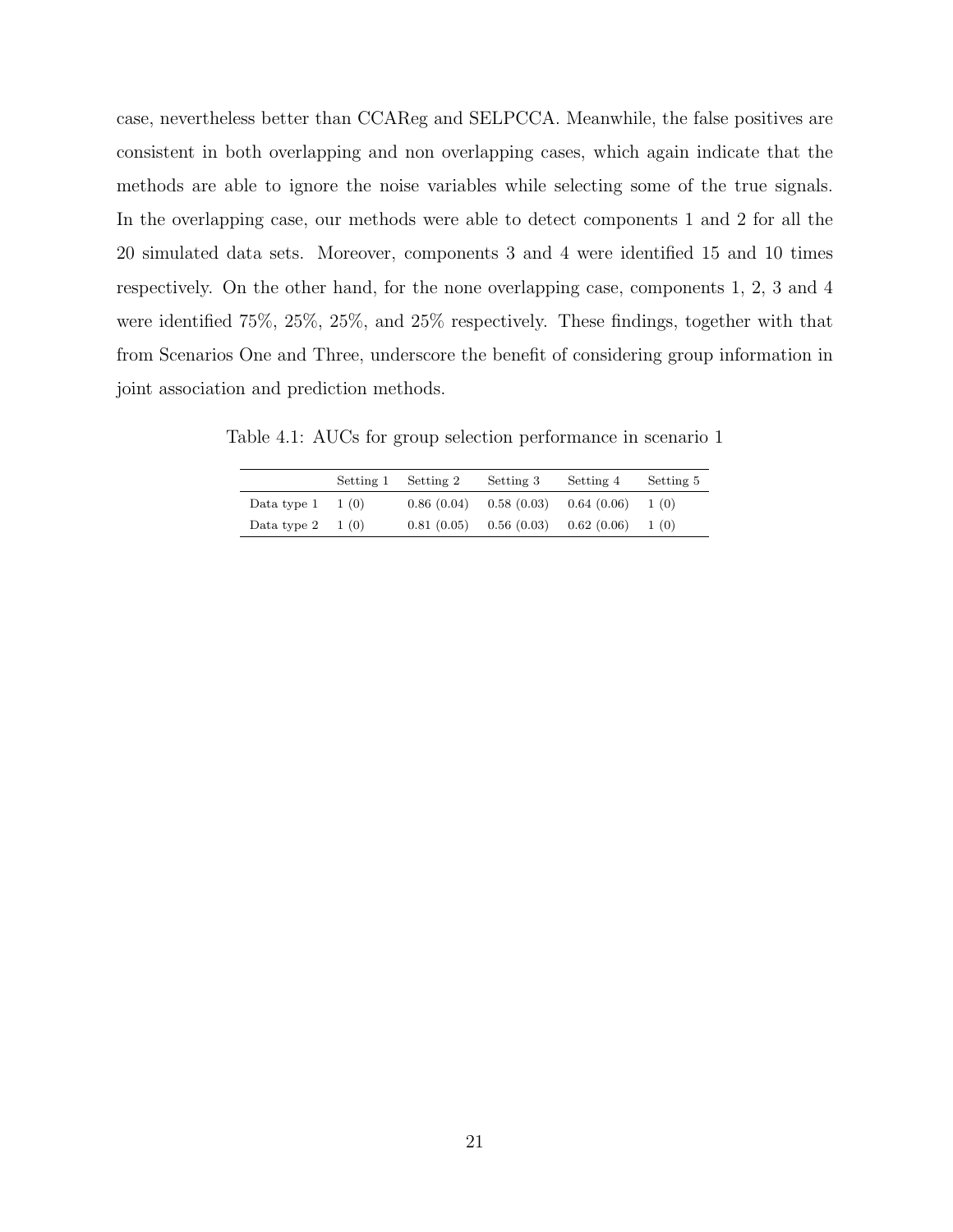Table 4.2: Simulation results for Scenario One: variable selection and prediction performances. FNR1; false negative rate for  $X^1$ . Similar for FNR2. FPR1; false positive rate for  $X^1$ . Similar for FPR2; F11 is F-measure for  $X^1$ . Similar for F12; MSE is mean square error.

| Method         | Setting.       | FNR1         | FNR <sub>2</sub> | FPR1           | FPR2        | F11          | F12          | <b>MSE</b> |
|----------------|----------------|--------------|------------------|----------------|-------------|--------------|--------------|------------|
| <b>BIPnet</b>  | S1             | 0(0)         | 0(0)             | 0.02(0.02)     | 0(0)        | 100(0.00)    | 100(0)       | 2.09(0.04) |
| BIP            | S1             | 0(0)         | 0(0)             | 0.14(0.06)     | 0.16(0.04)  | 99.73 (0.12) | 99.68(0.08)  | 2.16(0.04) |
| <b>SELPCCA</b> | S <sub>1</sub> | 0(0)         | 0(0)             | $0.4$ $(.09)$  | 0.5(0.12)   | 99.21(0.17)  | 99.02(0.23)  | 2.11(0.04) |
| CCAReg         | S1             | 90.25(1.73)  | 90.40(1.87)      | 1.81(3.32)     | 1.71(3.35)  | 15.34(1.87)  | 14.98(2.01)  | 2.01(0.05) |
| FusedCCA       | S <sub>1</sub> | 0.00(0.00)   | 0.00(0.00)       | 7.88(0.76)     | 10.40(0.78) | 86.69 (1.17) | 83.05 (1.08) | 2.14(0.04) |
| <b>BIPnet</b>  | S <sub>2</sub> | 0(0)         | 0(0)             | 0.21(0.15)     | 0.22(0.21)  | 98.57 (0.98) | 98.67(1.25)  | 2.15(0.05) |
| BIP            | S <sub>2</sub> | 0(0)         | 0(0)             | 0.61(0.28)     | 0.45(0.19)  | 96.14(1.71)  | 96.98(1.3)   | 2.2(0.05)  |
| <b>SELPCCA</b> | $\rm S2$       | 22.00(8.75)  | 16.33(7.51)      | .02(.01)       | .04(.02)    | 80.17(7.81)  | 85.91 (6.37) | 2.13(0.04) |
| CCAReg         | $\rm S2$       | 85.83 (1.87) | 86.00 (1.79)     | 1.54(0.63)     | 1.27(0.47)  | 19.52(1.77)  | 19.76 (1.47) | 2.03(0.04) |
| FusedCCA       | S <sub>2</sub> | 0.00(0.00)   | 0.00(0.00)       | 17.14(0.33)    | 17.13(0.39) | 42.79(0.47)  | 42.83(0.53)  | 2.21(0.04) |
| <b>BIPnet</b>  | S <sub>3</sub> | 0(0)         | 0(0)             | 0.89(0.11)     | 1.24(0.12)  | 96.88(0.39)  | 95.69(0.41)  | 2.08(0.04) |
| BIP            | S <sub>3</sub> | 0(0)         | 0(0)             | 0.88(0.14)     | 0.73(0.11)  | 96.93 (0.47) | 97.43 (0.4)  | 2.1(0.05)  |
| <b>SELPCCA</b> | S <sub>3</sub> | 8.50(5.86)   | 8.42(5.81)       | $0.16$ $(.06)$ | .14(.05)    | 92.02(5.07)  | 92.20(5.04)  | 2.05(0.04) |
| CCAReg         | S <sub>3</sub> | 83.00 (2.50) | 82.92 (2.60)     | 2.42(.68)      | 2.51(.74)   | 23.21(2.71)  | 23.02(2.87)  | 1.98(0.04) |
| FusedCCA       | S <sub>3</sub> | 0.00(0.00)   | 0.00(0.00)       | 12.70(3.01)    | 13.89(3.23) | 71.51(2.31)  | 69.80 (2.43) | 2.18(0.04) |
| <b>BIPnet</b>  | S <sub>4</sub> | 0(0)         | 0(0)             | 2.81(0.28)     | 3.07(0.34)  | 74.73(1.9)   | 73.34 (2.26) | 2.24(0.05) |
| BIP            | S <sub>4</sub> | 0(0)         | 0(0)             | 1.82(0.34)     | 1.99(0.36)  | 83.12 (2.82) | 81.91 (2.92) | 2.27(0.04) |
| <b>SELPCCA</b> | S4             | 51.32(9.50)  | 42.89(9.42)      | 0.10(0.10)     | 0.00(0.0)   | 54.36(8.08)  | 63.42(8.15)  | 2.16(0.04) |
| CCAReg         | S <sub>4</sub> | 77.63(1.87)  | 78.68(1.85)      | 3.12(0.68)     | 2.71(0.67)  | 22.80(1.15)  | 23.49(1.43)  | 2.01(0.05) |
| FusedCCA       | S4             | 0.00(0.00)   | 0.00(0.00)       | 19.51(2.22)    | 19.64(2.53) | 30.39(1.03)  | 30.55(1.07)  | 2.58(0.06) |
| <b>BIPnet</b>  | S <sub>5</sub> | 61.05(2.82)  | 59.75(3.12)      | 0.05(0.03)     | 0(0)        | 54.91 (2.78) | 56.12(3.03)  | 2.35(0.21) |
| <b>BIP</b>     | $\rm S5$       | 63(2.65)     | 60.35(2.48)      | 0.04(0.03)     | 0.06(0.03)  | 52.89(2.9)   | 55.79(2.63)  | 2.64(0.22) |
| <b>SELPCCA</b> | S <sub>5</sub> | 93.40(1.55)  | 93.30(1.85)      | 0.06(0.06)     | 0.00(0.00)  | 11.60(2.52)  | 11.57(3.00)  | 2.72(0.13) |
| CCAReg         | S <sub>5</sub> | 88.85 (1.81) | 87.95 (1.89)     | 1.44(0.52)     | 1.40(0.50)  | 19.83(2.30)  | 21.51(2.44)  | 2.26(0.14) |
| FusedCCA       | S <sub>5</sub> | 0.00(0.00)   | 0.00(0.00)       | 3.47(0.81)     | 2.31(0.55)  | 93.89(1.37)  | 95.77 (0.97) | 2.72(0.11) |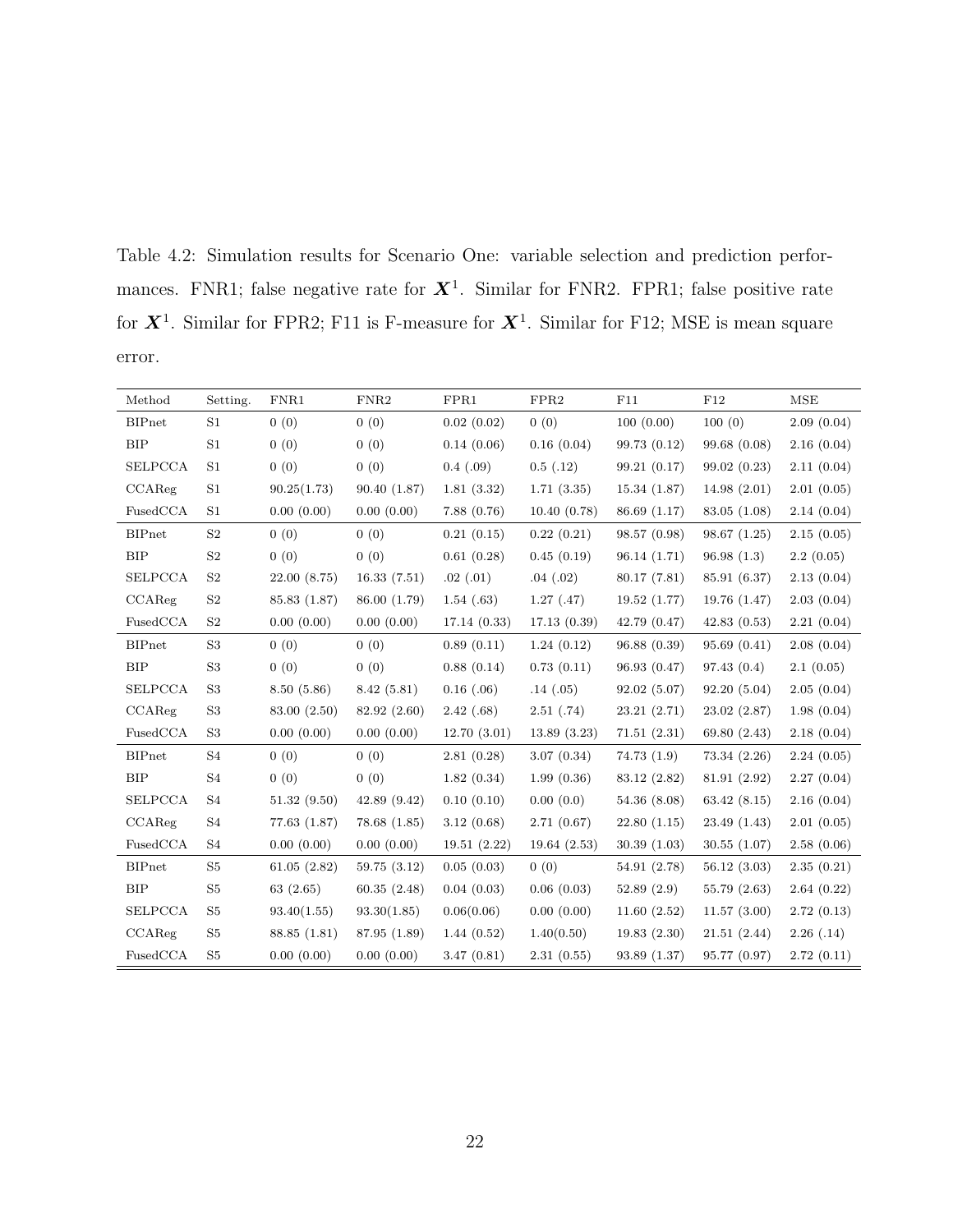Table 4.3: Simulation results for Scenario Two: variable selection and prediction performances. Subscripts 1 and 4 respectively denote results from the first and the first four canonical variates. FNR1; false negative rate for  $X^1$ . Similar for FNR2. FPR1; false positive rate for  $X^1$ . Similar for FPR2; F11 is F-measure for  $X^1$ . Similar for F12; MSE is mean square error.

| Method                | FNR1         | FNR <sub>2</sub> | FPR1        | FPR2        | F11          | F12          | <b>MSE</b> |
|-----------------------|--------------|------------------|-------------|-------------|--------------|--------------|------------|
| Overlap               |              |                  |             |             |              |              |            |
| <b>BIPnet</b>         | 0(0)         | 0.05(0.05)       | 0.05(0.03)  | 0.04(0.02)  | 99.90 (0.07) | 99.90(0.05)  | 2.12(0.04) |
| <b>BIP</b>            | 0(0)         | 1.25(0.84)       | 0.21(0.06)  | 0.15(0.05)  | 99.58(0.13)  | 99.04 (0.44) | 2.16(0.06) |
| CCAReg <sub>1</sub>   | 71.80(5.56)  | 75.55(5.04)      | 8.81(2.85)  | 11.40(3.32) | 29.28(3.57)  | 25.05(3.06)  | 2.19(0.04) |
| CCAReg <sub>4</sub>   | 74.85(2.63)  | 74.05(2.65)      | 10.20(1.77) | 9.78(1.68)  | 28.98 (1.77) | 30.04(1.85)  | 2.32(0.06) |
| SELPCCA <sub>1</sub>  | 68.75(7.23)  | 93.45(1.71)      | 0.64(0.42)  | 1.69(0.42)  | 39.71 (7.21) | 13.81(2.76)  | 2.37(0.05) |
| SELPCCA <sub>4</sub>  | 62.70(2.86)  | 56.45 (3.42)     | 4.71(0.39)  | 4.26(0.47)  | 46.65(3.10)  | 52.64(3.83)  | 2.23(0.04) |
| FusedCCA <sub>1</sub> | 0.00(0.00)   | 0.00(0.00)       | 6.30(3.21)  | 10.19(3.92) | 92.18(3.21)  | 87.30 (3.61) | 2.24(0.07) |
| FusedCCA <sub>4</sub> | 0.00(0.00)   | 0.00(0.00)       | 33.06(4.80) | 41.81(4.36) | 64.40 (3.93) | 57.00 (2.89) | 2.18(0.04) |
|                       |              |                  |             |             |              |              |            |
| No Overlap            |              |                  |             |             |              |              |            |
| <b>BIPnet</b>         | 29.85(6.02)  | 43.85(5.66)      | 0.01(0.01)  | 0.02(0.02)  | 79.48 (4.41) | 68.76 (4.58) | 2.00(0.09) |
| <b>BIP</b>            | 34.2(8.3)    | 50.35(8.58)      | 0.11(0.05)  | 0.22(0.07)  | 72.38(7.13)  | 57.57(7.6)   | 2.16(0.06) |
| CCAReg <sub>1</sub>   | 78.65(3.91)  | 76.80 (4.29)     | 6.96(2.44)  | 6.31(2.40)  | 25.41(2.72)  | 27.58(3.01)  | 2.27(0.08) |
| CCAReg <sub>4</sub>   | 69.20 (2.70) | 67.95 (2.79)     | 8.25(1.72)  | 8.33(1.66)  | 36.79(1.41)  | 37.85 (1.42) | 1.77(0.04) |
| SELPCCA <sub>1</sub>  | 87.35(1.48)  | 87.90 (1.89)     | 0.36(0.16)  | 0.31(0.09)  | 21.59(2.31)  | 20.46(2.80)  | 2.44(0.07) |
| SELPCCA <sub>4</sub>  | 59.35(2.81)  | 57.55(1.69)      | 4.51(1.84)  | 3.10(1.02)  | 51.08(2.49)  | 55.28(2.32)  | 2.02(0.07) |
| FusedCCA <sub>1</sub> | 0.00(0.00)   | 0.00(0.00)       | 1.45(0.65)  | 5.53(1.63)  | 97.44 (1.08) | 91.35(2.35)  | 2.23(0.07) |
| FusedCCA <sub>4</sub> | 0.00(0.00)   | 0.00(0.00)       | 25.26(3.44) | 30.21(4.70) | 69.11(3.16)  | 66.53 (3.88) | 1.84(0.04) |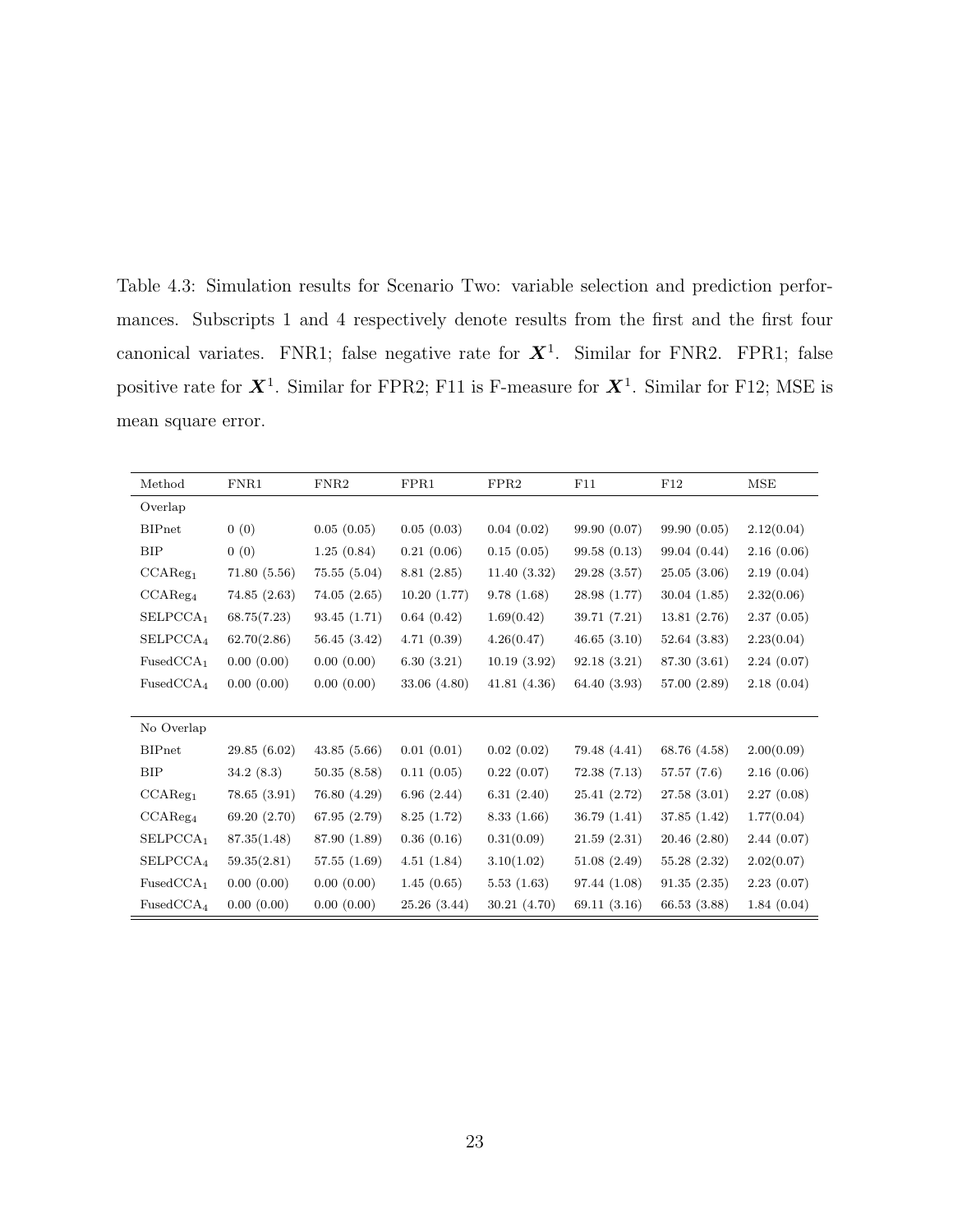Table 4.4: Simulation results for Scenario Three: variable selection and prediction performances. Subscripts 1 and 4 respectively denote results from the first and the first four canonical variates. FNR1; false negative rate for  $X^1$ . Similar for FNR2. FPR1; false positive rate for  $X^1$ . Similar for FPR2; F11 is F-measure for  $X^1$ . Similar for F12; MSE is mean square error.

| Method                | FNR1         | FNR <sub>2</sub> | FPR1        | FPR2         | F11          | F12          | <b>MSE</b> |
|-----------------------|--------------|------------------|-------------|--------------|--------------|--------------|------------|
| Overlap               |              |                  |             |              |              |              |            |
| <b>BIPnet</b>         | 30.2(4.7)    | 23.25(5.22)      | 0.01(0.01)  | 0.05(0.02)   | 80.52(3.18)  | 84.78 (3.49) | 2.90(0.14) |
| <b>BIP</b>            | 31.55(4.73)  | 14.5(5.02)       | 0.12(0.04)  | 0.11(0.05)   | 79.34 (3.14) | 90.2(3.41)   | 3.26(0.5)  |
| CCAReg <sub>1</sub>   | 82.30 (2.57) | 82.10 (2.95)     | 4.50(1.29)  | 4.25(1.35)   | 24.23(2.52)  | 24.45(2.69)  | 3.11(0.05) |
| CCAReg <sub>4</sub>   | 72.60(2.66)  | 74.60(2.10)      | 9.38(1.98)  | 9.40(2.13)   | 32.13(1.49)  | 30.74 (1.24) | 2.38(0.05) |
| SELPCCA <sub>1</sub>  | 83.55(4.42)  | 93.05(2.28)      | 0.01(0.01)  | 0(0)         | 24.18(5.61)  | 11.82(2.92)  | 3.26(0.05) |
| SELPCCA <sub>4</sub>  | 61.65(3.67)  | 63.00 (2.07)     | 5.05(1.94)  | 2.43(0.34)   | 47.73 (1.96) | 50.07(2.56)  | 2.52(0.07) |
| FusedCCA <sub>1</sub> | 0.00(0.00)   | 0.00(0.00)       | 5.15(0.55)  | 7.00(0.69)   | 90.83 (0.89) | 87.96 (1.04) | 3.19(0.06) |
| FusedCCA <sub>4</sub> | 0.00(0.00)   | 0.00(0.00)       | 32.28(3.54) | 24.59(3.62)  | 64.00 (3.01) | 69.97 (3.22) | 2.37(0.04) |
|                       |              |                  |             |              |              |              |            |
| No Overlap            |              |                  |             |              |              |              |            |
| <b>BIPnet</b>         | 51.75(4.76)  | 43.85(6.06)      | 0.04(0.02)  | 0.05(0.03)   | 62.28(4.52)  | 67.9(5.33)   | 3.42(0.48) |
| <b>BIP</b>            | 56.7(5.76)   | 41.05(5.67)      | 0.1(0.03)   | 0.14(0.05)   | 56.14(5.4)   | 70.46(5.07)  | 3.26(0.5)  |
| CCAReg <sub>1</sub>   | 88.60(7.92)  | 87.10 (2.24)     | 2.67(0.62)  | 2.00(0.52)   | 17.38(2.68)  | 19.72(2.99)  | 3.00(0.09) |
| CCAReg <sub>4</sub>   | 76.80(2.61)  | 73.60 (2.92)     | 7.90(1.79)  | 7.49(1.93)   | 28.88 (1.23) | 32.62(1.37)  | 2.06(0.06) |
| SELPCCA <sub>1</sub>  | 94.85(1.64)  | 92.15(2.09)      | 0.40(0.40)  | 0.01(0.01)   | 8.57(2.22)   | 13.30(3.36)  | 3.46(0.08) |
| SELPCCA <sub>4</sub>  | 67.90(2.39)  | 64.55(1.73)      | 2.60(1.25)  | 0.98(0.23)   | 44.53(1.81)  | 50.49(1.98)  | 2.35(0.05) |
| FusedCCA <sub>1</sub> | 0.00(0.00)   | 0.00(0.00)       | 6.10(1.66)  | 5.11(1.11)   | 90.35(2.21)  | 91.37(1.71)  | 3.18(0.08) |
| FusedCCA <sub>4</sub> | 0.00(0.00)   | 0.00(0.00)       | 32.13(4.47) | 24.84 (5.27) | 64.33 (3.44) | 72.40 (4.36) | 2.50(0.07) |
|                       |              |                  |             |              |              |              |            |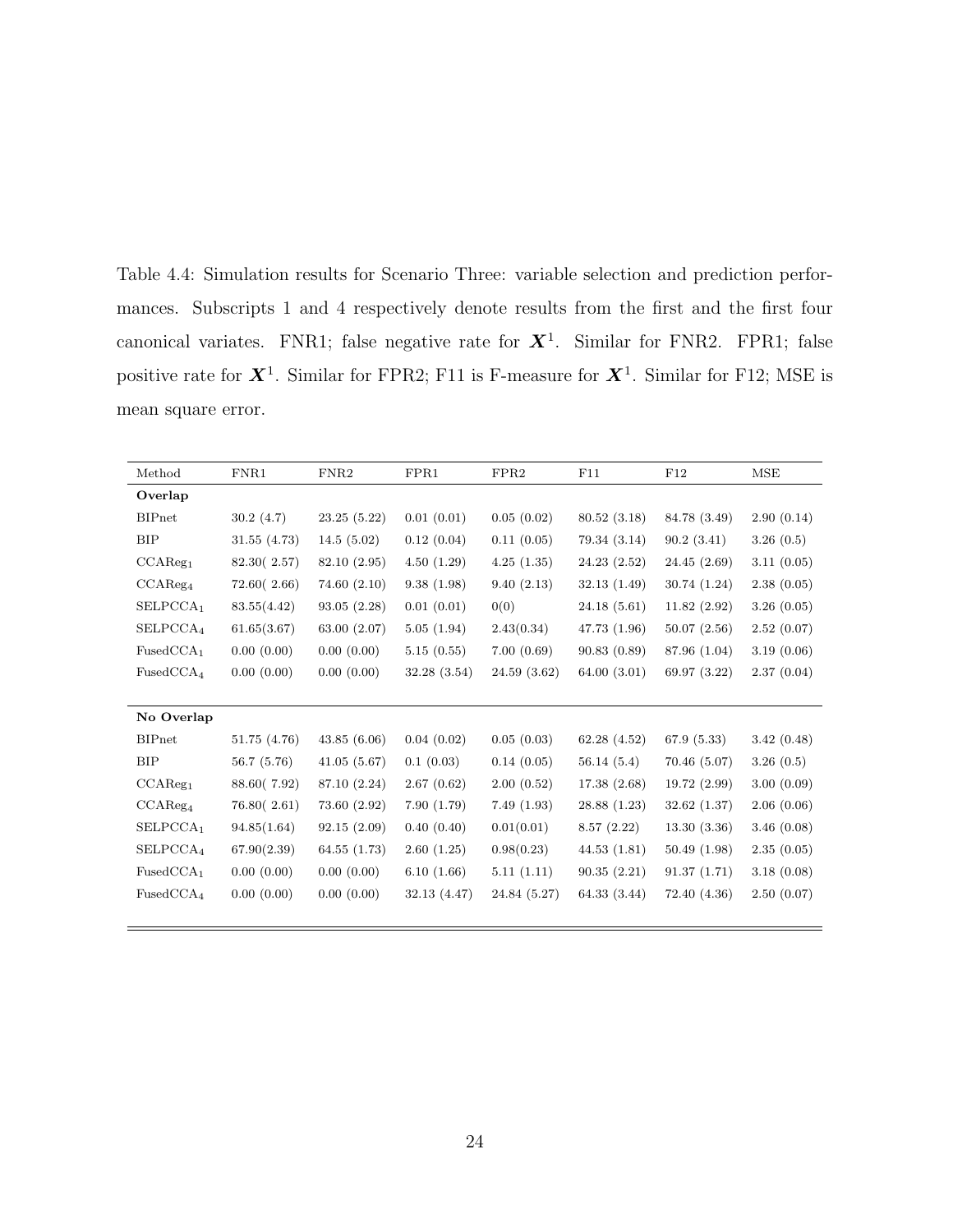## 5 Application to atherosclerosis disease

We apply the proposed methods to analyze gene expression, genetics, and clinical data from the PHI study. The main goals of our analyses are to: 1) identify genetic variants, genes, and gene pathways that are potentially predictive of 10-year atherosclerosis disease (ASCVD), and 2) illustrate the use of the shared components or scores in discriminating subject at high- vs low-risk for developing ASCVD in 10 years.

There were 340 patients with gene expression and SNP data, as well as clinical covariates to calculate their ASCVD score. The following clinical covariates were added as a third data set: age, gender, BMI, systolic blood pressure, low-density lipoprotein (LDL), and triglycerides. The gene expression and SNP data were each standardized to have mean zero and standard deviation one for each feature. Details for data preprocessing are provided in web supplementary material Section 10.1.

To obtain the group structure of genes, we performed a network analysis using Ingenuity Pathway Analysis (IPA), a software program which can analyze the gene expression patterns using a build-in scientific literature based database (according to IPA Ingenuity Web Site, www.ingenuity.com). By mapping our set of genes with the IPA gene set, we identified  $p_1 = 561$  genes within  $K_1 = 25$  gene networks. To obtain the group structure of SNPs  $(p_2 = 413$  SNPs), we identified genes nearby SNPs on the genome using the R package bioMart. We found in total  $K_2 = 31$  genes that will represent groups for the SNP data. The list of those groups for both data types are shown in the web supplementary material, Section 9.

We divided each of the data type into training  $(n = 272)$  and testing  $(n = 68)$ , ran the analyses on the training data to estimate the latent scores (shared components) and loading matrices for each data, and predicted the test outcome using the testing data. For the other methods, the training data were used to identify the optimal tuning parameters and to estimate the loading matrices. We then computed the training and test scores using the combined scores from both the gene expression and SNP data. We fit a linear regression model using the scores from the training data, predicted the test outcome using the test scores, and computed test MSE.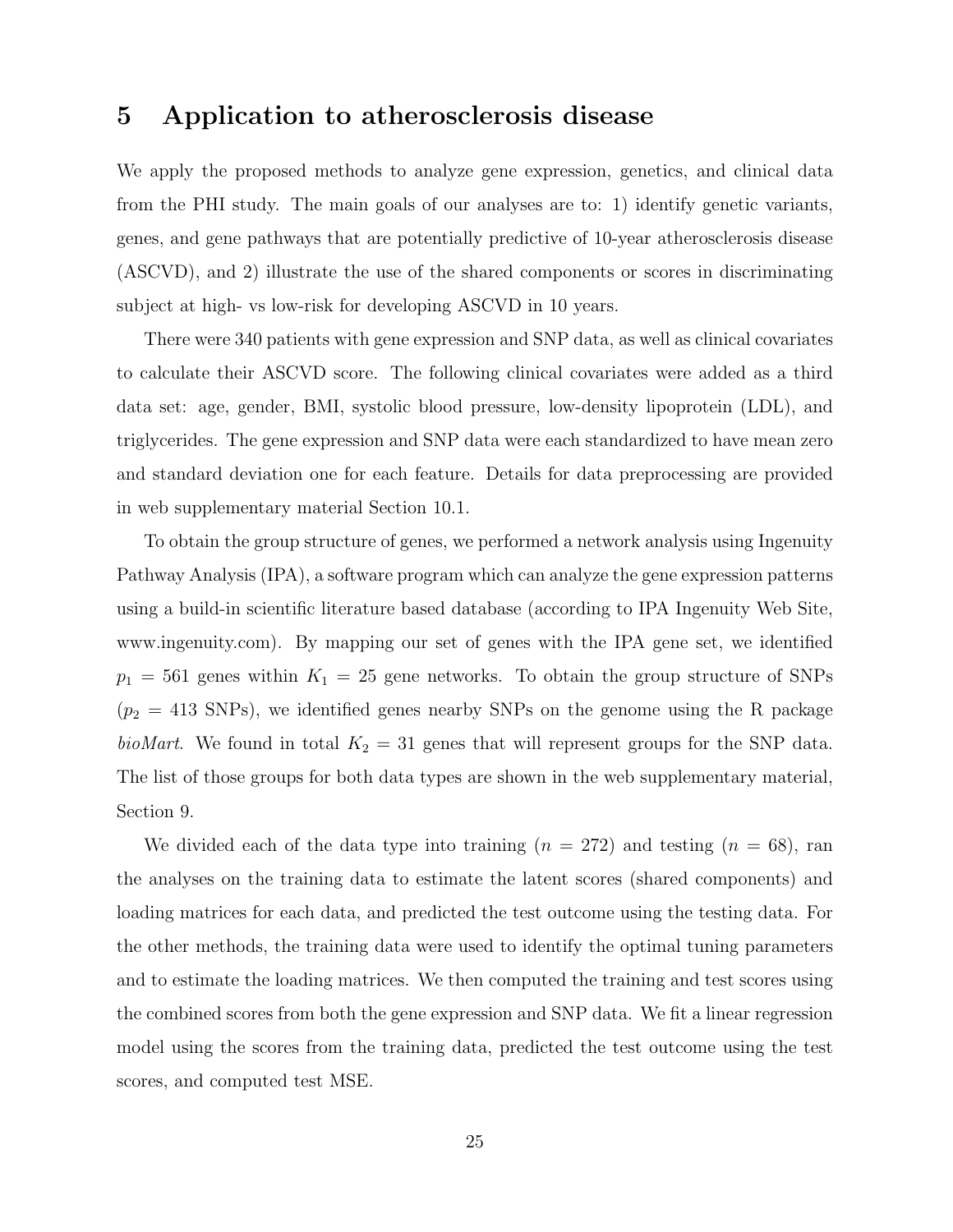To reduce the variability in our findings due to the random split of the data, we also obtained twenty random splits, repeated the above process, and computed average test MSE and variables selected. We further attempted to assess the stability of the variables selected by considering variables that were selected at least 12 times (60% ) out of the twenty random splits.

**Prediction error and genes and genetic variants selected**: For the purpose of illustrating the benefit of including covariates, we also considered these additional models: i) our BIPnet model, using both molecular data and clinical data (age, gender, Body mass index, Systolic blood pressure, low-density lipoprotein (LDL), triglycerides) [BIPnet+Cov], (ii) our BIP model, using both clinical and molecular data (BIP+ Cov), and iii) sparse PCA on stacked omics and clinical data  $(SPCA + Cov)$ . For the sparse PCA, we used the method of Witten et al. (2009) with  $l_1$ -norm regularization. We were not able to incorporate clinical data in the integrative analysis methods under comparison since they are applicable to two datasets. Figure 5.1 shows marginal posterior probabilities (MPP) of the 4 components for each datatype (SNPs, mRNA and response) for one random split of the data. It shows that for each of the 4 methods, only one component is active (i.e MPP> 0.5) for gene expression, and two components for SNP data. None of the component is active for the response variable when applied to methods without clinical data (BIPnet and BIP). However, when applied to methods that incorporate covariates (BiPnet+Cov, BIP+Cov), we can obviously identify at least one active component for the response variable. This result shows the importance of incorporating clinical data in our approach.

Table 5.1 gives the average test mean square error and numbers of genes and genetic variants identified by the methods for twenty random split of the data. For FusedCCA, we assumed that all genes within a group are connected (similarly for SNPs). We computed the first and the first four canonical variates for FusedCCA, SELPCCA, and CCAReg using the training dataset, and predicted the test ASCVD score using the combined scores from both the gene expression and SNP data. BPINet + Cov and BIP + Cov have better prediction performances (lower MSEs) when compared to BIPNet, BIP, and the other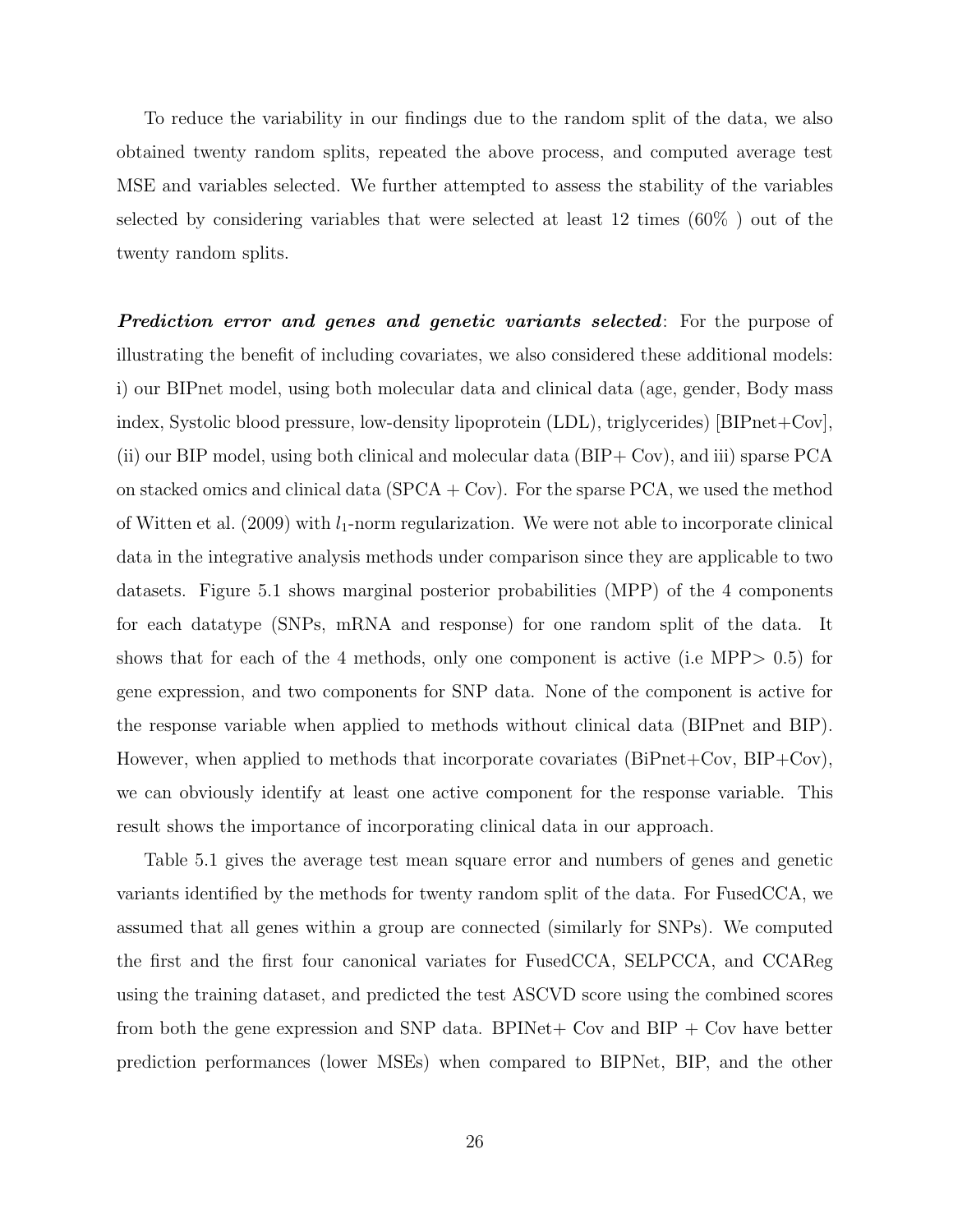methods. We observe from that BIPNet and BIPNet  $+$  Cov tend to be more stable than BIP and BIP + Cov (125 genes and 55 SNPs vs 0 genes and 54 SNPs selected at least 12 times). Together, these findings demonstrate the merit in combining molecular data, prior biological knowledge, and clinical covariates in integrative analysis and prediction methods.

We further assessed the biological implications of the groups of genes and SNPs identified by the proposed methods. We selected (MPP>0.5) in total 125 genes and 55 SNPs at least 12 times out of the 20 random splits for both BIPNet and BIPNet  $+$  Cov (see Figures 10.1 and 10.2 in supplementary material for a random split). Networks 1 and 10 (refer to web supplementary material Table 9.2 for group description) were identified 18 times (90%) out of the 20 random splits of the data. Cell-To-Cell signaling and interaction that characterizes network 10 has led to novel therapeutic strategies in cardiovascular diseases (Shaw et al., 2012). Genes PSMB10 and UQCRQ, and SNPs  $rs1050152$  and  $rs2631367$ were the two top selected genes (highest averaged MPPs) and SNPs respectively across the 20 random splits. The gene PSMB10, a member of the ubiquitin-proteasome system, is a coding gene that encodes the Proteasome subunit beta type-10 protein in humans. PSMB10 is reported to play an essential role in maintaining cardiac protein homeostasis (Li et al., 2018) with a compromised proteasome likely contributing to the pathogenesis of cardiovascular diseases (Wang and Hill, 2015). The SNPs rs1050152 and rs2631367 found in genes SLC22A4 and SLC22A5, belong to the gene family SLC22A which has been implicated in cardiovascular diseases. Other genes and SNPs with MPP> .85, on average, are reported in the web supplementary material in Tables 9.1 and 9.3. These could be explored for their potential roles in cardiovascular (including atherosclerosis) disease risk.

Discriminating between high- vs low-risk ASCVD using the shared components: We illustrate the use of the shared components or scores in discriminating subjects at high- vs low-risk for developing ASCVD in years. For this purpose, we dichotomized the response into two categories: low-risk and high-risk patients. ASCVD score less or equal to the median ASCVD was considered low-risk, and ASCVD score above the median ASCVD was considered high-risk. We computed the AUC for response classification using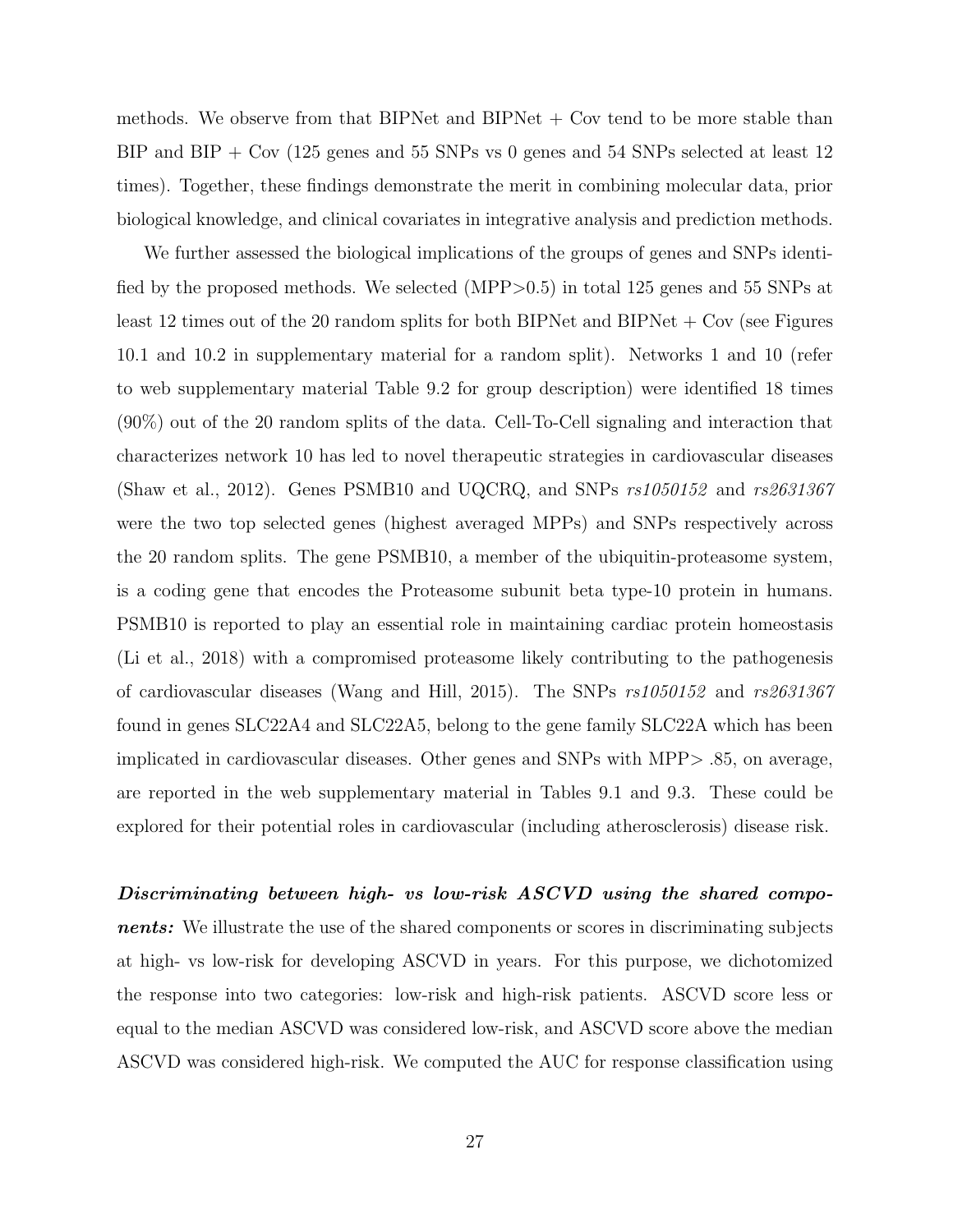a simple logistic regression model with the most significant (i.e. the highest MPP for our method) component associated with the response as covariates. For the other methods, the AUC was calculated using the first canonical correlation variates from the combined scores. Figure 5.2 shows that the components selected by our methods applied to the omics and clinical data are able to discriminate clearly the two risk groups compared to our methods applied to the omics data only. The estimated AUCs for the omics plus clinical covariates are much higher than those obtained from omics only applications (e.g AUC is 1.00 for the training set and AUC is 0.94 for the test set using BIPnet+Cov). When compared to the two-step methods CCAReg and SELPCCA, the estimated AUCs from our methods are considerably higher than the AUC's from these methods. These findings demonstrate the importance of one-step methods like we propose here, and also the merit in incorporating both clinical and molecular data in integrative analysis and prediction models.

Figure 5.1: MPPs of the 4 component indicators,  $\gamma_l^{(m)}$  $l_l^{(m)}$ ,  $l = 1, 2, 3, 4$ , and  $m$  = Response (i.e. ASCVD scores), Genes, SNPs and covariates, with respect to our four proposed methods.

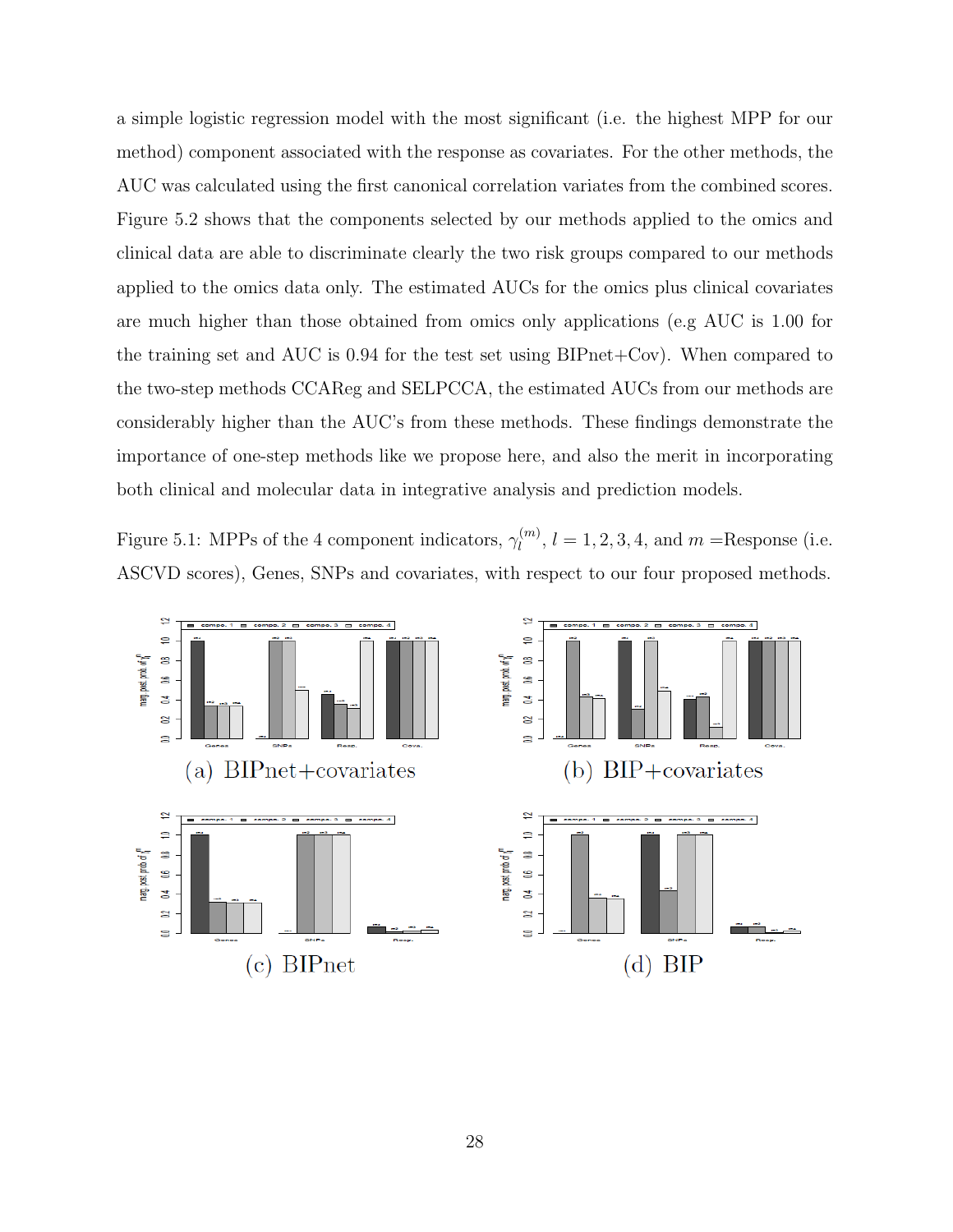| Method                | MSE          | Average           | Average  | Genes selected  | SNPs selected   |
|-----------------------|--------------|-------------------|----------|-----------------|-----------------|
|                       |              | $# \text{ Genes}$ | $#$ SNPs | $\geq 12$ times | $\geq 12$ times |
| <b>BIPnet</b>         | 1.362(0.033) | 128.35            | 113.65   | 125             | 55              |
| $BIPnet + Cov$        | 0.758(0.125) | 122               | 95.8     | 125             | 55              |
| BIP                   | 1.363(0.032) | 68.7              | 88.8     | $\theta$        | 54              |
| $BIP + Cov$           | 0.766(0.153) | 54.7              | 82.5     | $\Omega$        | 54              |
| $SPCA_1 + Cov$        | 1.367(0.035) | $\theta$          | 5.55     | $\Omega$        | $\overline{0}$  |
| $SPCA4 + Cov$         | 1.382(0.036) | 23.95             | 132.60   | $\theta$        | 113             |
| SELPCCA <sub>1</sub>  | 1.373(0.035) | 52.35             | 30.35    | 1               | 23              |
| SELPCCA <sub>4</sub>  | 1.377(0.036) | 310.650           | 170.60   | 174             | 102             |
| CCAReg <sub>1</sub>   | 1.371(0.008) | 48.85             | 43.55    | $\Omega$        | $\overline{0}$  |
| CCAReg <sub>4</sub>   | 1.382(0.034) | 11.30             | 12.85    | $\Omega$        | $\Omega$        |
| FusedCCA <sub>1</sub> | 1.370(0.032) | 560.2             | 402.40   | 561             | 398             |
| FusedCCA <sub>4</sub> | 1.379(0.034) | 561               | 418.05   | 561             | 421             |

Table 5.1: Average test mean squared error and number of variables selected by the methods for twenty random split of the data. Genes/SNPs selected  $\geq 12$  are genes or snps selected at least 12 times out of twenty random splits. Subscripts 1 and 4 respectively denote results from the first and the first four canonical variates. MSE is mean square error.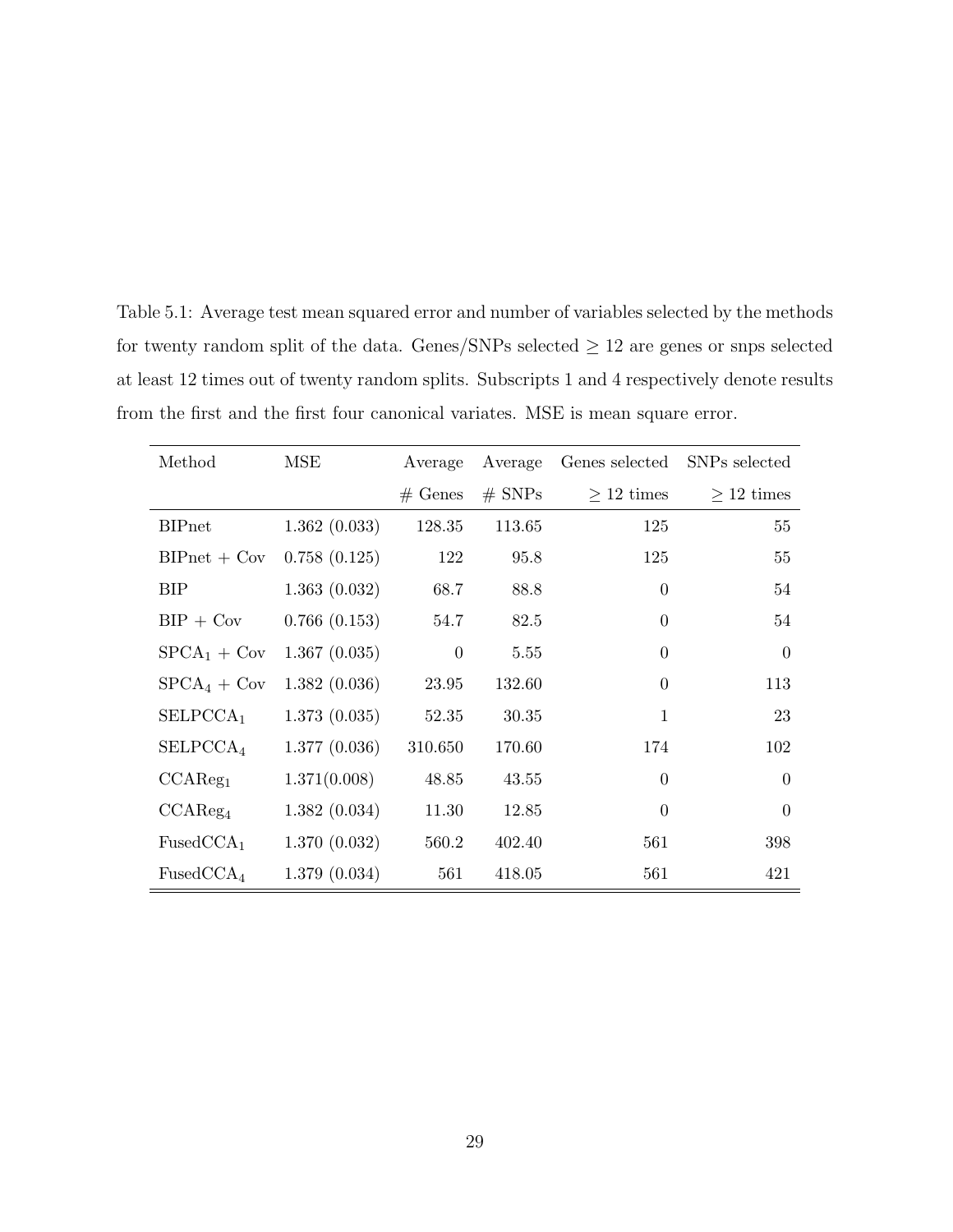Figure 5.2: Estimated latent U scores on both training and test sets for low and high CVD risks with respect to our methods.



Figure 5.3: Estimated latent U scores on both training and test sets for low and high CVD risks with respect to competing methods.

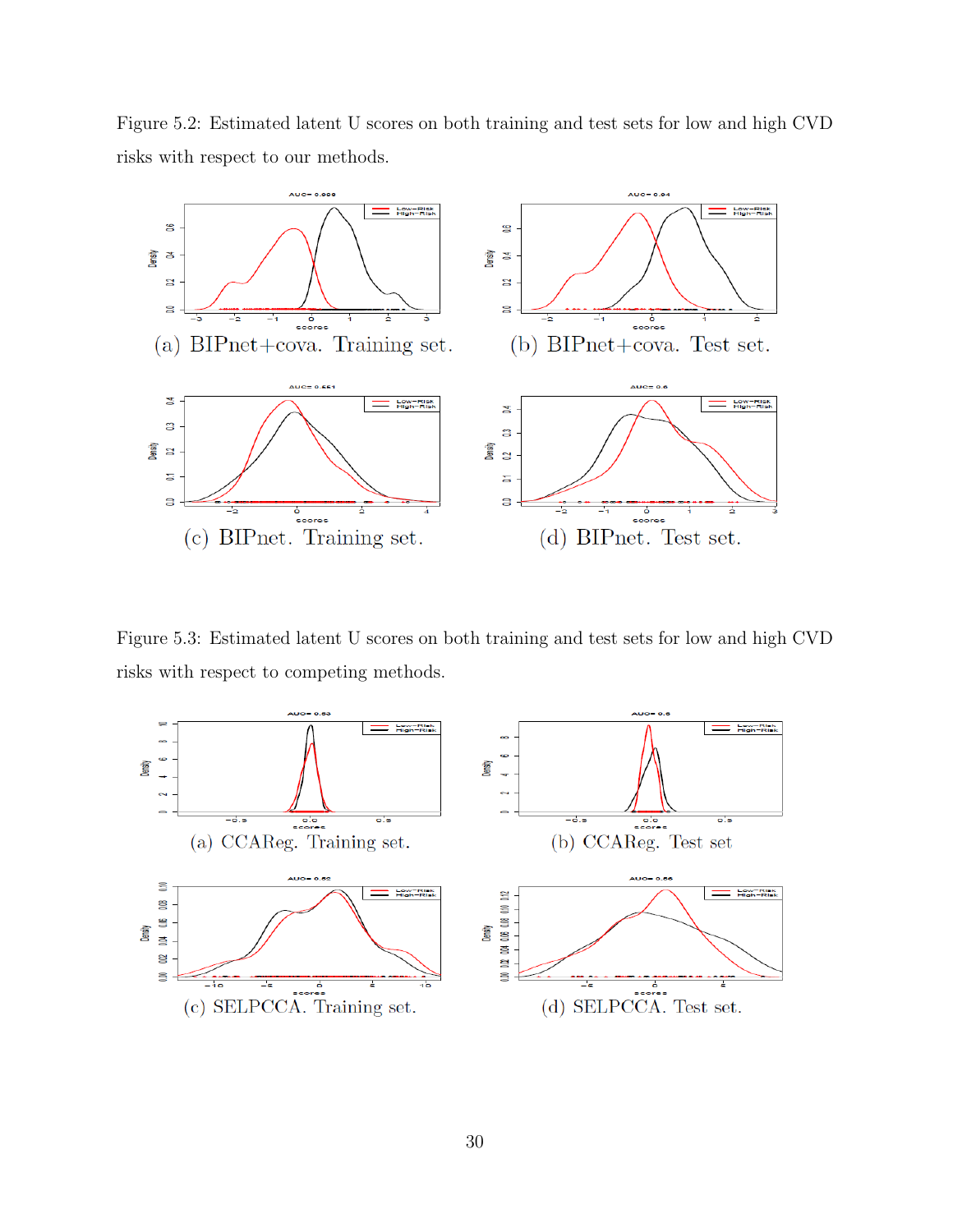## 6 Conclusion

We have presented a Bayesian hierarchical modeling framework that integrates in a unified procedure multi-omics data, a response variable, and clinical covariates. We also extended the methods to integrate grouping information of features through prior distributions. The numerical experiments described in this manuscript show that our approach outperforms competing methods mostly in terms of variable selection performance. The data analysis demonstrated the merit of integrating omics, clinical covariates, and prior biological knowledge, while simultaneously predicting a clinical outcome. The identification of important genes or SNPs and their corresponding important groups ease the biological interpretation of our findings.

Several extensions of our model are worth investigating. First, using latent variable formulations, we can naturally extend our approach to other types of response variables such as survival time, binary or multinomial responses or mixed response outcomes (e.g. both continuous and binary). Second, the proposed method is only applicable to complete data and do not allow for missing values. A future project could extend the current methods to the scenario where data are missing using Bayesian imputation methods or the approach proposed by Chekouo et al. (2017) for missing blocks of data.

## Acknowledgements

We are grateful to the Emory Predictive Health Institute for providing us with the gene expression, SNP, and clinical data. Sandra Safo is partly supported by NIH grant 1KL2TR002492- 02, and Thierry Chekouo is partially supported by NSERC Discovery Grants number RGPIN-2019-04810. The content is solely the responsibility of the authors and does not necessarily represent the official views of the NIH and NSERC .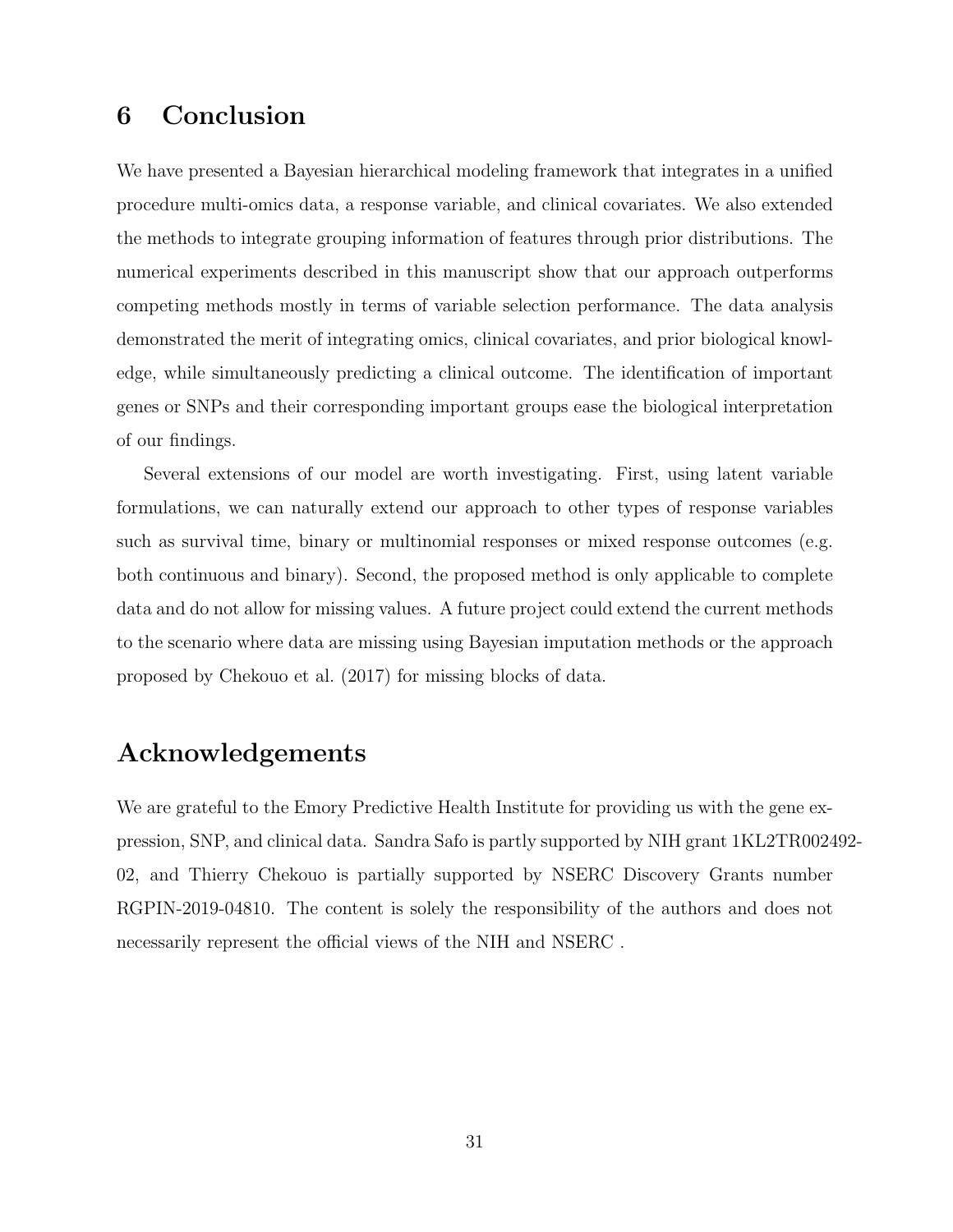## Supplemental Material

In the online Supplemental Materials, we provide details to sample our parameters, and present more results from simulated data, in particular, sensitivity analysis results. We provide a detailed description of the groups from each of the data types (SNPs and gene expression). We have created an R package called  $BIPnet$  (GNU zipped tar file) for implementing the methods. Its source R and C codes, along with the user pdf manual are submitted with this manuscript. The package also contains functions used to generate simulated data. Data used for the analyses may be requested from the Emory Predictive Health Institute.

# Supplementary materials for "Bayesian Integrative Analysis and Prediction with Application to Atherosclerosis Cardiovascular Disease"

## 7 Posterior inference

We present below the conditional distributions used to update the parameters.

#### 7.1 Sampling  $\gamma_l^{(m)}$  $\eta_{l}^{(m)}$  and  $\eta_{lj}^{(m)}$ lj

Equation (1) in the main paper can also be written as  $\bm{x}_{\cdot j}^{(m)} = \bm{U}_{(\gamma)} \bm{a}_{\cdot j(\eta)}^{(m)} + \bm{e}_{\cdot j}^{(m)}$  $j^{(m)}$ ,  $j = 1, ..., p_m$ , where  $\boldsymbol{a}_{\cdot i(n)}^{(m)}$  $\mathcal{L}_{j(\eta)}^{(m)}$  is the j-column vector of  $\mathbf{A}^{(m)}$  with  $\eta_{lj}^{(m)} = 1$ , and  $\mathbf{U}_{(\gamma)}$  is a sub-matrix of  $\mathbf{U}$ with columns l's verifying  $\gamma_l^{(m)} = 1$ . After integrating  $a_{j(\eta)}^{(m)}$  $\binom{m}{j(\eta)}$ , we have

$$
p(\boldsymbol{x}^{(m)}_{\cdot j}|\boldsymbol{\gamma}^{(m)},\boldsymbol{U}_{(\gamma)},\boldsymbol{\eta}^{(m)}_{\cdot j},\sigma^{2(m)}_{j},\boldsymbol{\tau}_j) \ \ = \ \ MVN(\boldsymbol{x}_{\cdot j},\boldsymbol{0},\sigma^{2(m)}_{j}\boldsymbol{\Sigma}_{j})
$$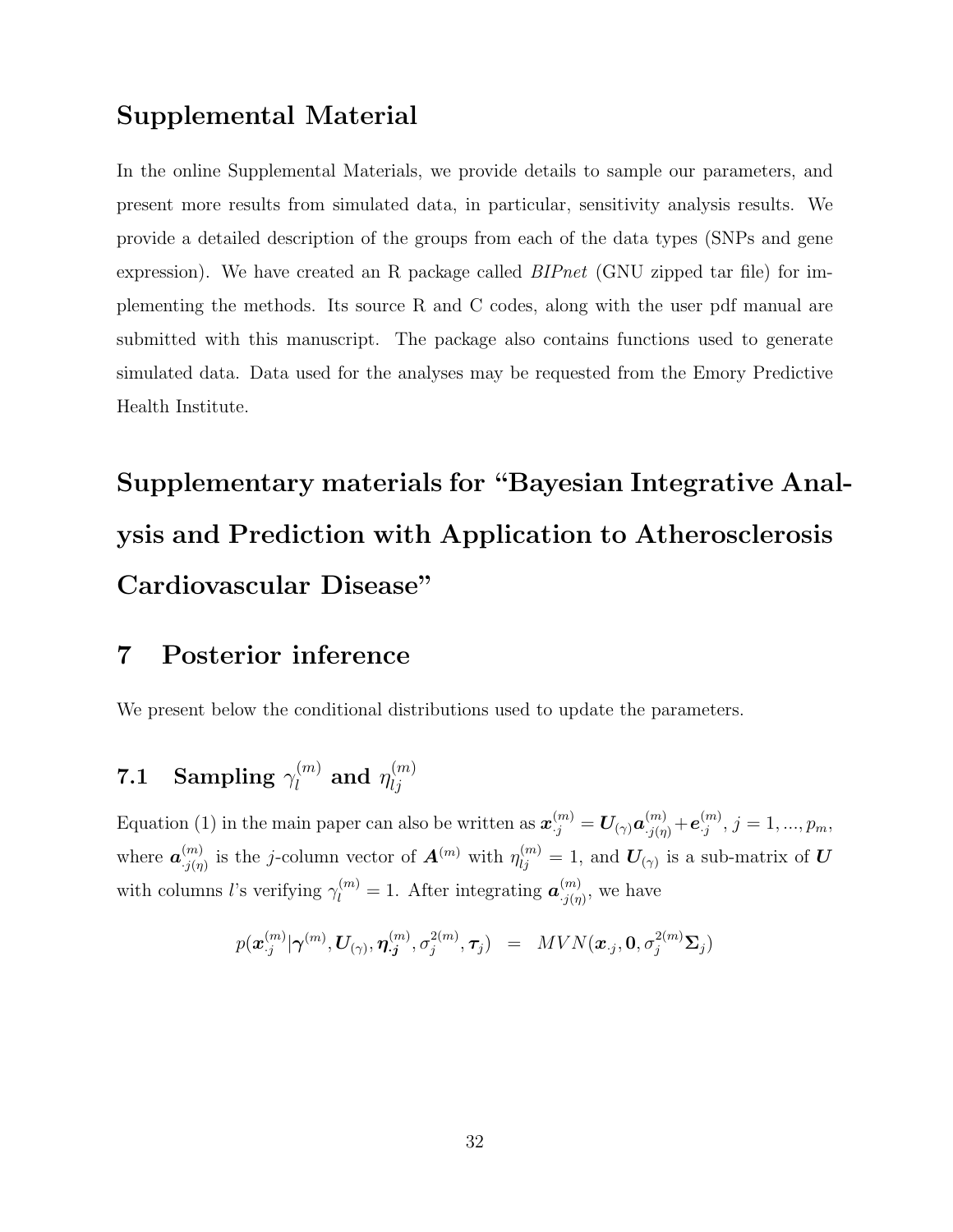where  $\Sigma_j = U_{(\gamma)} D(\tau_j) U_{(\gamma)}^T + I_n$ . In what follows, we removed the superscript "(m)" to simplify formulas. We have then,

$$
p(\boldsymbol{\gamma}, \mathbf{N} | \mathbf{X}, \mathbf{U}, \boldsymbol{\sigma}, \boldsymbol{\tau}) \propto \prod_{j=1}^{p} p(\mathbf{x}_{\cdot j} | \boldsymbol{\gamma}, \mathbf{U}_{(\boldsymbol{\gamma})}, \boldsymbol{\eta}_{\cdot j}, \sigma_j^2, \boldsymbol{\tau}_j) p(\boldsymbol{\eta}_{\cdot j} | \boldsymbol{\gamma}) p(\boldsymbol{\gamma})
$$

$$
\propto \prod_{j=1}^{p} MVN(\mathbf{x}_{\cdot j}, \mathbf{0}, \sigma_j^2 \boldsymbol{\Sigma}_j) \prod_{l=1}^{r} p(\eta_{lj} | \gamma_l) p(\gamma_l)
$$

$$
= \prod_{j=1}^{p} G_j(\boldsymbol{\gamma}, \boldsymbol{\eta}_{\cdot j}) \prod_{l=1}^{r} p(\gamma_l), \qquad (7)
$$

where  $\mathbf{N} = (\eta_{lj})$  and  $G_j(\gamma, \eta_{\cdot j}) = MVN(\boldsymbol{x}_{\cdot j}, \boldsymbol{0}, \sigma_j^2 \boldsymbol{\Sigma}_j) \prod_{l=1}^r p(\eta_{lj}|\gamma_l)$ . To sample  $(\gamma, \mathbf{N})$ from equation (7), we adopt a Metropolis Hasting step. The proposal distribution will be defined as

$$
Q(\gamma'_l, \eta'_l.|\gamma_l, \eta_l) = \gamma_l \delta_0(\gamma'_l) \delta_0(\eta'_l. + (1 - \gamma_l) \delta_1(\gamma'_l) p(\eta'_l. | \mathbf{X}, \mathbf{U}, \gamma'_l = 1)
$$
\n(8)

where

 $\boldsymbol{\gamma}^{1}$ 

$$
p(\boldsymbol{\eta}'_l|\boldsymbol{X},\boldsymbol{U},\gamma'_l=1)=\prod_{j=1}^p P_{lj}^{\eta'_{lj}}(1-P_{lj})^{1-\eta'_{lj}},\quad P_{lj}=\frac{G_j(\boldsymbol{\gamma}^1,\boldsymbol{\eta}^1_{\boldsymbol{j}})}{G_j(\boldsymbol{\gamma}^1,\boldsymbol{\eta}^1_{\boldsymbol{j}})+G_j(\boldsymbol{\gamma}^1,\boldsymbol{\eta}^0_{\boldsymbol{j}})},
$$
  

$$
T=(\gamma_1,...,\gamma_l=1,...\gamma_r),\ \boldsymbol{\eta}^1_{\boldsymbol{j}}=(\eta_{1j},...,\eta_{lj}=1,...,\eta_{rj})\text{ and }\boldsymbol{\eta}^0_{\boldsymbol{j}}=(\eta_{1j},...,\eta_{lj}=0,...,\eta_{rj}).
$$

From proposal (8), if the current component is not active, that is,  $\gamma_l = 0$ , we propose to activate this group by setting  $\gamma' = 1$ , and sample from the conditional distribution,  $p(\eta'_{l.}|\bm{X},\bm{U},\gamma'_{l}=1)$ , of the indicators for variable selection  $\eta_{l.}$ . We then determine whether to accept this proposal or not by the Metropolis-Hastings acceptance-rejection rule. Conversely, if the current component is active, that is,  $\gamma_l = 1$ , we propose to make it inactive by setting  $\gamma'_{l} = 0$  and setting all the indicators  $\eta'_{l}$ , within this component to zero. Again, we determine whether to accept this proposal or not by the acceptance-rejection rule. When  $m = 0$ , we will always assume  $\eta_{l1} = 1$  and only  $\gamma_l^0$  is updated.

#### **7.2** Sampling  $\sigma_i^{2(m)}$  $\hat{\tau}^{2(m)}_{j},~\tau^{2(m)}_{lj}$  and  $\lambda^{2(m)}_{lj}$ lj

We remove the superscript  $(m)$  to simplify the notations. We easily show that the full conditional distributions of  $\sigma_j^2$ 's are obtained as

$$
p(\sigma_j^2|\cdot) = IG(\sigma_j^2; a_0 + \frac{n}{2}, \frac{1}{2}\boldsymbol{x}_{\cdot j}^T \Sigma_j^{-1} \boldsymbol{x}_{\cdot j} + b_0).
$$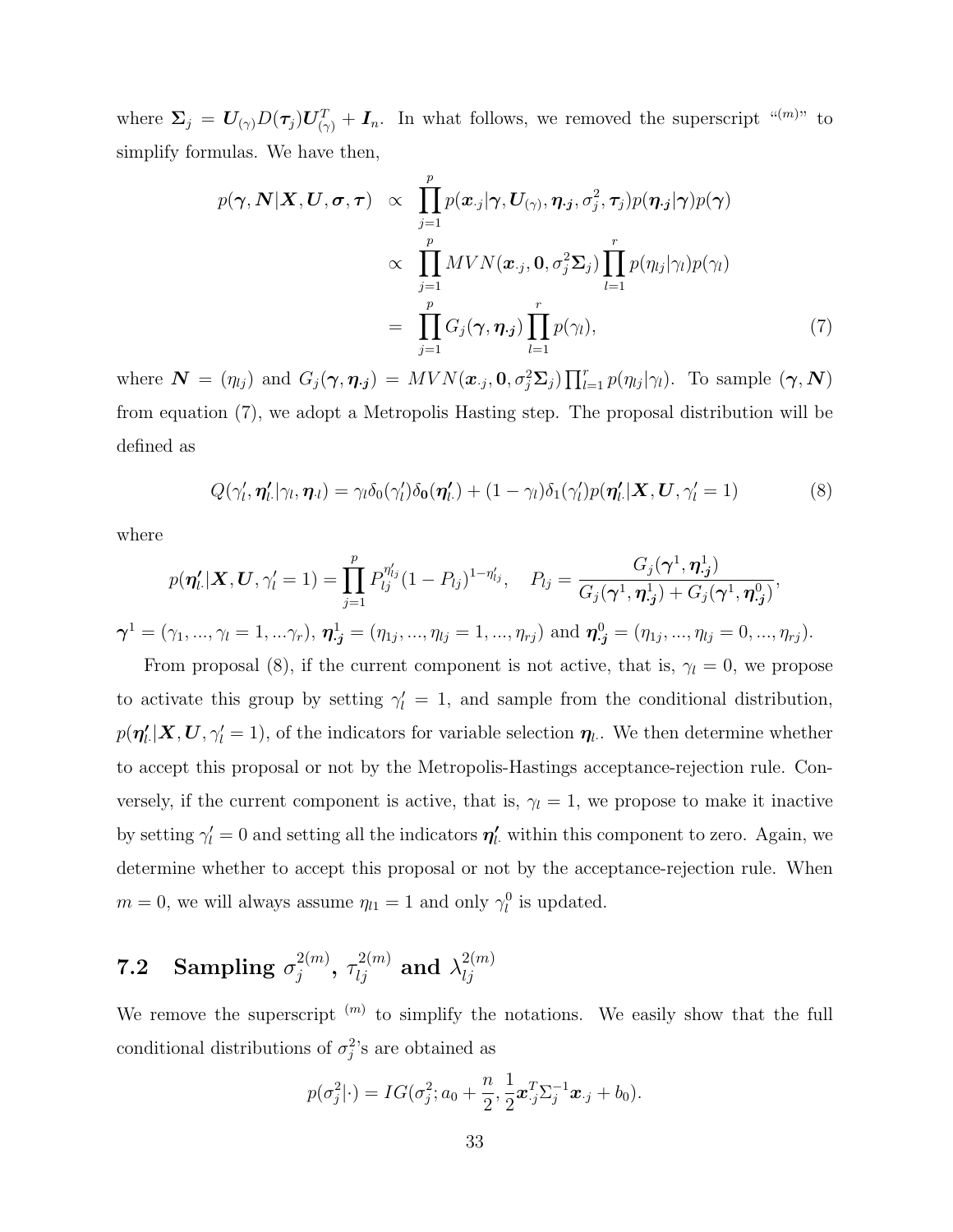Also, when  $\eta_{lj} = 1$ , the full conditional distributions of  $\tau_{lj}^2$  and  $\lambda_{lj}^2$  are respectively the inverse of inverse Gaussian distribution and a gamma distribution. More specifically,

$$
\frac{1}{\tau_{lj}^2}|\cdot \sim \text{InverseGaussian}(\mu', \lambda'^2)
$$
\nand 
$$
\lambda_{lj}^2|\cdot \sim \Gamma(\alpha + 1, b_{l0} + P_j^T b_l + \tau_{lj}^2)
$$
\nwhere 
$$
\mu' = \sqrt{\frac{2\lambda_{lj}^2 \sigma_j^2}{A_{lj}^2}}
$$
 and 
$$
\lambda'^2 = 2\lambda_{lj}^2
$$

Otherwise, we update them from these distributions (pseudo-priors)

$$
\tau_{lj}^2 |\lambda_{lj}^2 \sim \text{Exp}(\lambda_{lj}^2)
$$
 and  $\lambda_{lj}^2 |\boldsymbol{b}_l \sim \Gamma(\alpha, b_{l0})$ .

#### 7.3 Sampling A

Full conditional distributions of  $\boldsymbol{a}_{i(n)}^{(m)}$  $\binom{m}{j(\eta)}$  are obtained as

$$
p(\boldsymbol{a}_{\cdot j(\eta)}^{(m)}|..) = Normal(\boldsymbol{a}_{\cdot j(\eta)}^{(m)};\mu_a,\Sigma_a)
$$

where  $\mu_a = \Sigma_a \boldsymbol{U}_{(\gamma)}^T \boldsymbol{x}_{\cdot j}^{(m)}$  $\lambda_j^{(m)},\;\Sigma_a^{-1}\,=\,\sigma_j^{-2(m)}$  $j^{-(2(m)}(U_{(\gamma)}^T U_{(\gamma)} + I_{n_{\gamma}})$  and  $n_{\gamma}$  is the number of active components for m. We also have  $a_{lj}^{(m)} = 0$  if  $\eta_{lj}^{(m)} = 0$ .

### 7.4 Sampling  $U$

Let denote  $p = p_0 + p_{M+1} \sum_{m=1}^{M} \sum_{j=1}^{p_m} \eta_{lj}^{(m)}$ , the total number of features included in the model (including the outcome and the set of covariates). We can write also  $\mathbf{x}_{i}^{(m)} =$  $\boldsymbol{A}^{(m)T}\boldsymbol{u}_{i\cdot} + \boldsymbol{e}_{i\cdot}^{(m)}$  $\hat{u}_i^{(m)}$ ,  $i = 1, ..., n$  and let  $\boldsymbol{x}_{i \cdot} = (y_i, \boldsymbol{x}_{i \cdot}^{(1)})$  $\bm{x}^{(1)}_i,\ldots,\bm{x}^{(M)}_i$  $\binom{[M]}{i}$  be the *p*-vector of expression of sample i and  $A_{(\eta)} = (A^{(0)}, A^{(1)}_{(\eta)})$  $\mathcal{A}_{(\eta)}^{(1)},\ldots,\mathcal{A}_{(\eta)}^{(M)}$  $\binom{M}{n}$  be the  $r \times p$  matrix of loads.

$$
P(\boldsymbol{u}_i|\boldsymbol{x}_i, \boldsymbol{A}_{(\eta)}) \propto P(\boldsymbol{x}_i|\boldsymbol{u}_i, \boldsymbol{A}_{(\eta)}) P(\boldsymbol{u}_i)
$$
  
\n
$$
= \exp\{-\frac{1}{2}[\boldsymbol{x}_i - \boldsymbol{A}_{(\eta)}^T \boldsymbol{u}_i]^T D(\boldsymbol{\sigma}^{-2}) [\boldsymbol{x}_i - \boldsymbol{A}_{(\eta)}^T \boldsymbol{u}_i] \} \exp\{-\frac{1}{2} \boldsymbol{u}_i^T \boldsymbol{u}_i\}
$$
  
\n
$$
= \exp\{-\frac{1}{2}[\boldsymbol{u}_i - \mu_i]^T \Sigma_{u_i}^{-1} [\boldsymbol{u}_i - \mu_i] \}
$$

where  $\sigma$  is the vector  $(\sigma^{(0)}, \sigma^{(1)}, \ldots, \sigma^{(M)})$ . Hence,  $u_i$  is a multivariate normal distribution with mean  $\mu_{u_i} = \sum_{u_i} \mathbf{A}_{(\eta)} D(\boldsymbol{\sigma}^{-2}) \mathbf{x}_i$  and covariance matrix  $\Sigma_{u_i} = (A_{(\eta)} D(\boldsymbol{\sigma}^{-2}) A_{(\eta)}^T + I_r)^{-1}$ .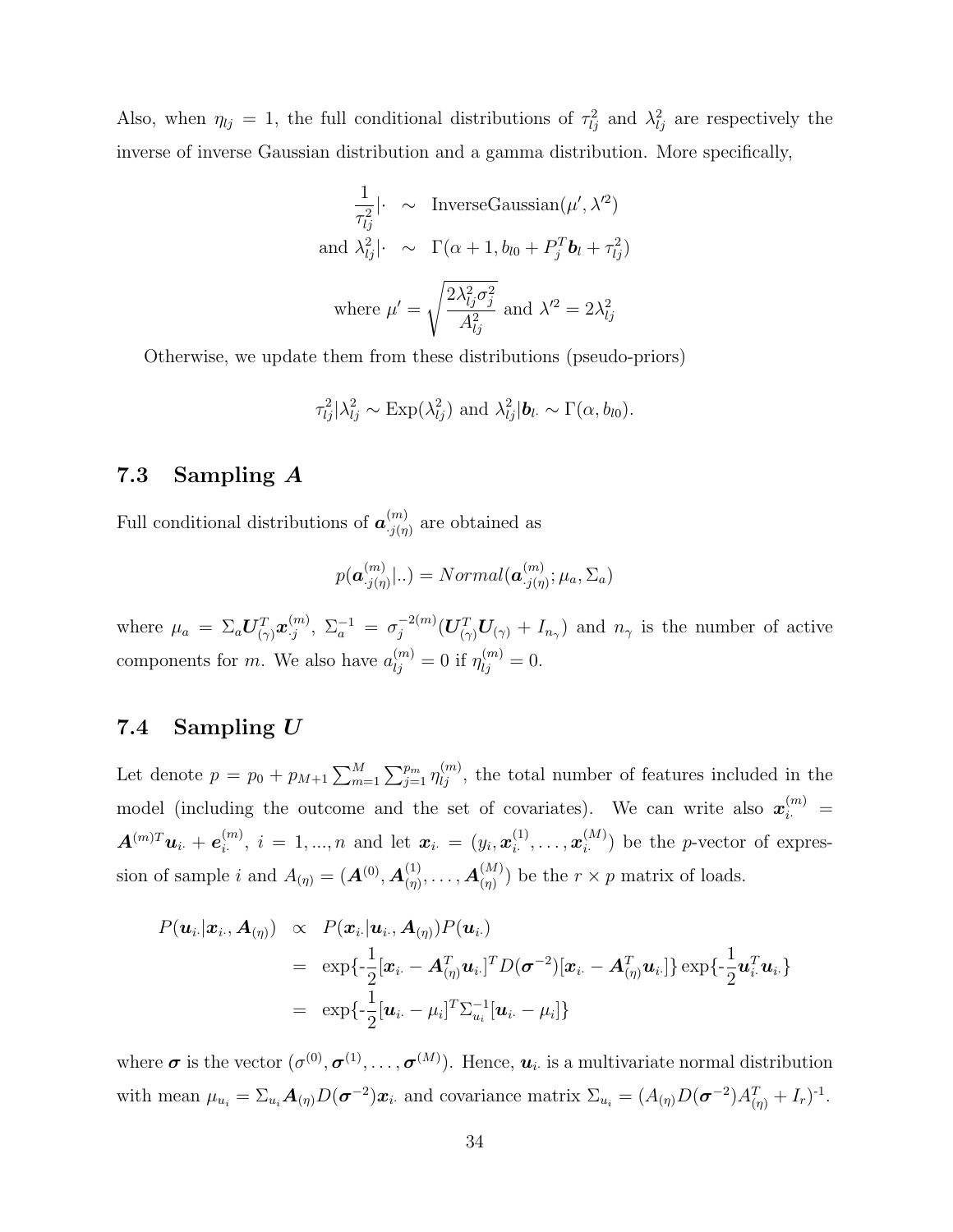# $\textbf{7.5} \quad \textbf{Sampling} \,\, (b_{lk}^{(m)}, r_{lk}^{(m)}), \, l = 1, ..., r$

$$
P(b_{lk}, r_{lk}|\cdot) \propto \prod_{\substack{j=1 \ j_l=1}}^p P(\lambda_{lj}^2 | \mathbf{b}_l) P(b_{lk} | r_{lk}) P(r_{lk})
$$
  
 
$$
\propto \prod_{\substack{j=1 \ j_l=1}}^{p_m} (b_{l0} + \sum_{k=1}^K \kappa_{jk} r_{lk} b_{lk})^{\alpha} \exp\{-\kappa_{jk} \lambda_{lj} r_{lk} b_{lk}\} \times
$$
  
 
$$
\times \left[ (1 - r_{lk}) \delta_0 + r_{lk} \frac{\beta_0^{\alpha_0}}{\Gamma(\alpha_0)} b_{lk}^{\alpha_0 - 1} \exp(-\beta_0 b_{lk}) \right] q_r^{r_{lk}} (1 - q_r)^{1 - r_{lk}}
$$

where  $P_j = (\kappa_{jk})_K$  and  $\kappa_{jk} = 1$  if j belongs to group k. We will sample  $(b_{lk}, r_{lk})$  using this proposal (similar to Gottardo and Raftery (2008))

$$
Q(b'_{lk}, r'_{lk}|b_{lk}, r_{lk}) = r_{lk}\delta_0(b'_{lk})\delta_0(r'_{lk}) + (1 - r_{lk})\delta_1(r'_{lk})\Gamma(b'_{lk}; \alpha^*, \beta^*)
$$

where  $\Gamma(b'_{lk}; \alpha^*, \beta^*)$  is the density of a gamma distribution with parameters  $\alpha^*$  and  $\beta^*$  to specify. From proposal (9), if the current pathway is selected in component l, i.e,  $r_{lk} = 1$ , we propose  $r'_{lk} = 0$  and  $b'_{lk} = 0$ . Otherwise, if  $r_{lk} = 0$ , we propose  $r'_{lk} = 1$  and  $b'_{lk} \sim \Gamma(\alpha^*, \beta^*)$ .

## 8 More simulation results

Table 8.1 shows complete simulation results of the competitive methods applied with both 2 and 4 shared components.

Table 8.1: Simulation results for Scenario One: variable selection and prediction performances. Subscripts 1 and 4 respectively denote results from the first and the first four canonical variates. FNR1; false negative rate for  $X^1$ . Similar for FNR2. FPR1; false positive rate for  $X^1$ . Similar for FPR2; F11 is F-measure for  $X^1$ . Similar for F12; MSE is mean square error. FusedCCA4: method Fused CCA applied with 4 canonical variates. FusedCCA<sub>1</sub>: method Fused CCA applied with one canonical variate

| Method               | Setting     | $\rm FNR1$ | FNR2 | FPR1       | FPR2       | F11         | F12         | MSE        |
|----------------------|-------------|------------|------|------------|------------|-------------|-------------|------------|
| <b>BIPnet</b>        | S1          | 0(0)       | 0(0) | 0.02(0.02) | 0(0)       | 99.95(0.05) | 100(0)      | 2.09(0.04) |
| ВIР                  | S1          | 0(0)       | 0(0) | 0.2(0.05)  | 0.12(0.04) | 99.6(0.1)   | 99.75(0.08) | 2.16(0.04) |
| SELPCCA <sub>1</sub> | $^{\rm S1}$ | 0(0)       | 0(0) | 0.4(0.09)  | 0.5(0.12)  | 99.21(0.17) | 99.02(0.23) | 2.11(0.04) |
|                      |             |            |      |            |            |             |             |            |

Continued on next page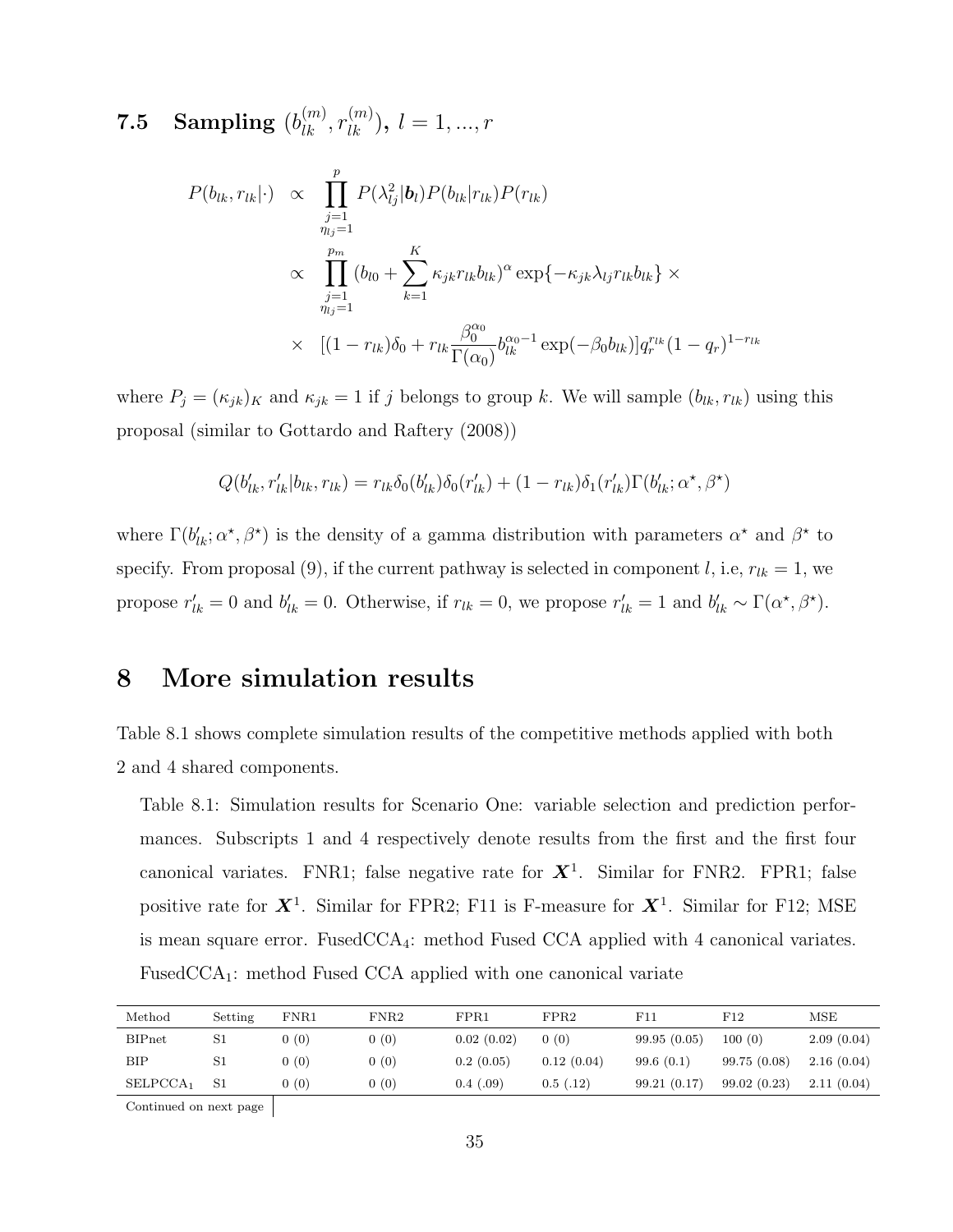| SELPCCA <sub>4</sub>               | $^{\rm S1}$         | 31.35(5.24)  | 26.60 (5.30) | 13.00(3.85)  | 12.38(3.51)  | 63.28 (3.27) | 67.07 (4.23)                | 2.09(0.05) |
|------------------------------------|---------------------|--------------|--------------|--------------|--------------|--------------|-----------------------------|------------|
| CCAReg <sub>1</sub>                | S1                  | 90.25(1.73)  | 90.40(1.87)  | 1.81(3.32)   | 1.71(3.35)   | 15.34(1.87)  | 14.98(2.01)                 | 2.01(0.05) |
| CCAReg <sub>4</sub>                | S <sub>1</sub>      | 77.80 (4.32) | 78.50(4.51)  | 13.68(3.32)  | 14.05(03.35) | 20.27(3.05)  | 19.34(2.74)                 | 2.22(0.05) |
| FusedCCA <sub>1</sub>              | S <sub>1</sub>      | 0.00(0.00)   | 0.00(0.00)   | 7.88(0.76)   | 10.40(0.78)  | 86.69 (1.17) | 83.05 (1.08)                | 2.14(0.04) |
| FusedCCA <sub>4</sub>              | S1                  | 0.00(0.00)   | 0.00(0.00)   | 33.63(4.11)  | 27.59(3.16)  | 62.56 (3.06) | 66.38 (2.55)                | 2.19(0.04) |
| <b>BIPnet</b>                      | S2                  | 0(0)         | 0(0)         | 0.21(0.15)   | 0.41(0.28)   | 98.57 (0.98) | 97.53(1.66)                 | 2.15(0.05) |
| <b>BIP</b>                         | S2                  | 0(0)         | 0(0)         | 0.66(0.26)   | 0.83(0.36)   | 95.71 (1.68) | 94.95(2.1)                  | 2.20(0.05) |
| SELPCCA <sub>1</sub>               | S <sub>2</sub>      | 22.00 (8.75) | 16.33(7.51)  | .02(.01)     | .04(.02)     | 80.17 (7.81) | 85.91 (6.37)                | 2.13(0.04) |
| SELPCCA <sub>4</sub>               | S2                  | 46.67(4.04)  | 44.67(3.75)  | 5.82(0.42)   | 7.31(1.38)   | 43.05(3.15)  | 41.83(2.15)                 | 2.14(0.04) |
| CCAReg <sub>1</sub>                | $\rm S2$            | 85.83 (1.87) | 86.00 (1.79) | 1.54(0.63)   | 1.27(0.47)   | 19.52 (1.77) | 19.76 (1.47)                | 2.03(0.04) |
| CCAReg <sub>4</sub>                | S <sub>2</sub>      | 89.00 (1.53) | 89.00 (1.30) | 4.34(1.65)   | 3.89(1.50)   | 12.37(0.62)  | 13.06(0.73)                 | 2.10(0.04) |
| FusedCCA <sub>1</sub>              | S <sub>2</sub>      | 0.00(0.00)   | 0.00(0.00)   | 17.14(0.33)  | 17.13(0.39)  | 42.79(0.47)  | 42.83(0.53)                 | 2.21(0.04) |
| FusedCCA <sub>4</sub>              | S <sub>2</sub>      | 0.00(0.00)   | 0.00(0.00)   | 27.27(1.22)  | 24.51(1.30)  | 32.44(0.97)  | 34.94 (1.06)                | 2.25(0.04) |
| <b>BIPnet</b>                      | $\rm S3$            | 0(0)         | 0(0)         | 1.45(0.15)   | 1.45(0.13)   | 94.98 (0.48) | 94.98 (0.44)                | 2.08(0.04) |
| <b>BIP</b>                         | S3                  | 0(0)         | 0(0)         | 0.62(0.15)   | 0.61(0.12)   | 97.81(0.52)  | 97.83(0.43)                 | 2.10(0.05) |
| SELPCCA <sub>1</sub>               | S <sub>3</sub>      | 8.50(5.86)   | 8.42 (5.81)  | $0.16$ (.06) | .14(.05)     | 92.02(5.07)  | 92.20 (5.04)                | 2.05(0.04) |
| SELPCCA <sub>4</sub>               | S3                  | 39.50(2.95)  | 29.00(2.09)  | 5.63(0.28)   | 5.64(0.45)   | 59.55(2.12)  | 66.94 (1.65)                | 2.04(0.04) |
| CCAReg <sub>1</sub>                | $\rm S3$            | 83.00 (2.50) | 82.92 (2.60) | 2.42(0.68)   | 2.51(0.74)   | 23.21(2.71)  | 23.02(2.87)                 | 1.98(0.04) |
| CCAReg <sub>4</sub>                | S <sub>3</sub>      | 88.25 (1.97) | 89.58 (1.93) | 3.42(1.30)   | 3.47(1.33)   | 15.74(1.80)  | 13.80(1.4)6                 | 2.02(0.05) |
| FusedCCA <sub>1</sub>              | S <sub>3</sub>      | 0.00(0.00)   | 0.00(0.00)   | 12.70(3.01)  | 13.89(3.23)  | 71.51(2.31)  | 69.80 (2.43)                | 2.18(0.04) |
| FusedCCA <sub>4</sub>              | S3                  | 0.00(0.00)   | $0.00\ 0.00$ | 25.47 2.31   | 29.16 3.59   | 53.62 2.34   | 51.52 2.74                  | 2.22(0.05) |
| <b>BIPnet</b>                      | S <sub>4</sub>      | 0(0)         | 0(0)         | 2.61(0.42)   | 2.62(0.4)    | 77.37 (2.96) | 77.09 (2.81)                | 2.24(0.05) |
| <b>BIP</b>                         | S4                  | 0(0)         | 0(0)         | 2.58(0.42)   | 3.14(0.45)   | 77.68 (3.04) | 74.04 (3.24)                | 2.27(0.04) |
| SELPCCA <sub>1</sub>               | S4                  | 51.32(9.50)  | 42.89(9.42)  | 0.10(0.10)   | 0.00(0.0)    | 54.36 (8.08) | 63.42(8.15)                 | 2.16(0.04) |
| SELPCCA <sub>4</sub>               | S4                  | 36.58 (4.97) | 29.47 (4.81) | 8.80(2.96)   | 5.67(0.50)   | 39.84 (2.88) | 45.22(3.24)                 | 2.13(0.05) |
| CCAReg <sub>1</sub>                | S4                  | 77.63(1.87)  | 78.68 (1.85) | 3.12(0.68)   | 2.71(0.67)   | 22.80(1.15)  | 23.49 (1.43)                | 2.01(0.05) |
| CCAReg <sub>4</sub>                | S4                  | 84.74 (2.12) | 83.42 (2.36) | 7.09(2.34)   | 6.66(2.28)   | 13.05(1.34)  | 13.68(1.28)                 | 2.09(0.06) |
| FusedCCA <sub>1</sub>              | S4                  | 0.00(0.00)   | 0.00(0.00)   | 19.51(2.22)  | 19.64(2.53)  | 30.39(1.03)  | 30.55(1.07)                 | 2.58(0.06) |
| FusedCCA <sub>4</sub>              | S4                  | 0.00(0.00)   | 0.00(0.00)   | 28.76 (2.99) | 30.99(3.34)  | 23.64(1.40)  | 22.43 (1.39)                | 2.52(0.05) |
| <b>BIPnet</b>                      | S5                  | 54.8(3.64)   | 50.5(3.45)   | 0.19(0.05)   | 0.25(0.06)   | 60.3 (3.34)  | 64.42 (2.99)                | 2.35(0.21) |
| BIP                                | S5                  | 55.65(3)     | 52.65(2.96)  | 0.24(0.08)   | 0.32(0.1)    | 59.91 (2.77) | 62.63(2.77)                 | 2.64(0.22) |
| $SELPCCA_1$                        | $\operatorname{S5}$ | 93.40(1.55)  | 93.30(1.85)  | 0.06(0.06)   | 0.00(0.00)   |              | $11.60(2.52)$ $11.57(3.00)$ | 2.72(0.13) |
| SELPCCA <sub>4</sub>               | S5                  | 53.10(6.56)  | 53.75(4.26)  | 8.16(3.02)   | 1.84(1.06)   | 48.80(3.35)  | 58.35(3.17)                 | 1.81(0.04) |
| CCAReg <sub>1</sub>                | $\operatorname{S5}$ | 88.85 (1.81) | 87.95 (1.89) | 1.44(0.52)   | 1.40(0.50)   | 19.83(2.30)  | 21.51(2.44)                 | 2.26(.14)  |
| CCAReg <sub>4</sub>                | $\operatorname{S5}$ | 78.90 (2.79) | 77.65(2.38)  | 2.99(1.26)   | 2.86(1.29)   | 30.01(1.91)  | 32.29(1.66)                 | 1.63(0.04) |
| FusedCCA <sub>1</sub>              | $\rm S5$            | 0.00(0.00)   | 0.00(0.00)   | 3.47(0.81)   | 2.31(0.55)   | 93.89 (1.37) | 95.77 (0.97)                | 2.72(0.11) |
| $\ensuremath{\mathsf{FusedCCA}}_4$ | $\rm S5$            | 0.00(0.00)   | 0.00(0.00)   | 7.72(1.12)   | 6.31(1.02)   | 87.21 (1.62) | 89.30 (1.48)                | 2.01(0.05) |

## 8.1 Sensitivity results

We assess the impact of the choice of hyperparameters  $q_{\nu}$  on the posterior inference as follows. We applied our BIPnet method at a range of values to data generated from settings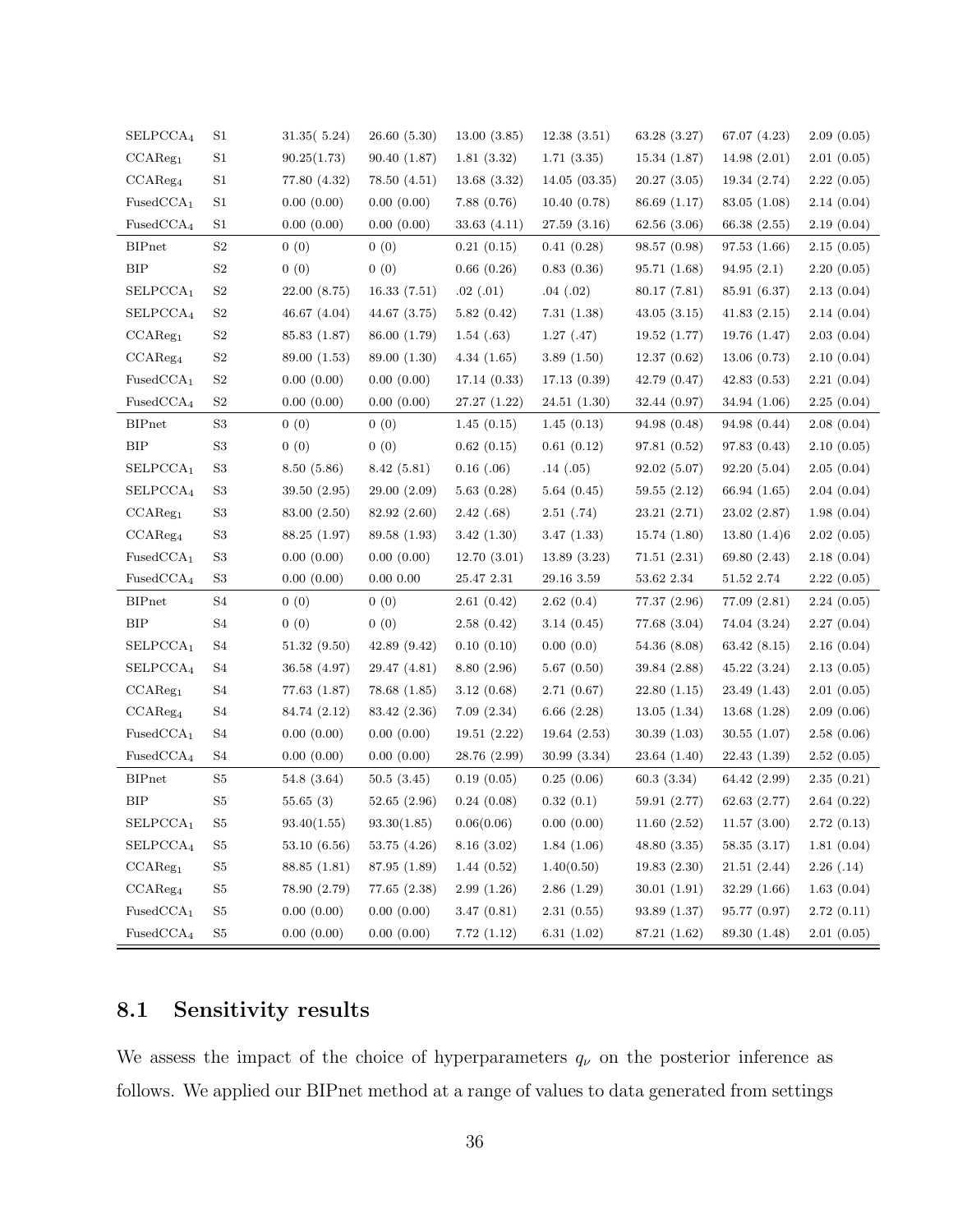1 and 5 described in the main manuscript. We repeated these analysis 20 times (Tables 8.2 and 8.2). We observed negligible variations in our results across all scenarios. However, in setting 5 in particular, higher values of  $q_{\nu}$  increased the number of false positive and decreased the number of false negative. From tables 8.4 and 8.5, when r is larger, while the MSE is worst, the variable selection performance is getting better in setting 5.

Table 8.2: BIPnet: Sensitivity results for the hyperparameter  $q$ , the prior probability for variable selection. S1 stands for setting 1, S5 stands for setting 5, FNR1 stands for false negative rate for  $X^1$ , FPR1; false positive rate for  $X^1$ . F11 is F-measure for  $X^1$ . AUC1 is the area under the ROC curve to assess variable selection for  $X^1$ .

| Setting        | $q_{\nu}$ | FNR1         | FPR1       | F11          | AUC1       |
|----------------|-----------|--------------|------------|--------------|------------|
| S <sub>1</sub> | 0.025     | 0(0)         | 0.03(0.02) | 99.94 (0.04) | 1(0)       |
| S <sub>1</sub> | 0.05      | 0(0)         | 0.08(0.05) | 99.84 (0.09) | 1(0)       |
| S <sub>1</sub> | 0.1       | 0(0)         | 0.21(0.09) | 99.59(0.18)  | 1(0)       |
| S1             | 0.2       | 0(0)         | 4.1(1.36)  | 93.41 (2.09) | 1(0)       |
| S <sub>5</sub> | 0.025     | 61.17(3.5)   | 0.01(0.01) | 54.16(3.72)  | 0.88(0.02) |
| S <sub>5</sub> | 0.05      | 65.85(3.03)  | 0.07(0.03) | 49.34(3.45)  | 0.82(0.02) |
| S5             | 0.1       | 43.39(3.54)  | 0.25(0.08) | 70.48(3.07)  | 0.84(0.01) |
| S5             | 0.2       | 32.81 (3.73) | 8.55(1.78) | 66.01 (2.02) | 0.81(0.02) |

Table 8.3: BIPnet: Sensitivity results for the hyperparameter  $q$ , the prior probability for variable selection. S1 stands for setting 1, S5 stands for setting 5, FNR2 stands for false negative rate for  $X^2$ , FPR2; false positive rate for  $X^2$ . F12 is F-measure for  $X^2$ . AUC2 is the area under the ROC curve to assess variable selection for  $X^2$ . MSE is mean square error.

| Setting | $q_{\nu}$ | FNR2          | FPR2       | F12          | $\rm AUC2$ | MSE        |
|---------|-----------|---------------|------------|--------------|------------|------------|
| S1      | 0.025     | 0(0)          | 0.03(0.03) | 99.94 (0.05) | 1(0)       | 1.92(0.04) |
| S1      | 0.05      | 0(0)          | 0.04(0.02) | 99.92(0.04)  | 1(0)       | 1.91(0.03) |
| S1      | 0.1       | 0(0)          | 0.24(0.1)  | 99.54(0.2)   | 1(0)       | 2.43(0.34) |
| S1      | 0.2       | 0(0)          | 0.96(0.28) | 98.17(0.51)  | 1(0)       | 1.92(0.03) |
| S5      | 0.025     | 68.25 (2.86)  | 0.08(0.07) | 46.85(3.19)  | 0.88(0.02) | 3.72(0.23) |
| S5      | 0.05      | 64.09 $(2.5)$ | 0.05(0.03) | 51.83(2.64)  | 0.83(0.02) | 3.44(0.17) |
| S5      | 0.1       | 46.55(3.37)   | 0.3(0.09)  | 67.84 (2.92) | 0.85(0.01) | 3.07(0.11) |
| S5      | 0.2       | 30.18(3.19)   | 9.4(1.97)  | 67.22(2.51)  | 0.83(0.02) | 3.02(0.11) |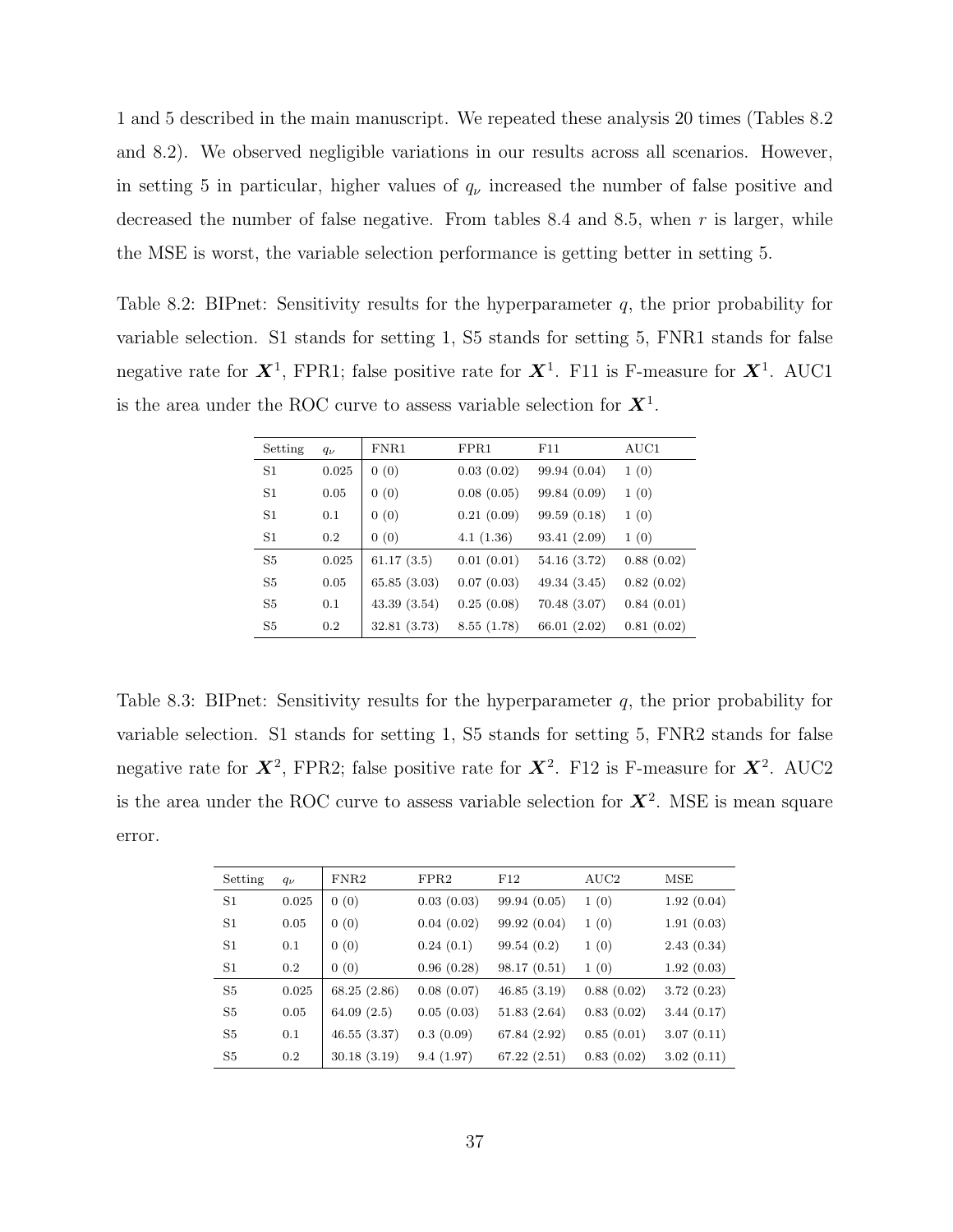Table 8.4: BIPnet: Sensitivity results for  $r$ , the number of components. S1 stands for setting 1, S5 stands for setting 5, FNR1 stands for false negative rate for  $X^1$ , FPR1; false positive rate for  $X^1$ . F11 is F-measure for  $X^1$ . AUC1 is the area under the ROC curve to assess variable selection for  $X^1$ .

| Setting        | $\boldsymbol{r}$ | FNR1         | FPR1       | F11          | AUC1       |
|----------------|------------------|--------------|------------|--------------|------------|
| S <sub>1</sub> | 3                | 0(0)         | 0.03(0.02) | 99.94 (0.04) | 1(0)       |
| S <sub>1</sub> | $\overline{4}$   | 0(0)         | 0.08(0.05) | 99.84 (0.09) | 1(0)       |
| S <sub>1</sub> | 6                | 0(0)         | 0.08(0.05) | 99.84 (0.09) | 1(0)       |
| S1             | 8                | 0(0)         | 0.18(0.07) | 99.64 (0.14) | 1(0)       |
| S <sub>5</sub> | 3                | 70.94 (1.54) | 0.01(0.01) | 44.62 (1.78) | 0.82(0.02) |
| S <sub>5</sub> | $\overline{4}$   | 65.85(3.03)  | 0.07(0.03) | 49.34 (3.45) | 0.82(0.02) |
| S <sub>5</sub> | 6                | 63.63(2.47)  | 0.12(0.07) | 52.28(2.61)  | 0.93(0.01) |
| S <sub>5</sub> | 8                | 50.99(4.9)   | 0.37(0.16) | 62.49 (3.96) | 0.96(0.01) |

Table 8.5: BIPnet: Sensitivity results for r, the number of components. S1 stands for setting 1, S5 stands for setting 5, FNR2 stands for false negative rate for  $\mathbf{X}^2$ , FPR2; false positive rate for  $X^2$ . F12 is F-measure for  $X^2$ . AUC2 is the area under the ROC curve to assess variable selection for  $X^2$ . MSE is mean square error.

| Setting        | $\boldsymbol{r}$ | FNR2        | FPR2       | F12          | AUC2       | MSE        |
|----------------|------------------|-------------|------------|--------------|------------|------------|
| S <sub>1</sub> | 3                | 0(0)        | 0.01(0.01) | 99.97(0.03)  | 1(0)       | 1.95(0.06) |
| S <sub>1</sub> | $\overline{4}$   | 0(0)        | 0.04(0.02) | 99.92 (0.04) | 1(0)       | 1.91(0.03) |
| S <sub>1</sub> | 6                | 0(0)        | 0.18(0.08) | 99.65(0.16)  | 1(0)       | 2.2(0.2)   |
| $^{\rm S1}$    | 8                | 0(0)        | 0.14(0.07) | 99.73(0.13)  | 1(0)       | 1.96(0.04) |
| S <sub>5</sub> | 3                | 69.24(2.41) | 0.03(0.02) | 46.07(2.69)  | 0.81(0.02) | 3.81(0.28) |
| S <sub>5</sub> | 4                | 64.09(2.5)  | 0.05(0.03) | 51.83(2.64)  | 0.83(0.02) | 3.44(0.17) |
| S <sub>5</sub> | 6                | 50.82(5.16) | 0.21(0.1)  | 62.5(4.55)   | 0.95(0.01) | 6.14(1.72) |
| S5             | 8                | 42.4(5.27)  | 0.34(0.12) | 69.66 (4.33) | 0.95(0.01) | 5.37(1.99) |
|                |                  |             |            |              |            |            |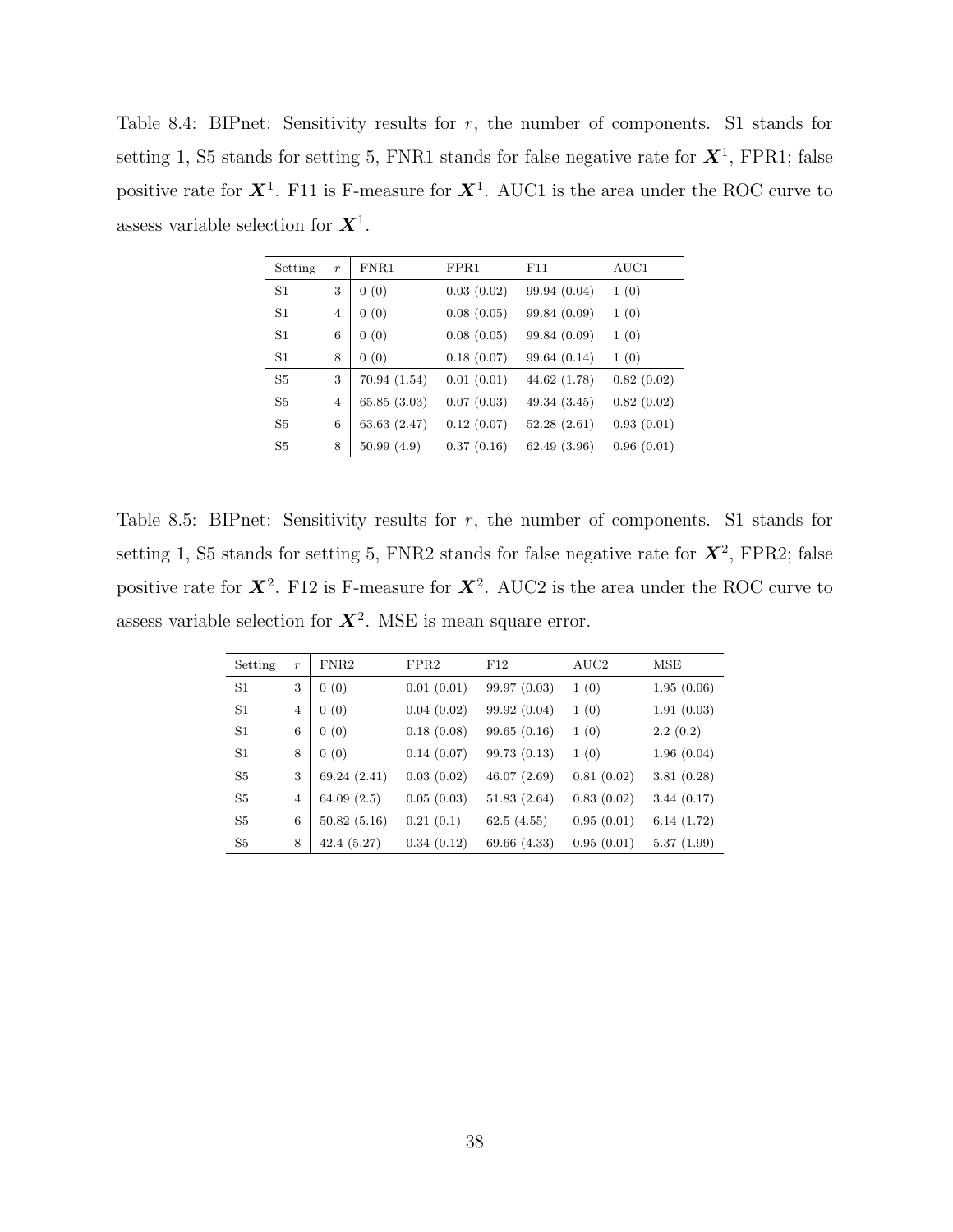# 9 Grouping information of genes and SNPs

Table 9.1: List of genes within each IPA gene network. Gene names in bold face have the highest averaged MPPs (>0.85) across the 20 random splits.

| Network $#$    | Gene lists                                                                          |
|----------------|-------------------------------------------------------------------------------------|
| $\mathbf{1}$   | BSG;CPM;FBXO7;KCTD12;LGALS3BP;LRRC37B;MPG;MRPL18;MRPL22;NAMPT;NEK4;NKD2;NOL7        |
|                | PEG10;RAB7A;RAD18;RBM39;RPL35;RPS23;RPS29;RPS3;RPS4X;TMED3;TRIM8;UBE2A;VHL;XKR8     |
| $\overline{2}$ | ALDH7A1;CARD6;CRTAP;CSTB;DTX3;EDA;EDARADD;EMP3;FBXL16;GIMAP5;GPM6A;GRN;MEFV;        |
|                | PCDHAC2;PI3;RAB10;RAB11FIP5;RAB37;RAB3C;RAB8A;RFTN1;SEC11C;SLPI;SPEF2;SPG11;ST3GAL5 |
|                | TMOD2;TPMT;ZNF274                                                                   |
| 3              | ACP2;ATF7;BCLAF1;CCND1;CMAS;CTSE;CTSH;DAZ2;DCTD;DDX46;EEF1B2;EIF5A2;GPBAR1          |
|                | HACE1;HDX;KIF4A;LUC7L;LUC7L2;NCAPD3;NIF3L1;TBC1D7;TRPM8;ULK2;UTP6;ZNF181            |
| $\overline{4}$ | ABI3;APIP;ATXN7L2;CCDC82;CHGA;CHGB;CLPTM1L;DSE;ENY2;GNG10;GNG4;GRK4;HOMER2;         |
|                | HOMER3;ITPR3;MAK;MAPK1;NEIL3;NEK2;NR2C1;PATL1;RGS8;RSBN1;RSBN1L;SCG3;SPTBN4         |
| $\overline{5}$ | ANGPTL3;BCHE;BRMS1L;CBX8;CHST12;CHST5;DPEP2;FBXO2;FUZ;GCKR;HS6ST3;LY86;LY96         |
|                | MARVELD3;MCOLN3;MID2;NOVA1;PNOC;PON2;RBP1;SLC12A9;SULT1C3;TNFAIP8L1;ZNF526;ZNF785   |
| 6              | ANKRD34A;ATP13A1;CCDC136;DCLK1;FARP2;GOLM1;LHB;LRRTM1;MAP3K10;NCK1;NUFIP1;NUP62CL   |
|                | PIGW;PKN2;PNPLA5;PSMF1;RABL2A;RPL14;RPL24;RPL37;SLC13A2;SLC39A4;SNURF;TWISTNB       |
|                | UBA52; VPS13A; ZNRF4                                                                |
| $\overline{7}$ | ALG1;ATP11B;DNASE1L1;DNMT3L;FBXO6;GGH;HSPD1;KLF12;MAX;MCM5;MDH1;PASK;PDHA2          |
|                | PPM1B;RPN2;SCRIB;SDK2;SYNE2;TMEM201;TOMM34;TTC13;VCAM1;YY1                          |
| 8              | ATM;BCL11A;CCNC;CPEB4;CSPP1;DCLRE1C;DHX40;FAM91A1;KLHL26;MED11;MED23;MED31;         |
|                | MED4;MTHFR;MYH13;NIN;NRBP1;PERP;RASAL1;RIF1;SERPINB9;SYF2;TGIF1;TNRC6B;ZNF592       |
| 9              | ACTL6A;BCL7A;CCDC71;CPSF6;CPVL;;DDX19A;EDF1;FLII;HIST1H4K;HMGN1;LSAMP;MGMT;MIER2;   |
|                | MIF4GD;NCOA3;NEGR1;PARP15;PCGF1;PCGF2;PRAME;SFMBT1;SMARCAD1;SPTY2D1;TAF1;UHRF1      |
| 10             | AKR1A1;BIRC7;BTBD3;CAB39L;CD160;COX4I2;COX5A;COX6B1;COX7A2;COX8C;CYP1B1             |
|                | GSTT1;HSPB6;HTATIP2;KIF15;MCL1;MGST2;NDUFAF2;NDUFB2;OPTC;SLC15A4                    |
|                | SNRK;STARD9;UQCRQ                                                                   |
| 11             | ADAM19;ADAM2;ALDOC;ASPHD2;BCAN;BTC;CDH2;CNFN;COL19A1;DCN;EN2;ITGB1;METRNL;MME       |
|                | MMP10;MMP12;MYOCD;PSAP;PYGB;PYGL;RNASE4;ST6GAL1;THBS1;VCAN                          |
| 12             | ARHGAP4;C1QTNF2;CHN2;DEFB110;DEFB114;DEFB126;INSL4;ITLN1;NDE1;NLRC5;OTUD1;          |
|                | PCSK1N;PRR7;PSMA4;PSMB10;PSMB8;PSMD5;PSMD6;PSMD9;PSME1;RAD23A;TCF7;TSNARE1          |
| 13             | ABCA8;CHD5;CLGN;CLN5;DGKA;FAM133B;GAA;HEMK1;HIVEP1;LIPH;MEF2A;MTRF1L                |
|                | MZF1;NAGLU;NCKAP1;NPHP4;SRGAP1;SRGAP3;TIAM2;TNFRSF17;TRMT1;WASF3;ZMAT3              |
| 14             | ARL4D;CDH13;COL13A1;CRABP2;CST6;CTNNB1;IDI1;LYPD6;MAN2B1;MDN1;PCK1;                 |
|                | POLR3B;PRKCSH;QPCT;RSPO1;SEC31A;SP6;SSH1;SYT12;TBC1D2;UNC13C;ZIC2                   |
| 15             | AIP;ASGR2;CCDC86;CYBA;DIDO1;DNAJC3;DNAJC6;DNAJC9;HABP4;MICB;MT1H;                   |
|                | NADSYN1;PCMT1;PLOD1;SECISBP2;SEPHS2;SHKBP1;TJP2;TMOD1;TPM2                          |
| 16             | ATG2B;B3GALT2;C1QTNF9;CD72;ELK4;IL11RA;IL17RD;IL1RAP;IL1RL2;IL22RA1;                |
|                | JPH4;MAP3K7;MRS2;MYO10;MYOM1;NCF4;SOCS5;TACC1;TDRD7;TGFBI                           |
| 17             | CAPG;CAPZA3;COL17A1;COL4A3BP;DAG1;EGFLAM;EMILIN1;EMILIN2;ITGA6;ITGA7                |
|                | KRT18;KRT3;KRT6A;KRT86;MAT1A;PRX;RER1;RFX4;SGCA;TNS1;UCP3;UTRN                      |

Continued on next page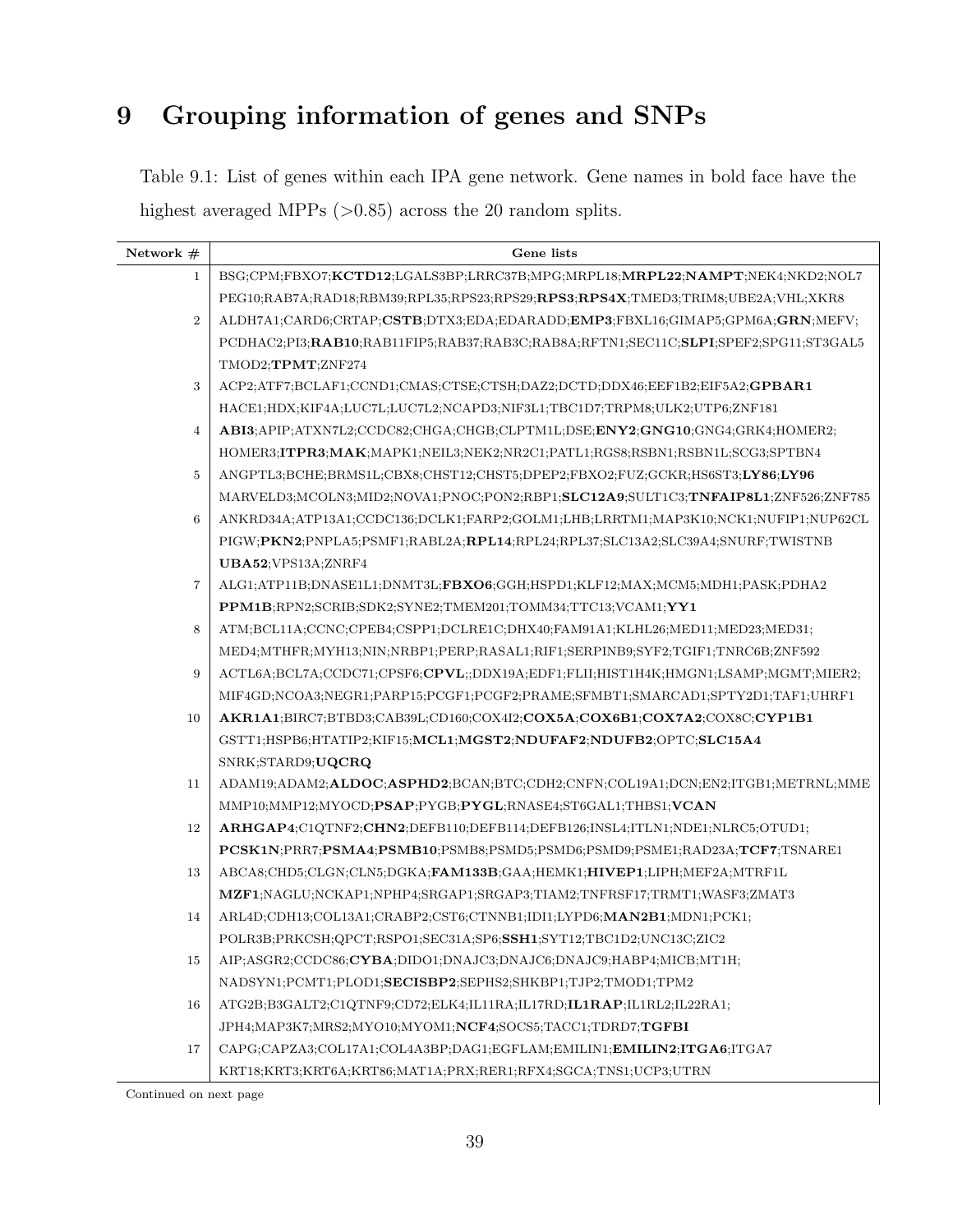| 18 | ABAT;ADCY1;ANAPC13;BUB3;CAPN10;CDC26;EIF2B5;FOXE1;FOXK2;HADH;KLF7;          |
|----|-----------------------------------------------------------------------------|
|    | PGM1;RASSF6;SCAMP1;SLC25A27;WDR19                                           |
| 19 | ADRA1A;BDKRB2;CCKAR;CCKBR;CCR9;GABBR1;GJC2;GPR157;GPR34;                    |
|    | GPR35;HTR1F;RGS1;RGS11;VN1R1                                                |
| 20 | ADCY3;AMOTL2;ARL4C; <b>CLDN23</b> ;CSTF3;FIP1L1;FOXA1;GAL;NRG1;PCDHA5;PHF2; |
|    | PLCD1;PLEKHG5;PUS7;RAB2A;RAB2B;RAP1GDS1;ROM1;SREBF1;TSC22D3;WDR33;YTHDF2    |
| 21 | AKR1D1;DERL1;EPHX1;ERBB2;FLT1;KCNA4;KCNAB1;KLF6;KLHL21;LGALS4;MATK;         |
|    | MRPS21;POLB;RET;RRAS2;SEC61A1;SEC61G;SH2D5;SYK;TYRO3                        |
| 22 | ARNTL2;BLOC1S2;DENND3;DTNBP1;DUSP23;ERMAP;FBXL15;IFI16;KEL;NUDT11;          |
|    | PPFIA1;PPM1K;PPP1R8;PTPN22;RDM1;RORC;RTP4;SESN3;SLC2A11;SNX20;STAT6         |
| 23 | AMY2A;APLN;CD33;DIS3;DOC2A;EIF3B;KCNK3;LYL1;MT2A;PHACTR3;                   |
|    | PIK3C3;PTGDS;SH3GLB1;STX8;STXBP3;SYPL1;VAMP8;VPS18;VPS41                    |
| 24 | C6;CDK5RAP3;CR1;ECM2;GFRA1;HPN;KLK1;MAPKAPK5;MS4A1;PAPSS2;                  |
|    | PRELP;PRSS21;SERPINA1;SOS2;SPRED3;STK40;TFPI;THOP1;ZIC3                     |
| 25 | ANG;AP2S1;CD14;CHI3L1;CNR1;CSF3;CXCR4;DYM;FPR2;GIMAP4;GNAI3;GNLY            |
|    | HRASLS; IRAK3; NECAP2; PLSCR1; REEP6; RTN2; TCN1; TLR6                      |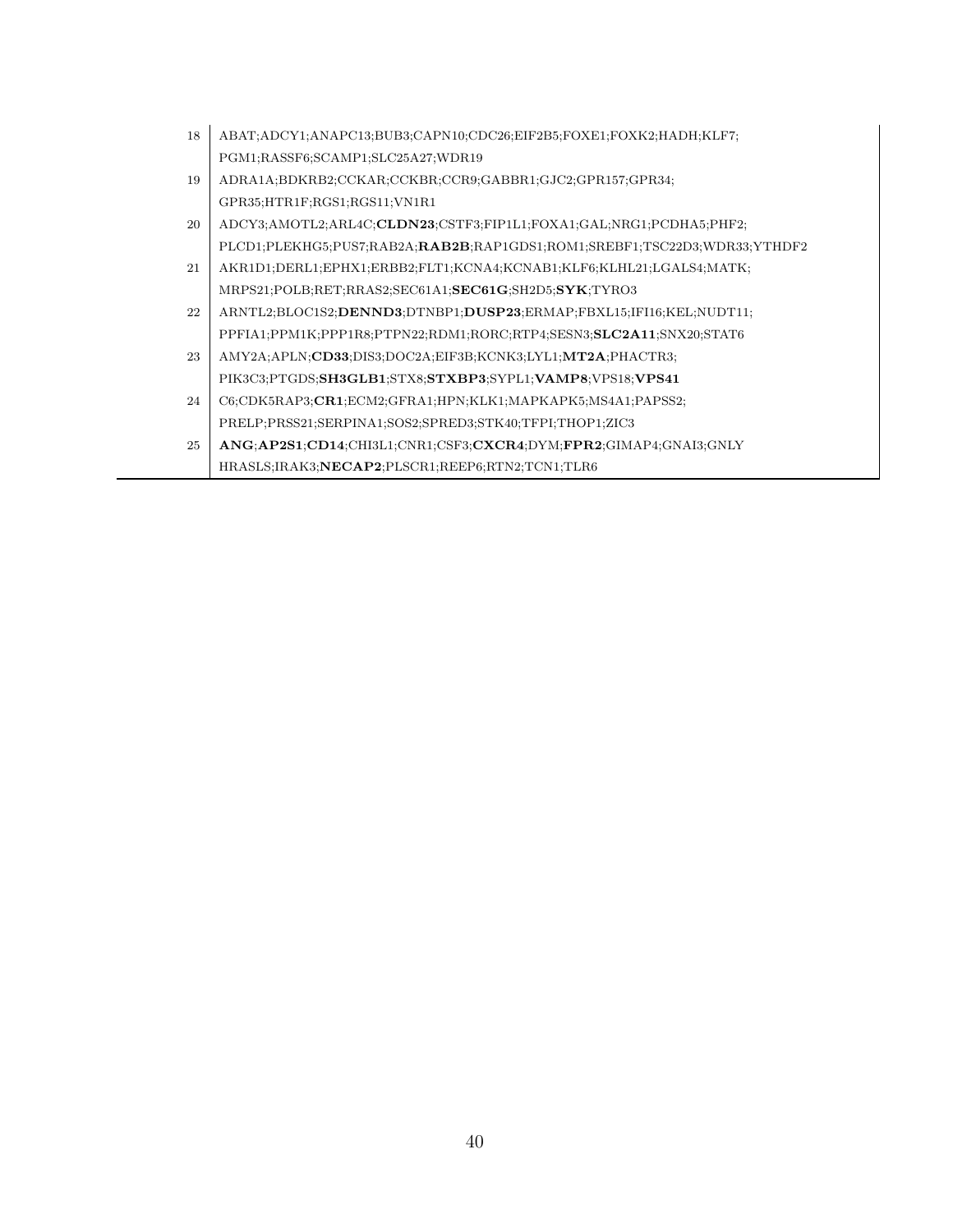| Network $#$      | Top Diseases and Functions                                                                                 |
|------------------|------------------------------------------------------------------------------------------------------------|
| $\mathbf{1}$     | [Cancer, Protein Synthesis, RNA Damage and Repair]                                                         |
| $\boldsymbol{2}$ | [Cell-To-Cell Signaling and Interaction, Dermatological Diseases and Conditions,                           |
|                  | Organismal Injury and Abnormalities]                                                                       |
| 3                | [Cellular Movement, Hematological System Development and Function, Immune Cell Trafficking]                |
| 4                | [Cell Cycle, Endocrine System Disorders, Organismal Injury and Abnormalities]                              |
| 5                | Auditory and Vestibular System Development and Function, Cellular Development,                             |
|                  | Cellular Growth and Proliferation                                                                          |
| 6                | [Infectious Diseases, Protein Synthesis, RNA Damage and Repair]                                            |
| 7                | [Amino Acid Metabolism, Cardiovascular System Development and Function, Cellular Function and Maintenance] |
| 8                | [Cell-mediated Immune Response, Cellular Development, Cellular Function and Maintenance]                   |
| 9                | [Cell Cycle, Cellular Assembly and Organization, DNA Replication, Recombination, and Repair]               |
| 10               | [Cancer, Cell-To-Cell Signaling and Interaction, Inflammatory Response]                                    |
| 11               | [Carbohydrate Metabolism, Connective Tissue Development and Function, Tissue Development]                  |
| 12               | [Gene Expression, RNA Damage and Repair, RNA Post-Transcriptional Modification]                            |
| 13               | [Cell Morphology, Cellular Assembly and Organization, Cellular Function and Maintenance]                   |
| 14               | [Cell Cycle, Embryonic Development, Organismal Development]                                                |
| 15               | [Connective Tissue Disorders, Dermatological Diseases and Conditions, Developmental Disorder]              |
| 16               | [Cancer, Cell Signaling, Cell-To-Cell Signaling and Interaction]                                           |
| 17               | [Developmental Disorder, Hereditary Disorder, Ophthalmic Disease]                                          |
| 18               | [Connective Tissue Disorders, Developmental Disorder, Hereditary Disorder]                                 |
| 19               | [Cell Signaling, Cell-To-Cell Signaling and Interaction, Molecular Transport]                              |
| 20               | [Behavior, Hereditary Disorder, Nervous System Development and Function]                                   |
| 21               | [Cancer, Gastrointestinal Disease, Organismal Injury and Abnormalities]                                    |
| 22               | [Cell Cycle, Cell-To-Cell Signaling and Interaction, Cellular Growth and Proliferation]                    |
| 23               | [Cellular Assembly and Organization, Infectious Diseases, Molecular Transport]                             |
| 24               | [Humoral Immune Response, Inflammatory Response, Neurological Disease]                                     |
| 25               | [Cell-To-Cell Signaling and Interaction, Cellular Function and Maintenance,                                |
|                  | Hematological System Development and Function                                                              |

## Table 9.2: Biological characteristics of IPA gene networks.

Table 9.3: List of SNPS with their corresponding genes (or groups). SNP names in bold face have the highest averaged MPPs  $(>0.85)$  across the 20 random splits.

| Genes                          | List of SNPs                                                                         |
|--------------------------------|--------------------------------------------------------------------------------------|
| HDAC9                          | rs10486302;rs10486301;rs10236525;rs213273;rs213274;rs213276;rs3814991;rs2269749;     |
|                                | rs11764116;rs2249817;rs11768780;rs10248565;rs11984041;rs2074633;rs2023938;rs28688791 |
| ANKS1A                         | rs2273007;rs6918872;rs12205331;rs1737727;rs847851;rs847848;rs7740148;                |
|                                | rs2140418;rs3800435;rs2689088;rs13210323;rs7742443;rs17609940;rs820065               |
| SMG <sub>6</sub>               | rs9914578;rs4790881;rs11658881;rs17761734;rs2281727;rs216172;rs10852932;             |
|                                | rs216219;rs216182;rs1885987;rs216193;rs2224770;rs3760229                             |
| P <sub>4</sub> H <sub>A2</sub> | rs3761661;rs162887;rs460089;rs460271                                                 |

Continued on next page

 $\overline{a}$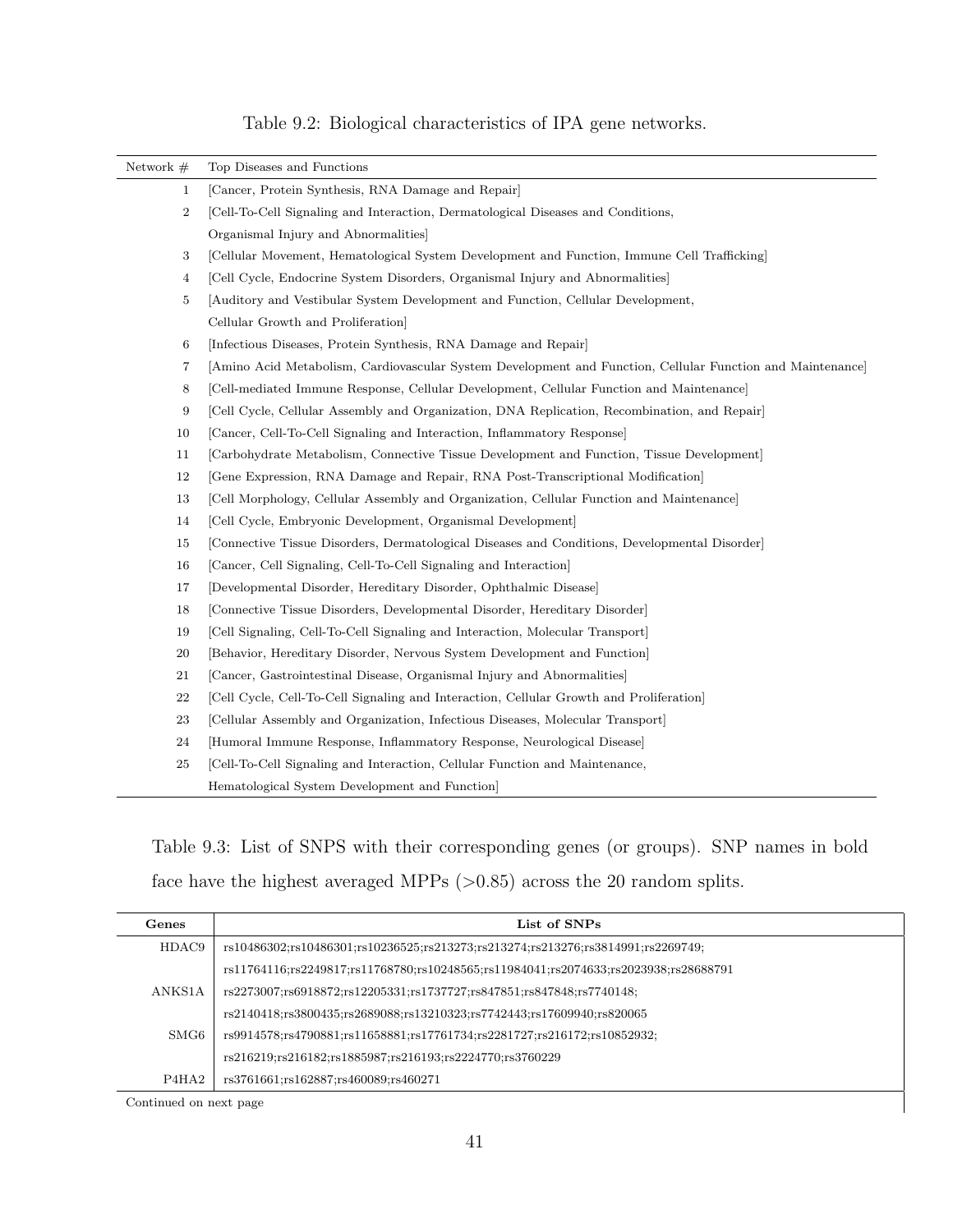| BCAP29           | rs10953541;rs3801944;rs10273733                                                                                           |
|------------------|---------------------------------------------------------------------------------------------------------------------------|
| FLT1             | rs7326277;rs2296188;rs7987291;rs3794400;rs1408245;rs17625898;rs7995976;rs3751397;                                         |
|                  | rs7983774;rs9319428;rs9513097;rs9508025;rs9508026;rs2387634;rs10507385;rs9551471;                                         |
|                  | rs585421;rs748253;rs600640;rs678714;rs9554312                                                                             |
| CXCL12           | rs2839695;rs2839689;rs10793538;rs11592974;rs7092453;rs17540465;rs2146807;rs928565;                                        |
|                  | rs1147882;rs266109;rs1147879;rs266108;rs7918568                                                                           |
| RASD1            | rs711352;rs11545787                                                                                                       |
| RAI1             | rs4925102;rs7224617;rs8071107;rs11654482;rs11654526;rs4636969;rs9914733;rs9907986;                                        |
|                  | rs752579;rs3803763;rs8067439;rs4925112;rs35686634;rs3818717;rs11654081;rs4925114                                          |
| PHACTR1          | rs7768030;rs9357503;rs9349350;rs9296486;rs9296488;rs9381439;rs9296494;rs17617584;                                         |
|                  | rs1332844;rs7750679;rs9369640;rs6906890;rs10485363;rs1223531;rs9357620;rs4715166                                          |
| GGCX             | rs2028898;rs10179904;rs2592551;rs699664;rs762684;rs6738645;rs17026452;rs12714145;rs7568458                                |
| VAMP8            | rs3755008;rs3731828;rs1058588;rs1010                                                                                      |
| PLG              | rs9458011;rs3757019;rs9295131;rs4252109;rs14224;rs783147;rs2295368;rs13231;rs813641;                                      |
|                  | rs4252159;rs4252170;rs783182;rs783173;rs4252051;rs4252052;rs4252053;rs2314852;rs1950562                                   |
| <b>PEMT</b>      | rs16961845;rs4646396;rs750546;rs1531100;rs11658311;rs4646356;rs4244598;rs12325817;rs3760187;rs4646343;rs4646341           |
| COL4A2           | rs4773143;rs4773144;rs7986871;rs3809346;rs4773161;rs12876517;rs7319311;rs9515203;rs1927343;                               |
|                  | rs1927349;rs7334986;rs60212072;rs7983487;rs7984937;rs7984100;rs7983979;rs4771680;rs7489705;                               |
|                  | rs4103;rs59905747;rs45612833;rs7326449;rs4132608;rs56676181;rs75082326;rs76425569;rs3803237;                              |
|                  | rs3803236;rs3825490;rs72657953;rs1983931;rs1983932;rs1927350;rs3803232;rs9559814;rs9583500;                               |
|                  | rs9515229;rs9559818;rs9301457;rs4773194;rs9521803;rs3803228;rs2296852;rs11839527;rs2296851;                               |
|                  | rs413756;rs402661;rs403839;rs2296849;rs421177;rs2274544;rs2391833;rs9559826                                               |
| <b>EDNRA</b>     | rs1801708;rs10305860;rs6841473;rs908581;rs2048894;rs5333;rs5334;rs6842241;rs6841581                                       |
| <b>MRAS</b>      | rs1199338;rs1199337;rs4678260;rs2347252;rs1720819;rs2306374;rs3732837;rs9818870                                           |
| UBE2Z            | rs46522;rs15563;rs1057897                                                                                                 |
| $_{\rm IL6R}$    | rs12083537;rs1386821;rs6684439;rs7518199;rs7521458;rs4845622;rs4393147;rs4453032;rs4845623;                               |
|                  | rs4537545;rs12730935;rs61812598;rs7529229;rs4845625;rs4845626;rs6689393;rs4129267;rs4845374;                              |
|                  | rs2228145;rs11265618;rs10159236;rs10752641;rs4329505;rs6698040;rs4240872;                                                 |
|                  | rs4509570;rs4341355;rs2229238;rs7514452;rs4379670                                                                         |
| PLPP3            | rs17114036;rs11206831;rs17114046;rs1759752;rs1930760;rs10493211;rs10736393;rs12566304;rs914830                            |
| KCNK5            | rs10947789;rs2815118                                                                                                      |
| ${\rm SRR}$      | rs408067;rs3744270                                                                                                        |
| ZEB <sub>2</sub> | rs12105918;rs13382811;rs6755392                                                                                           |
| PDGFD            | rs10895547;rs2220377;rs12574463;rs1386751;rs1948122;rs488753;rs7950273                                                    |
| COL4A1           | rs681884;rs2275842;rs2275843;rs16975424;rs2298240;rs2298241;rs3742207;rs1213026;rs652572;rs1778817;rs589985;              |
|                  | rs2289800;rs2289799;rs1000989;rs874203;rs874204;rs1975514;rs1562173;rs2305081;rs503053;rs2131939;                         |
|                  | rs10492497;rs16975491;rs16975492;rs7329411;rs72654112;rs2305080;rs61749897;rs9521638;rs2241967;                           |
|                  | rs683309;rs496916;rs668847;rs668861;rs648263;rs7327728;rs648705;rs648735;rs482757;rs677877;                               |
|                  | rs9588116:rs598893;rs7333008;rs7332120;rs7333204;rs645114;rs2166207;rs9521649;rs2166208;                                  |
|                  | rs76574181;rs9521650;rs41275104;rs41275106;rs12428227;rs494558;rs7987982                                                  |
| SLC22A4          | rs35260072;rs3792876;rs3805665;rs3792880;rs3805668;rs13179900;rs270608;rs270607                                           |
|                  | rs2073838;rs2073839;rs3828673;rs3792885; <b>rs272842</b> ;rs3761659;rs3805673;rs273915; <b>rs272893</b> ; <b>rs272889</b> |
|                  | $rs272887; rs273909; rs272882; rs272879; rs272873; rs272872; rs2306772; rs1050152$                                        |

Continued on next page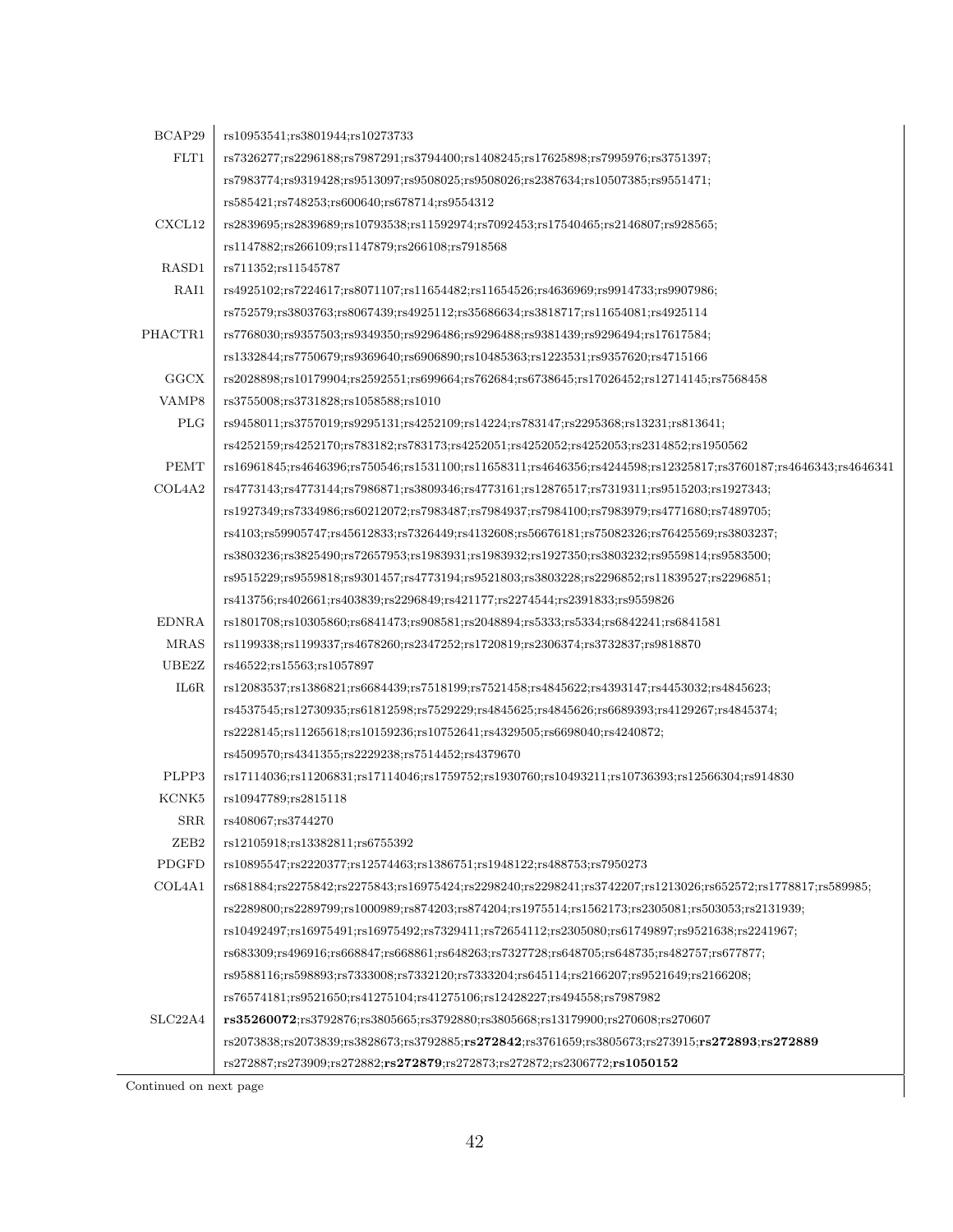| SLC22A5      | rs2631367;rs13180043;rs13180295;rs3788987;rs2631362;rs2631359;rs4646301;rs274571;rs2073642;rs183898                                              |
|--------------|--------------------------------------------------------------------------------------------------------------------------------------------------|
|              | $rs17622208$ ;rs $4646305$ ;rs $274559$ ;rs $274558$ ;rs $274557$ ;rs $2073643$ ;rs $274554$ ;rs $274553$ ;rs $274551$ ;rs $274549$ ;rs $274547$ |
| AL008729.1   | rs202072;rs3817737;rs578290                                                                                                                      |
| $COL4A2-AS2$ | rs9515217;rs9515218;rs9555703;rs9515219;rs9521781;rs9521782;rs7990214;                                                                           |
|              | rs7990383;rs4773186;rs41275110;rs7992330                                                                                                         |
| TEX41        | rs900554;rs11681525;rs786255;rs2381683;rs1371048;rs10496971                                                                                      |
| MIR3936HG    | rs2631372;rs4646298;rs2631369;rs2631368                                                                                                          |

## 10 Application to the ASCVD data

This Section provides how we pre-process our data and some supplementary materials from the application of methods to the ASCVD data.

#### 10.1 Data preprocessing

There were 340 patients with gene expression and SNP data, as well as clincal covariates to calculate their ASCVD score. The proportion of females was 66.47% and that of males was 33.53%; their ages ranged from 40 to 78 with mean age 52.78 years. The following clinical covariates were added as a third data set: age, gender, BMI, systolic blood pressure, lowdensity lipoprotein (LDL), and triglycerides. The gene expression data consisted of 38,624 probes. Genes with variance and entropy expression values that were respectively less than the 90th and 50th percentile were removed. This resulted in 1,398 genes.

For the SNP data, we started with genes reported by Kullo et al. (2016) that were found to be associated with ASCVD. We retrieved 1,152 SNPs in these gene regions from the NCBI dbSNP database but we had data on 718 SNPs, including 22 of the 28 SNPs reported in Kullo et al. (2016). It should be noted that the remaining SNPs may or may not be associated with ASCVD. For SNP quality control, we included only SNPs that had call rate = 100%, were in Hardy-Weinberg equilibrium (P-value  $\geq 1 \times 10^{-5}$ ), and had minor allele frequency (MAF)  $\geq$  1%. At the end of the filtering process, we had 429 SNPs for the analyses. We assumed an additive genetic model in which the genotypes were coded "0" for non-risk allele homozygotes (alleles with most frequency in our data), "1" for heterozygotes, and "2" for risk-allele homozygotes (minor alleles). We treated the genetic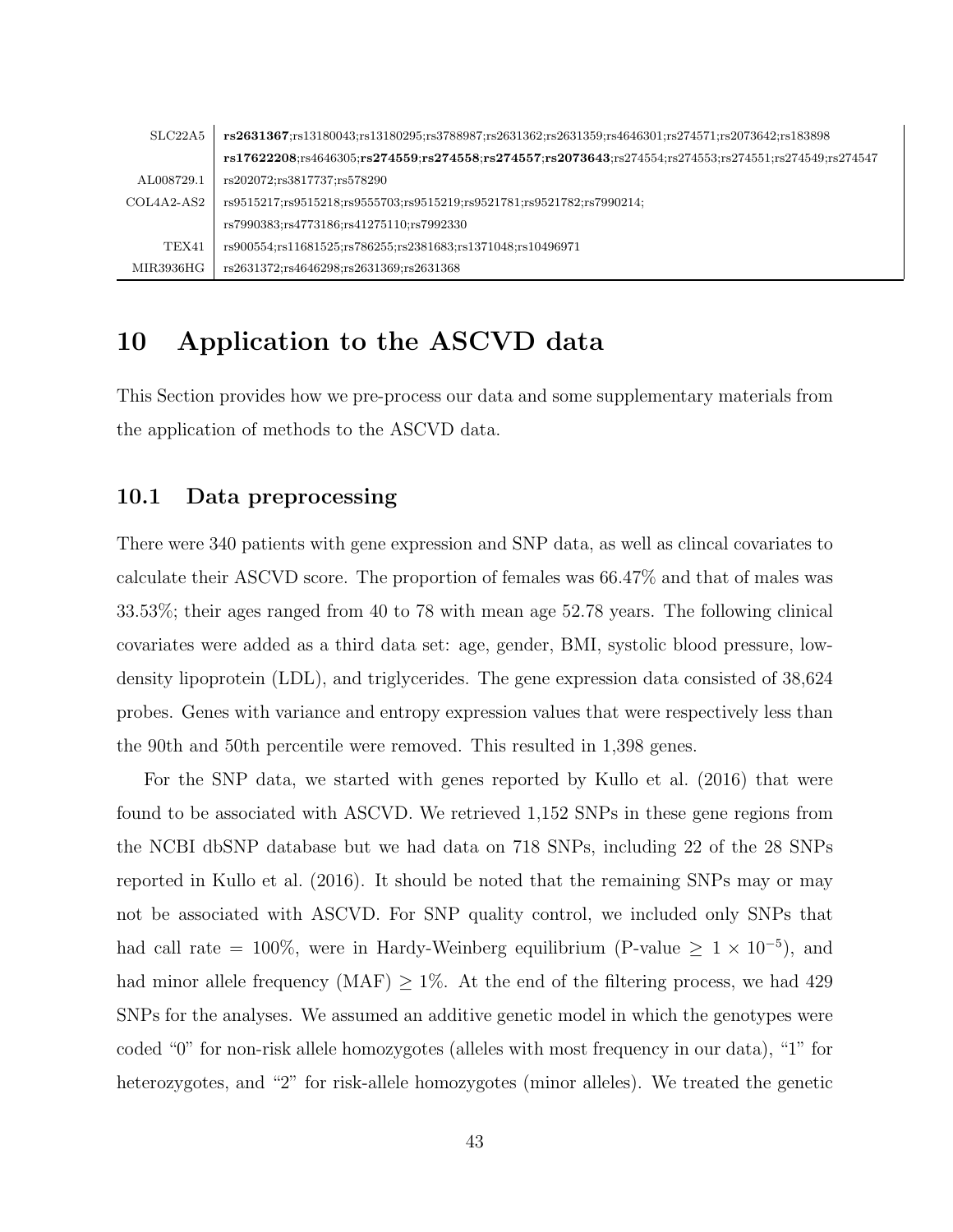data as continuous. The gene expression and SNP data were each standardized to have mean zero and standard deviation one for each feature.

Figure 10.1: Marginal posterior probabilities of genes for each the of the 4 components using method BIPnet+Cov for a random split.



Figure 10.2: Marginal posterior probabilities of SNPs for each the of the 4 components using method BIPnet+Cov.

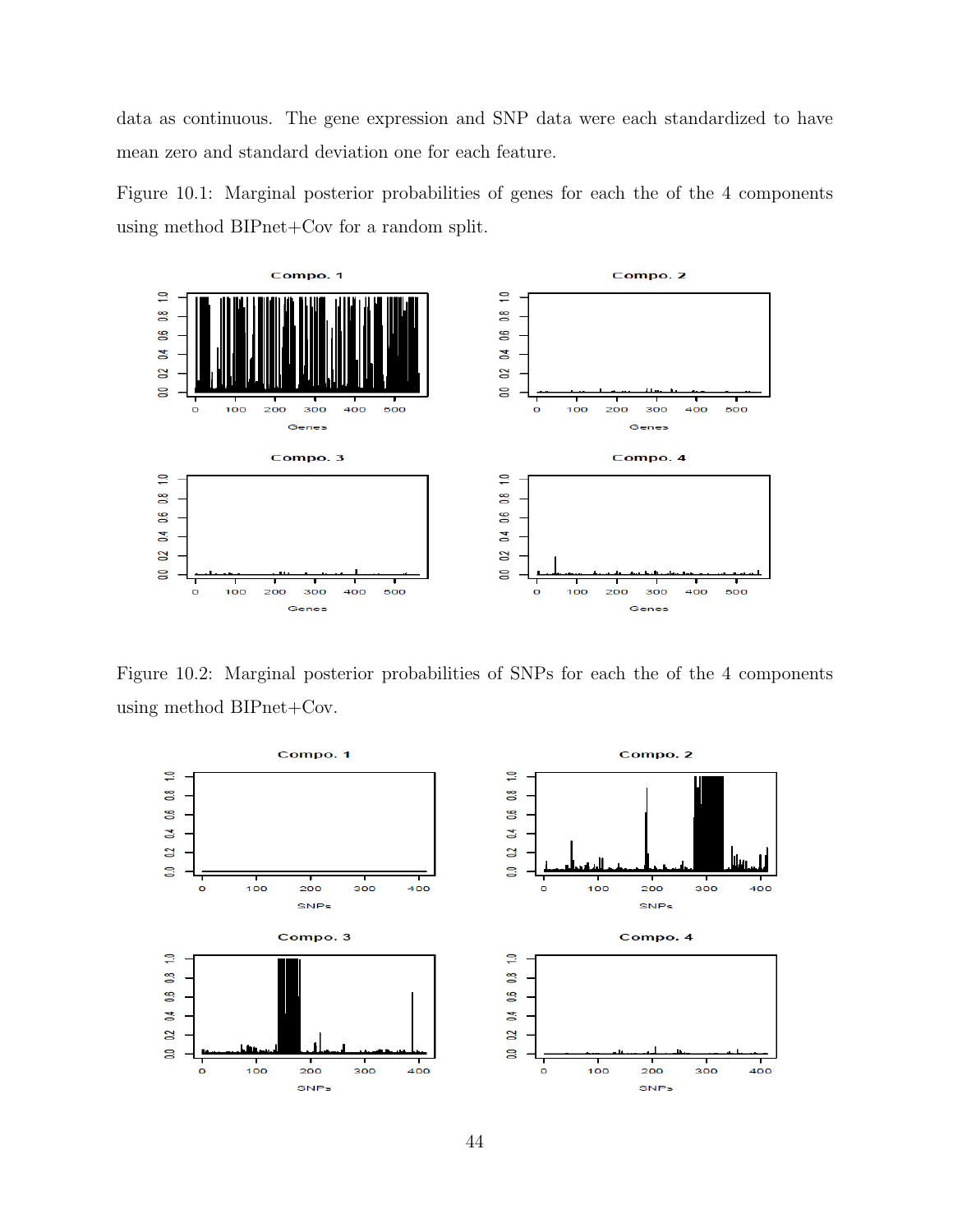Figure 10.3: Marginal posterior probabilities of IPA gene networks (from component 1) using method BIPnet+Cov.



Figure 10.4: Marginal posterior probabilities of SNP groups (i.e genes) using method BIPnet+Cov. The plots on the left and right are the MPPs from component 3 and 4 respectively.



## References

AHA (2016). Cardiovascular disease: A costly burden for America projections through 2035, Accessed December 21, 2019. http://www.heart.org/idc/groups/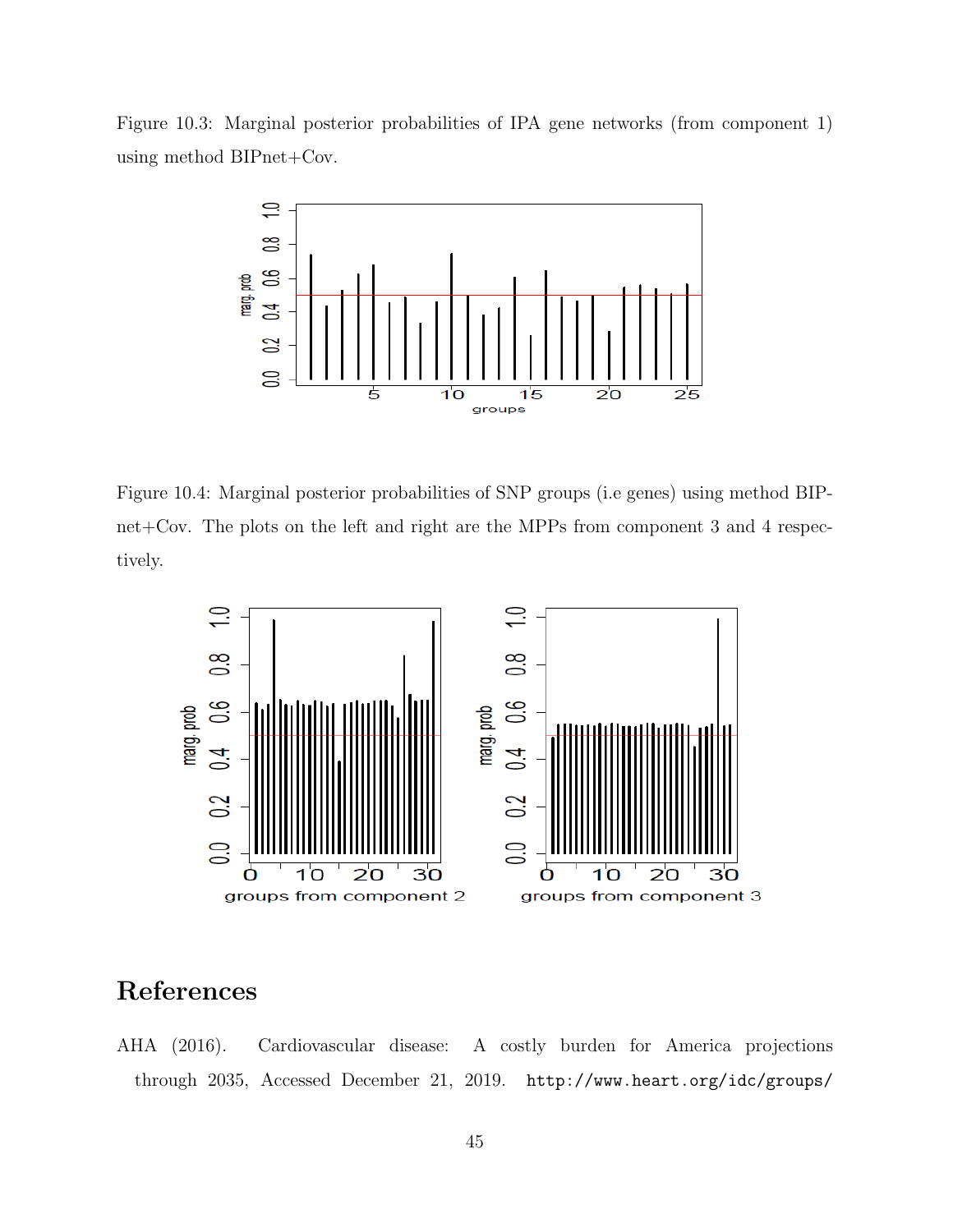heart-public/@wcm/@adv/documents/downloadable/ucm\_491543.pdf.

- Bartels, S., A. R. Franco, and T. Rundek (2012). Carotid intima-media thickness (cimt) and plaque from risk assessment and clinical use to genetic discoveries. *Perspectives in Medicine 1* (1–12), 139 – 145. New Trends in Neurosonology and Cerebral Hemodynamics – an Update.
- Benson, M. D., Q. Yang, D. Ngo, Y. Zhu, D. Shen, L. A. Farrell, S. Sinha, M. J. Keyes, R. S. Vasan, M. G. Larson, J. G. Smith, T. J. Wang, and R. E. Gerszten (2018). Genetic architecture of the cardiovascular risk proteome. *Circulation 137* $(11)$ , 1158–1172.
- Chalise, P., D. C. Koestler, M. Bimali, Q. Yu, and B. L. Fridley (2014, 06). Integrative clustering methods for high-dimensional molecular data. Translational cancer research  $3(3)$ , 202–216.
- Chekouo, T., F. C. Stingo, J. D. Doecke, and K.-A. Do (2017). A Bayesian integrative approach for multi-platform genomic data: A kidney cancer case study. *Biometrics*  $73(2)$ , 615–624.
- Chen, R.-B., C.-H. Chu, S. Yuan, and Y. N. Wu (2016). Bayesian sparse group selection. Journal of Computational and Graphical Statistics 25 (3), 665–683.
- Gottardo, R. and A. E. Raftery (2008). Markov chain Monte Carlo with mixtures of mutually singular distributions. Journal of Computational and Graphical Statistics  $17(4)$ , 949–975.
- Hoeting, J. A., D. Madigan, A. E. Raftery, and C. T. Volinsky (1999). Bayesian model averaging: A tutorial. Statistical Science 14 (4), 382–401.
- Kan, M., S. Shan, H. Zhang, S. Lao, and X. Chen (2015). Multi-view discriminant analysis. IEEE transactions on pattern analysis and machine intelligence 38 (1), 188–194.
- Klami, A., S. Virtanen, and S. Kaski (2013). Bayesian canonical correlation analysis. Journal of Machine Learning Research  $14(1)$ , 965–1003.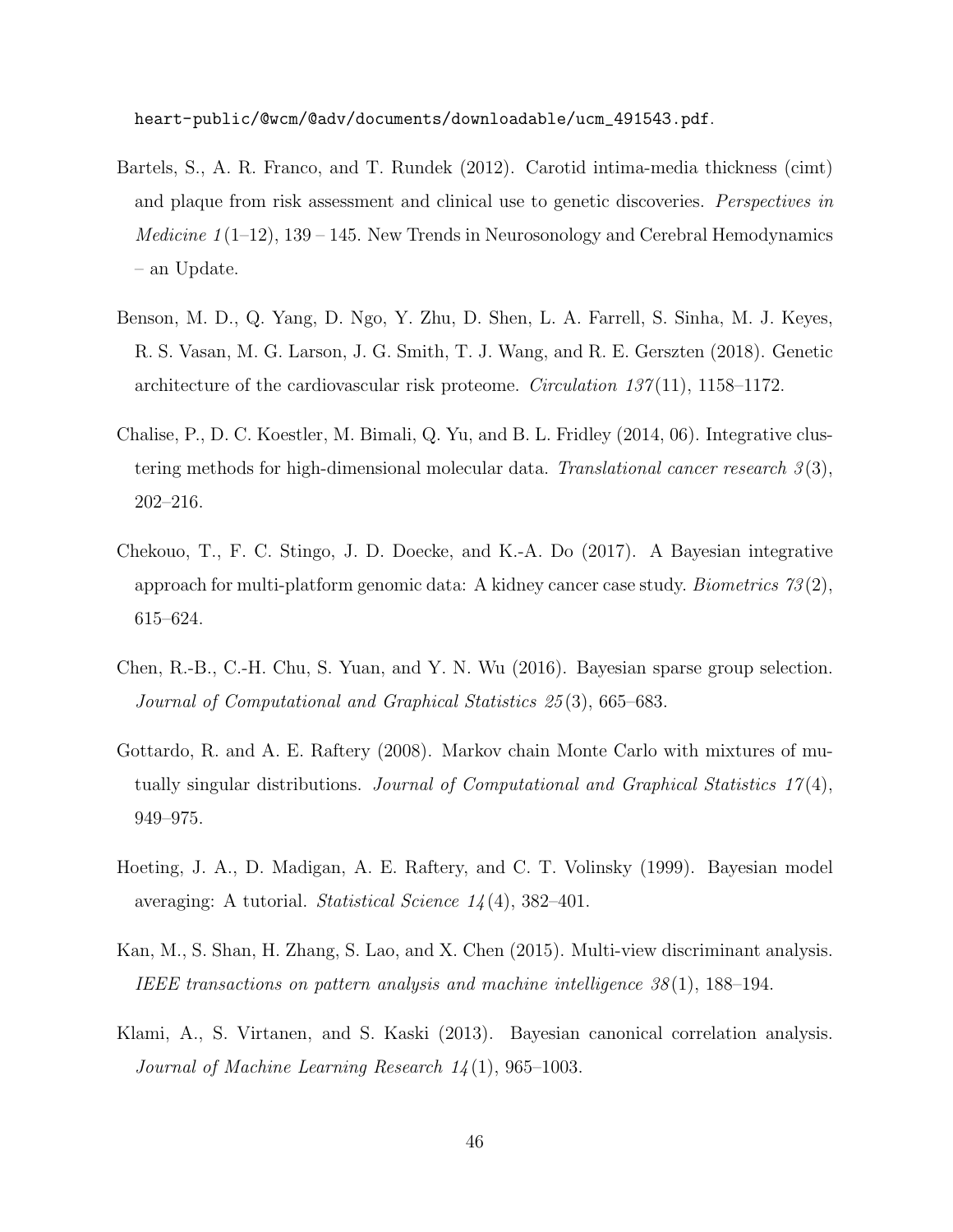- Kullo, I. J., H. Jouni, E. E. Austin, S.-A. Brown, T. M. Kruisselbrink, I. N. Isseh, R. A. Haddad, T. S. Marroush, K. Shameer, J. E. Olson, U. Broeckel, R. C. Green, D. J. Schaid, V. M. Montori, , and K. R. Bailey (2016). Incorporating a genetic risk score into coronary heart disease risk estimates: Effect on ldl cholesterol levels (the migenes clinical trial). Circulation 133, 1181–1188.
- Li, J., S. Wang, J. Bai, X.-L. Yang, Y.-L. Zhang, Y.-L. Che, H.-H. Li, and Y.-Z. Yang (2018). Novel role for the immunoproteasome subunit psmb10 in angiotensin ii–induced atrial fibrillation in mice. Hypertension 71 (5), 866–876.
- Li, Q. and L. Li (2018). Integrative linear discriminant analysis with guaranteed error rate improvement. Biometrika 105 (4), 917–930.
- Lock, E. F., K. A. Hoadley, J. S. Marron, and A. B. Nobel (2013, 03). Joint and individual variation explained (JIVE) for integrated analysis of multiple data types. The annals of applied statistics  $7(1)$ , 523–542.
- Luo, C., J. Liu, D. K. Dey, and K. Chen (2016). Canonical variate regression. *Biostatis*tics  $17(3)$ , 468-483.
- Mo, Q., R. Shen, C. Guo, M. Vannucci, K. S. Chan, and S. G. Hilsenbeck (2018). A fully Bayesian latent variable model for integrative clustering analysis of multi-type omics data. Biostatistics (Oxford, England)  $19(1)$ , 71–86.
- Qiu, Y.-Q. (2013). KEGG Pathway Database, pp. 1068–1069. New York, NY: Springer New York.
- Rockova, V. and E. Lesaffre (2014, 03). Incorporating grouping information in Bayesian variable selection with applications in genomics. Bayesian Anal.  $9(1)$ ,  $221-258$ .
- Safo, E. S., J. M. Eun, and H. Lillian (2019). Sparse linear discriminant analysis for multi-view structured data. https://arxiv.org/abs/1911.05643 .